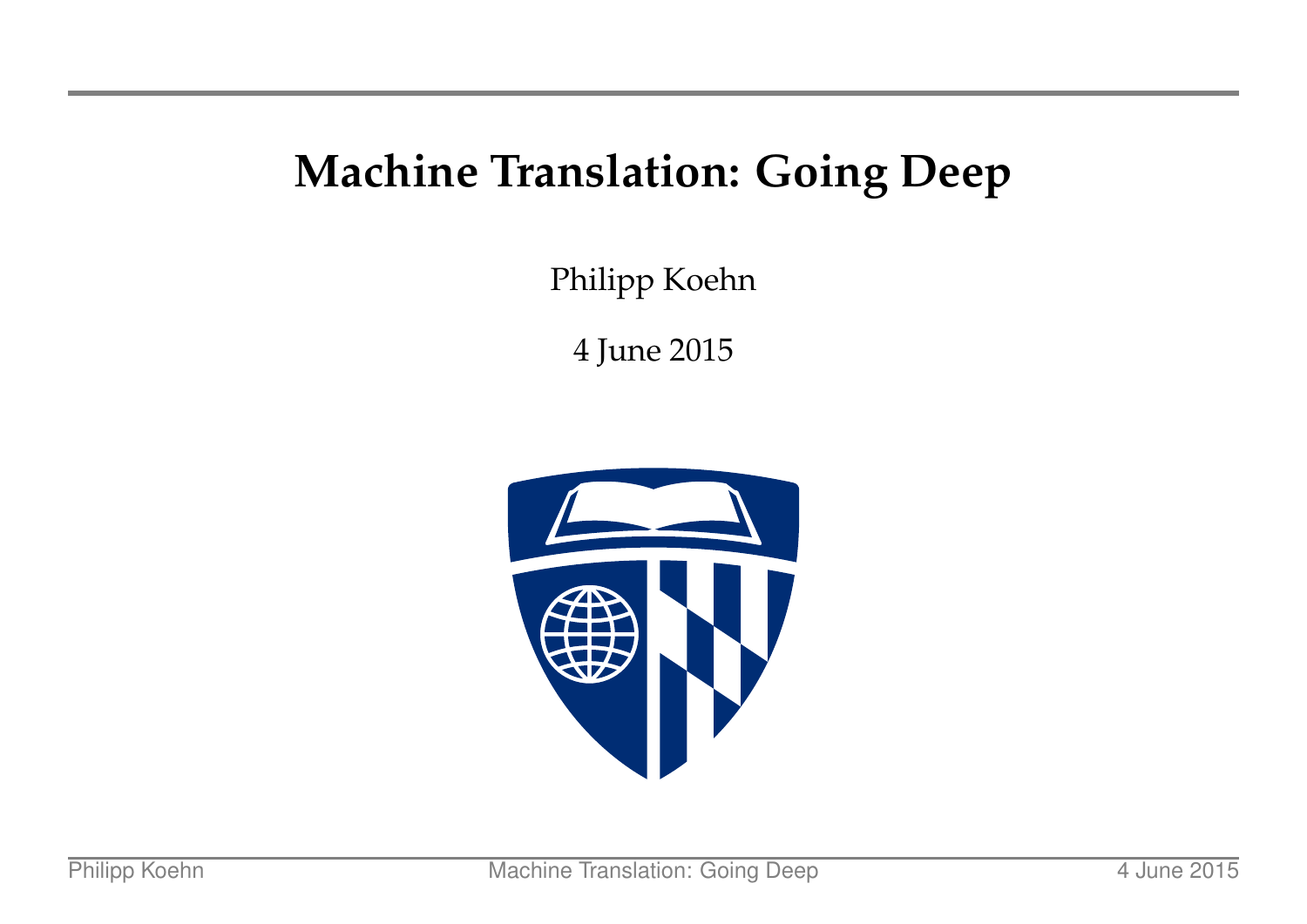

• More data

• Better linguistically motivated models

• Better machine learning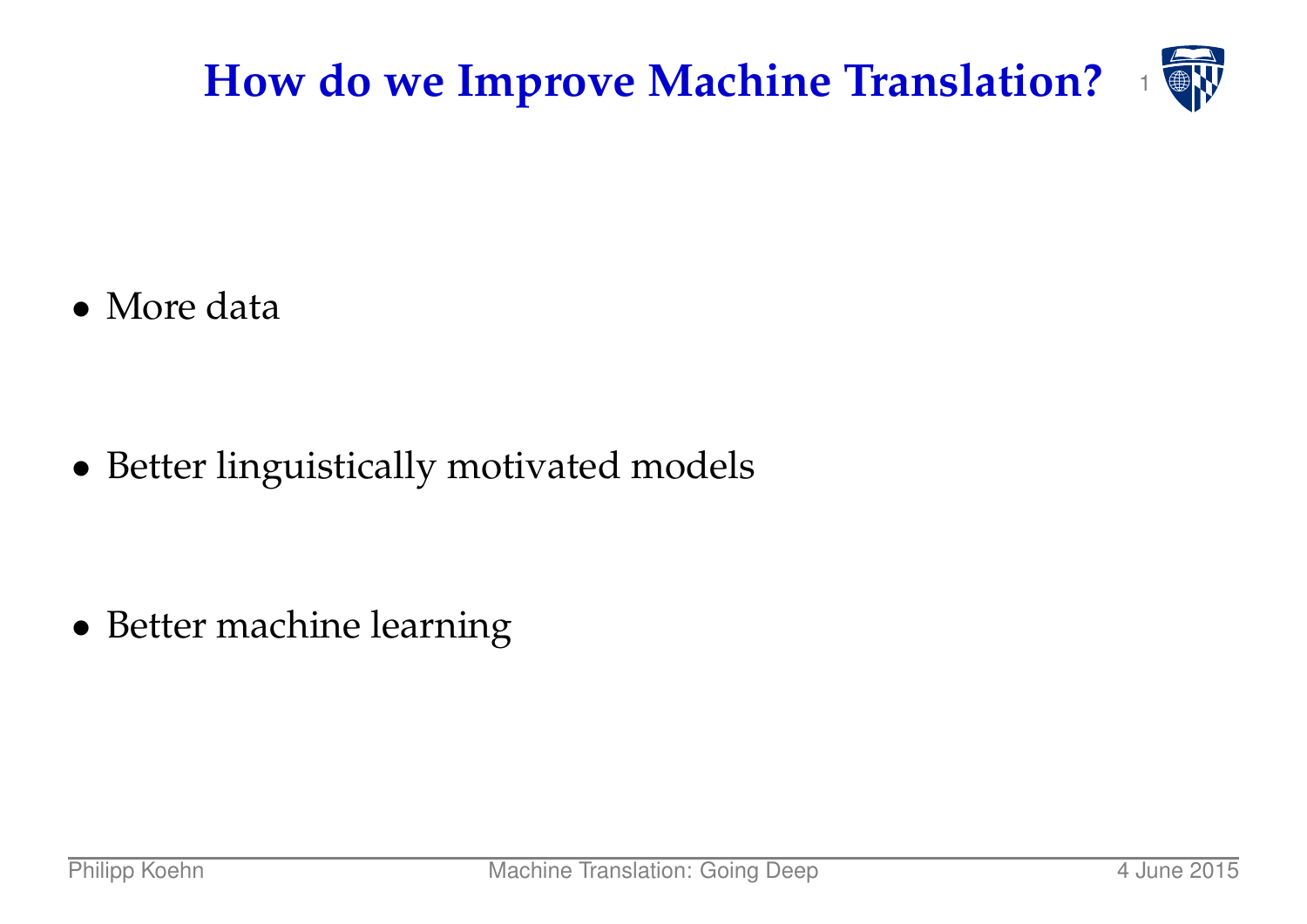

• More data

• **Better linguistically motivated models**

• **Better machine learning**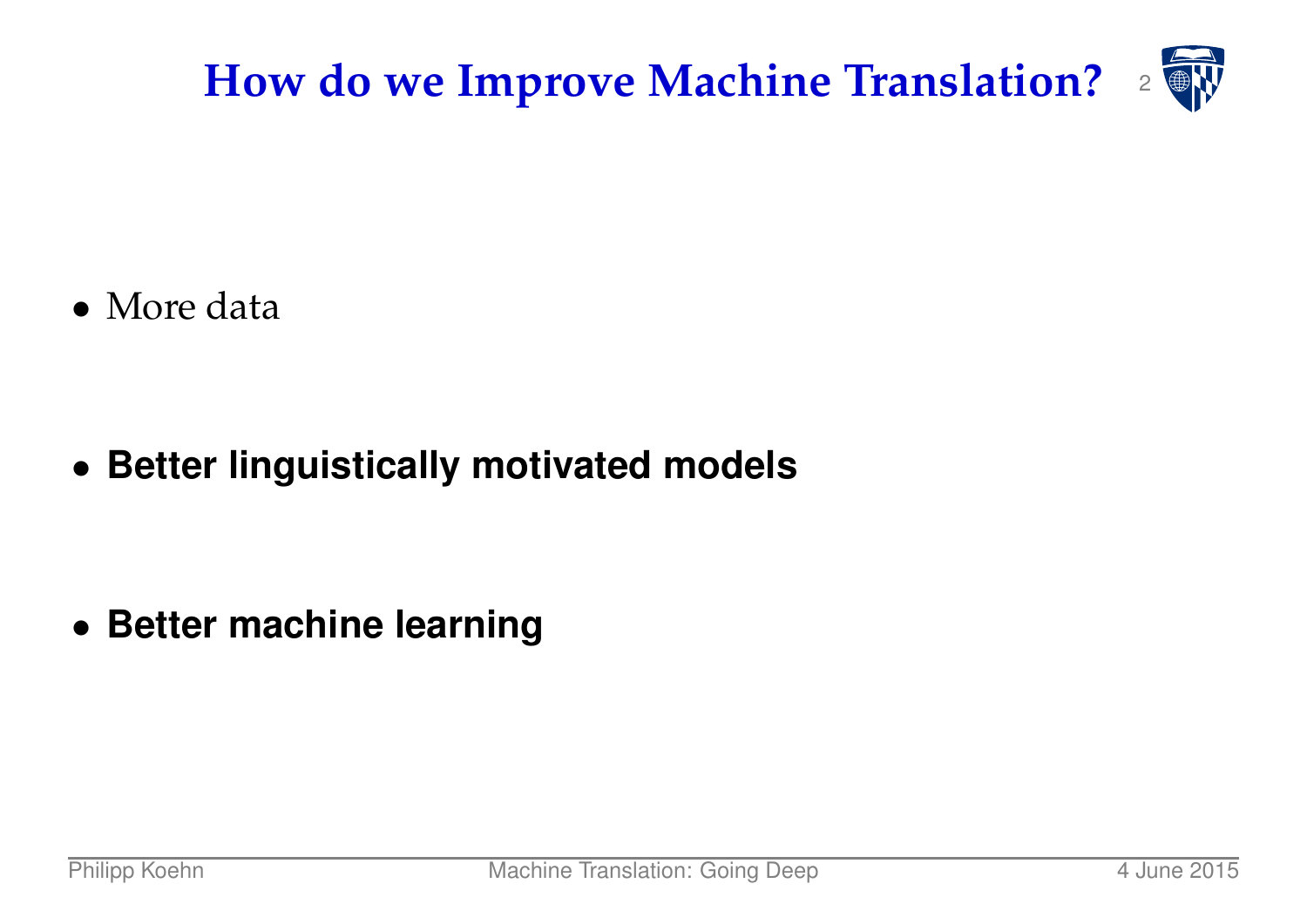

# what problems do we need to solve?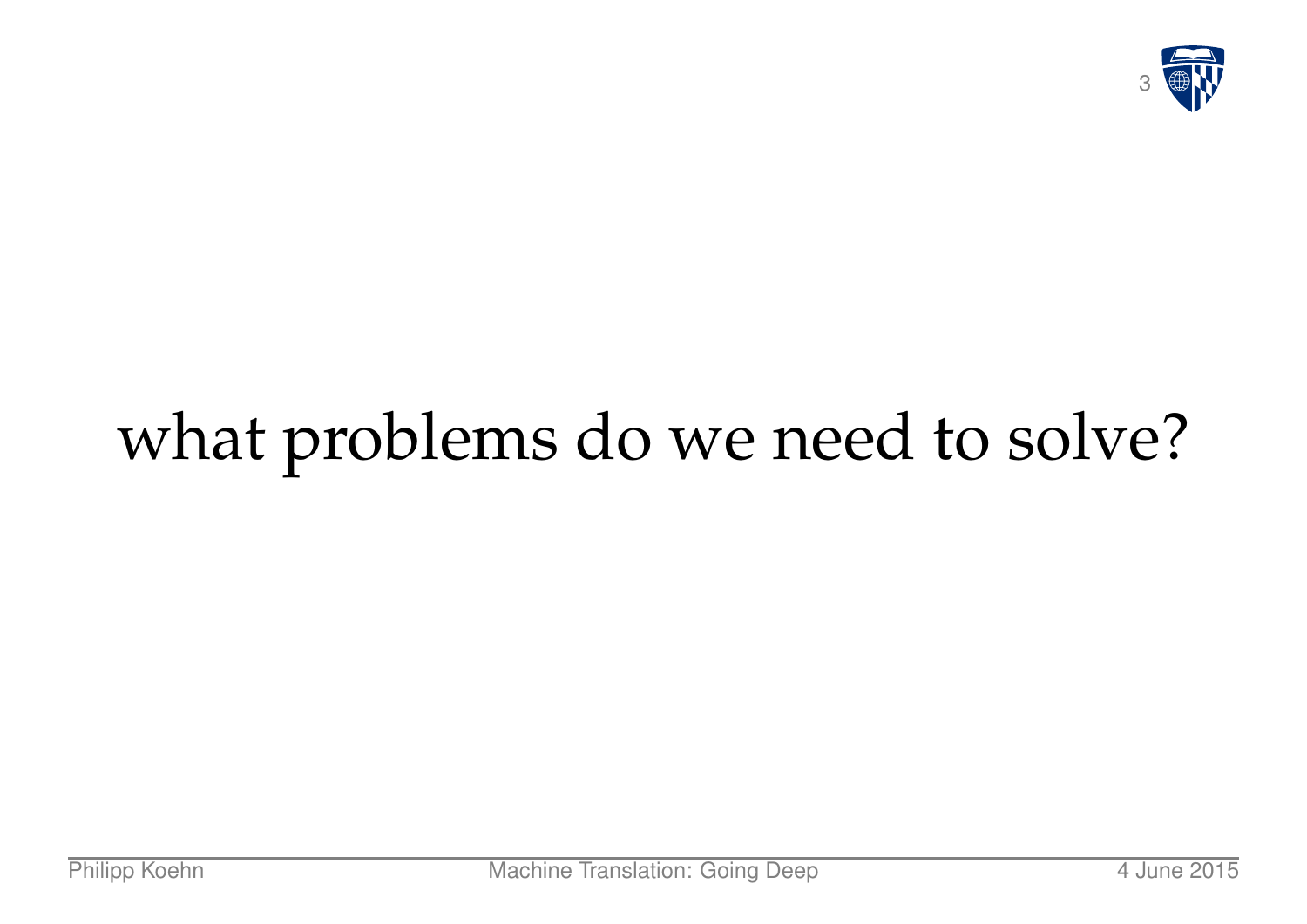#### **Word Translation Problems**



• Words are ambiguous

He deposited money in a bank account with a high interest rate.

Sitting on the bank of the Mississippi, a passing ship piqued his interest.

- How do we find the right meaning, and thus translation?
- Context should be helpful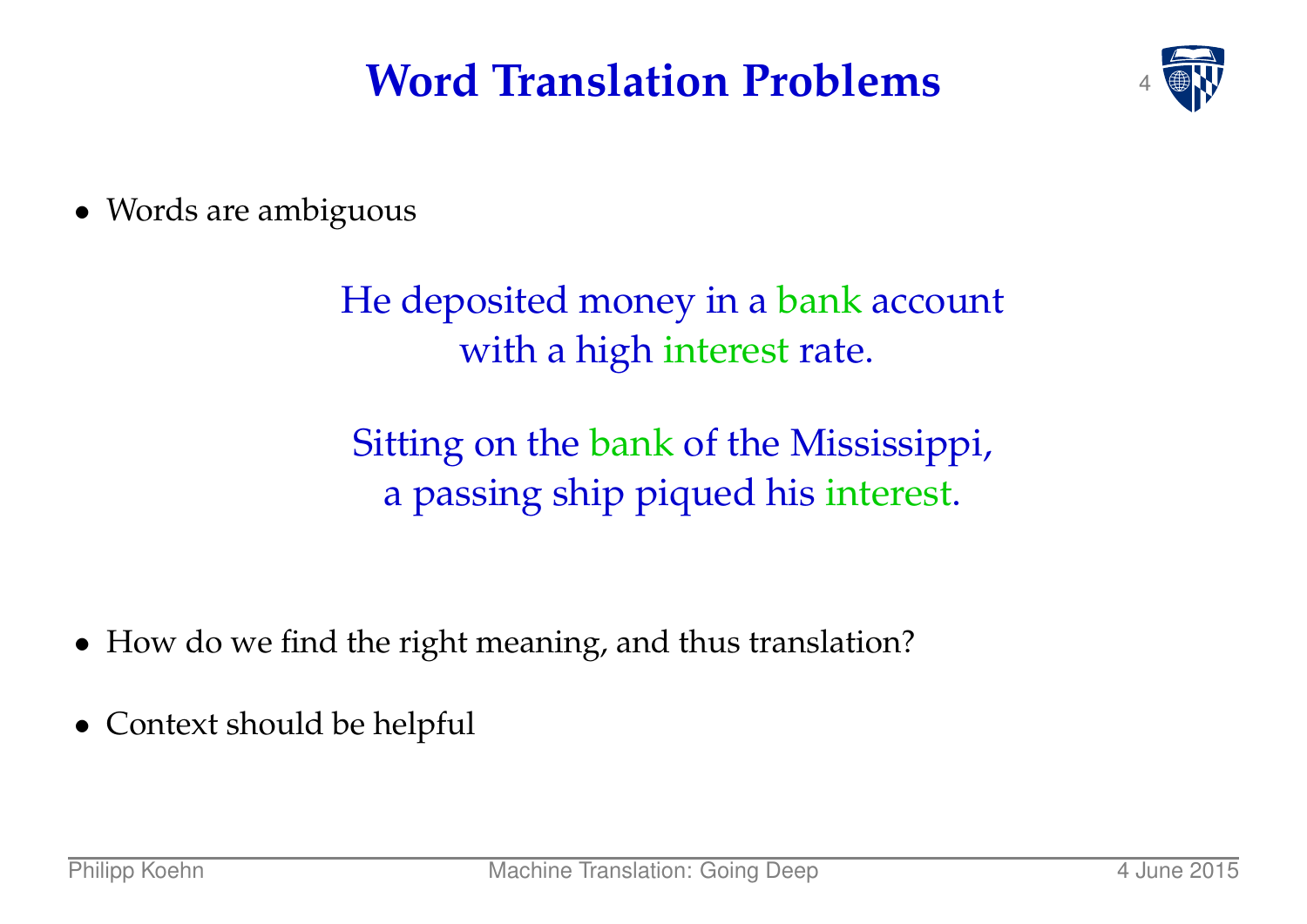#### **Phrase Translation Problems**



• Idiomatic phrases are not compositional

It's raining cats and dogs.

Es schüttet aus Eimern.

(it pours from buckets.)

• How can we translate such larger units?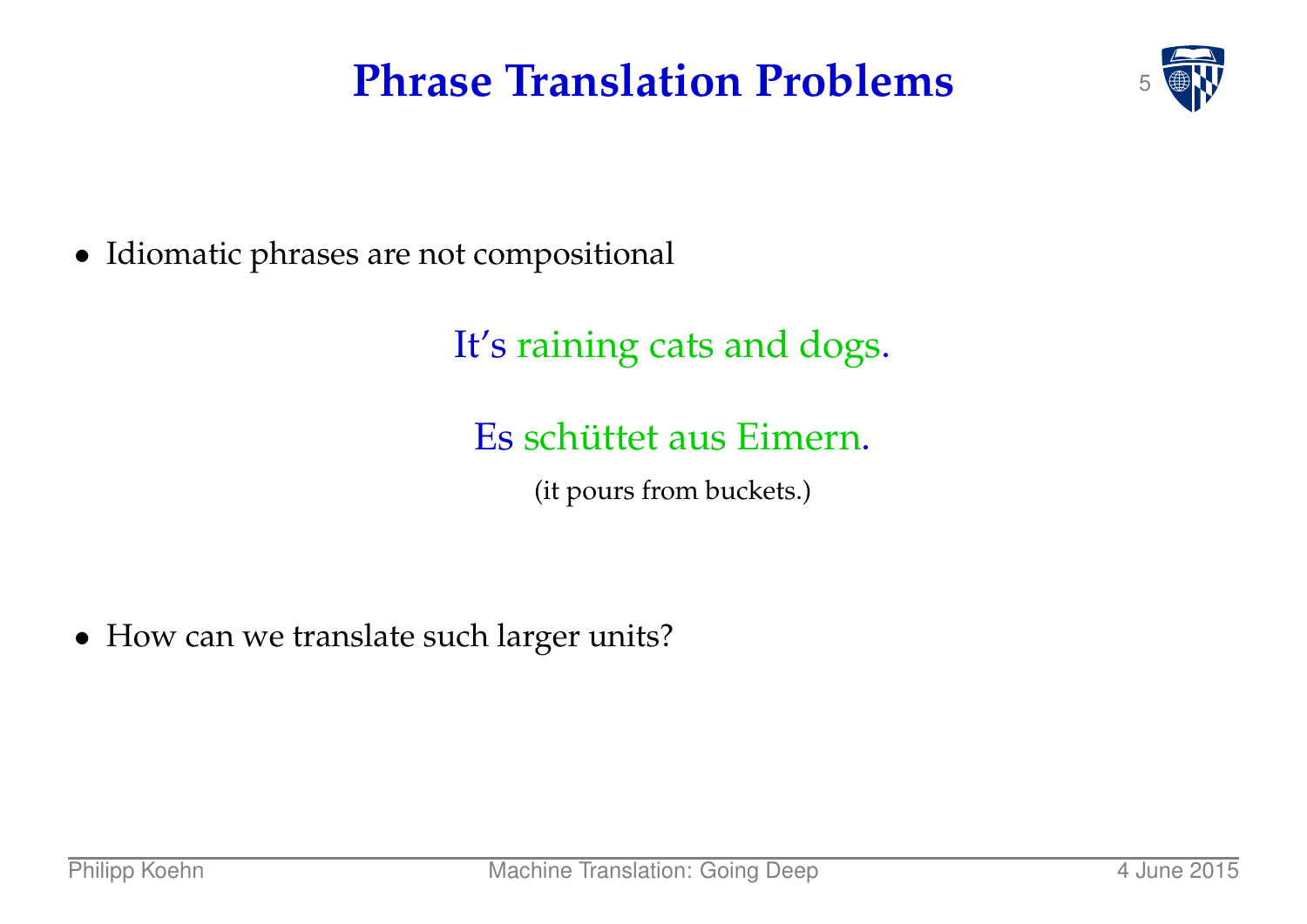## **Syntactic Translation Problems**



• Languages have different sentence structure

|     | das behaupten sie wenigstens |     |                                   |
|-----|------------------------------|-----|-----------------------------------|
|     |                              |     | this claim they at least <b>I</b> |
| the |                              | she |                                   |

- Convert from object-verb-subject (OVS) to subject-verb-object (SVO)
- Ambiguities can be resolved through syntactic analysis
	- **–** the meaning the of das not possible (not a noun phrase)
	- **–** the meaning she of sie not possible (subject-verb agreement)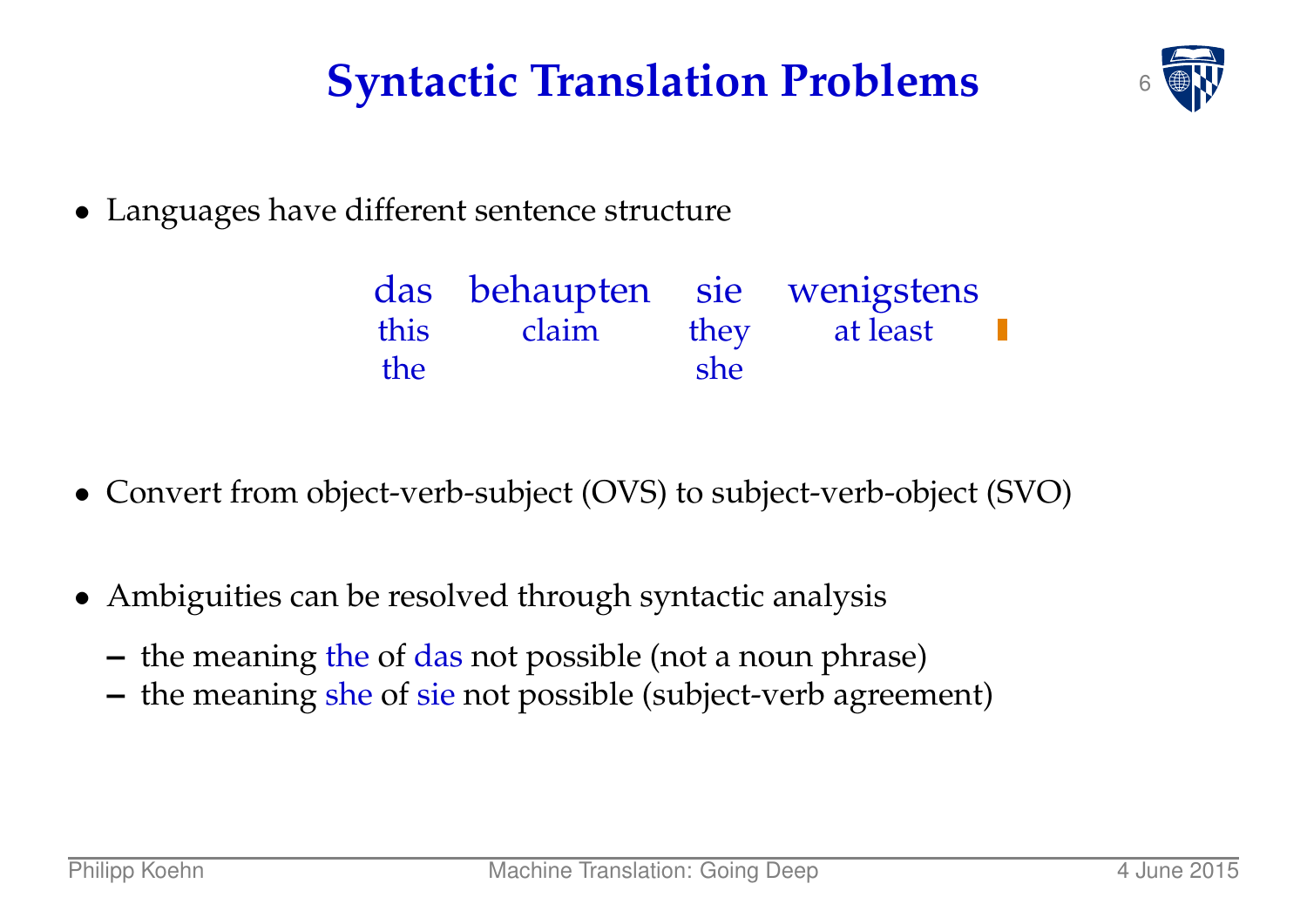#### **Semantic Translation Problems**



• Pronominal anaphora

#### I saw the movie and it is good.

- How to translate it into German (or French)?
	- **–** it refers to movie
	- **–** movie translates to Film
	- **–** Film has masculine gender
	- **–** ergo: it must be translated into masculine pronoun er
- We are not handling this very well [Le Nagard and Koehn, 2010]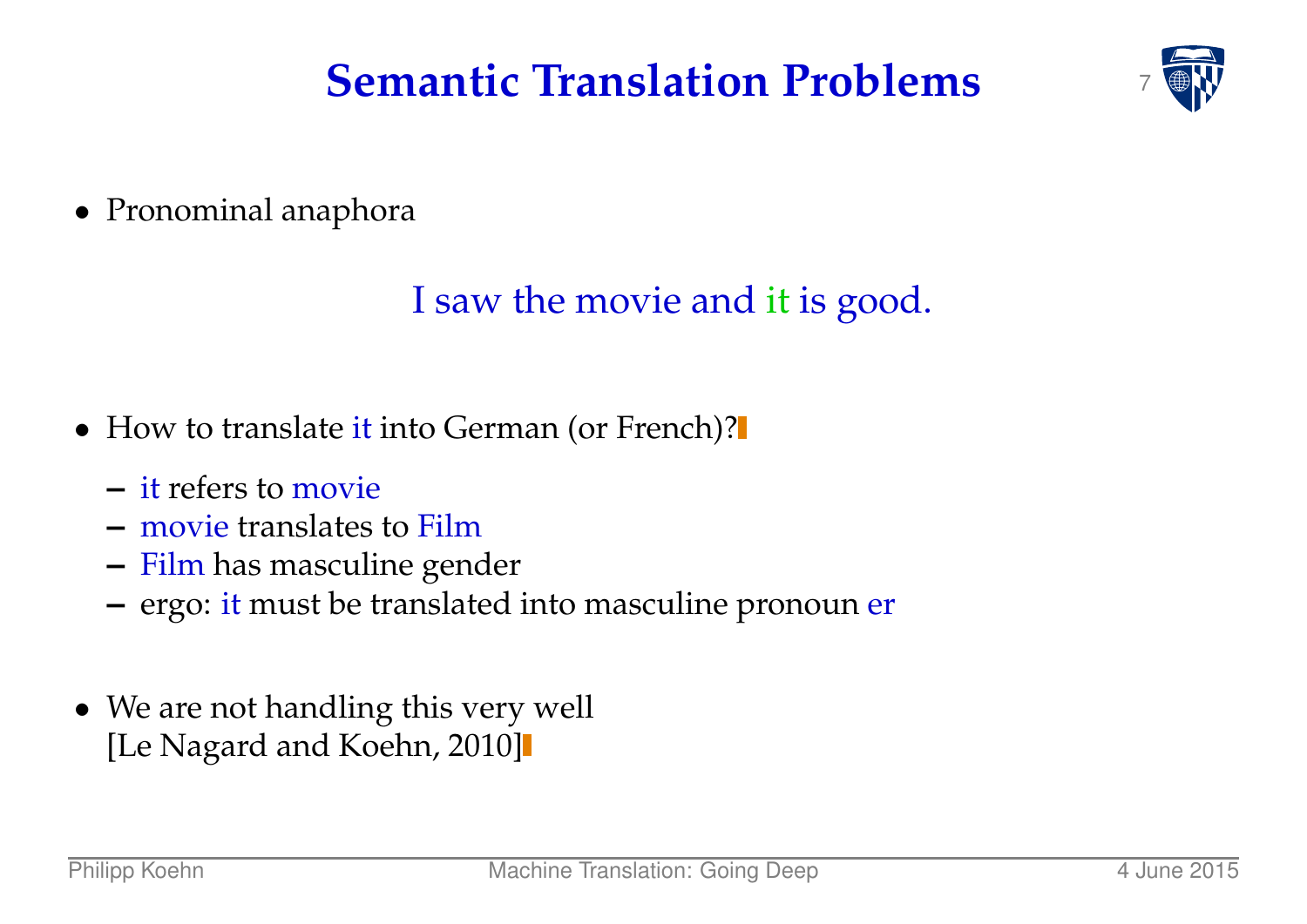#### **Semantic Translation Problems**



• Coreference

#### Whenever I visit my uncle and his daughters, I can't decide who is my favorite cousin.

- How to translate cousin into German? Male or female?
- Complex inference required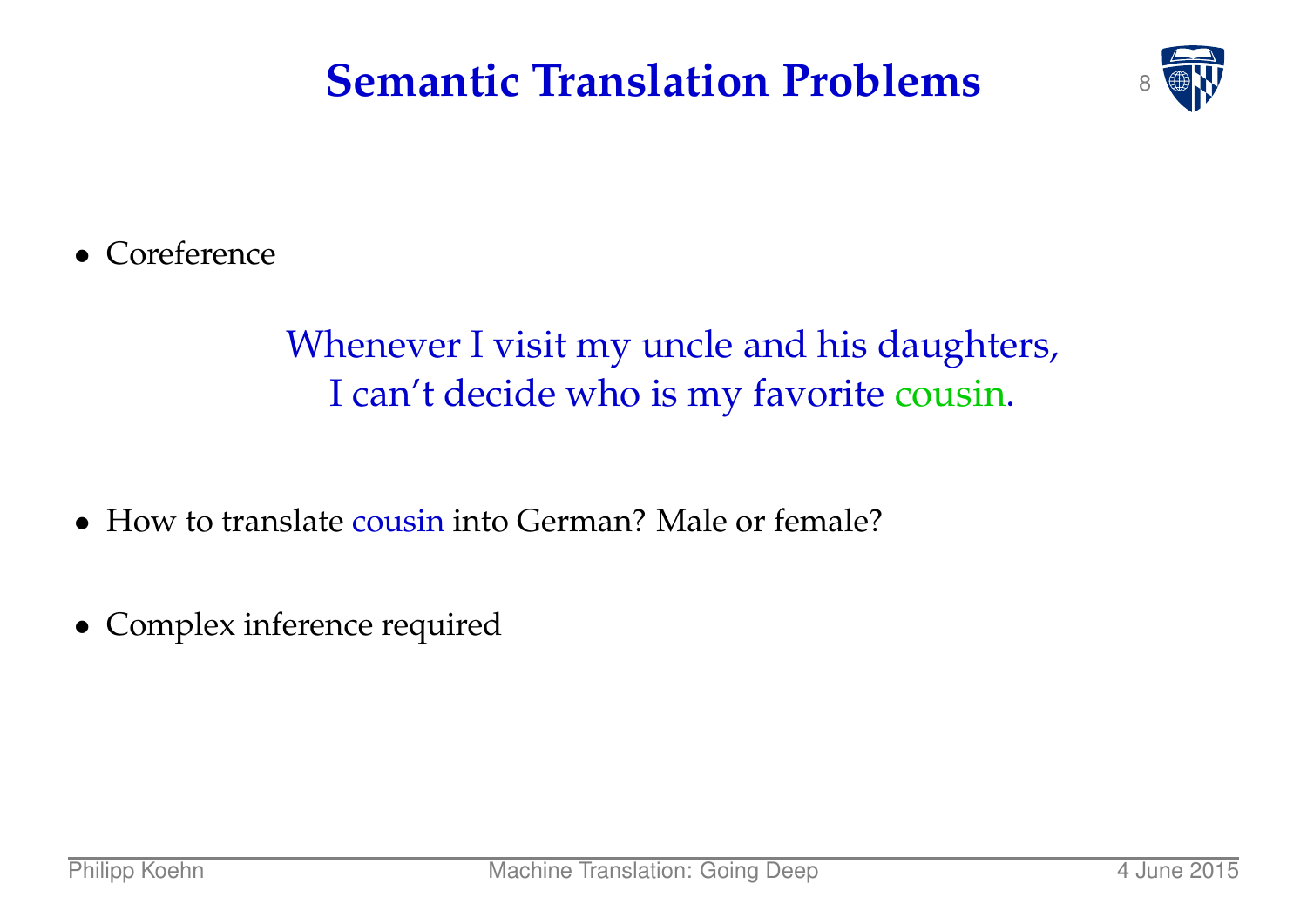#### **Discourse Translation Problems**



• Discourse

Since you brought it up, I do not agree with you.

Since you brought it up, we have been working on it.

- How to translated since? Temporal or conditional?
- Analysis of discourse structure a hard problem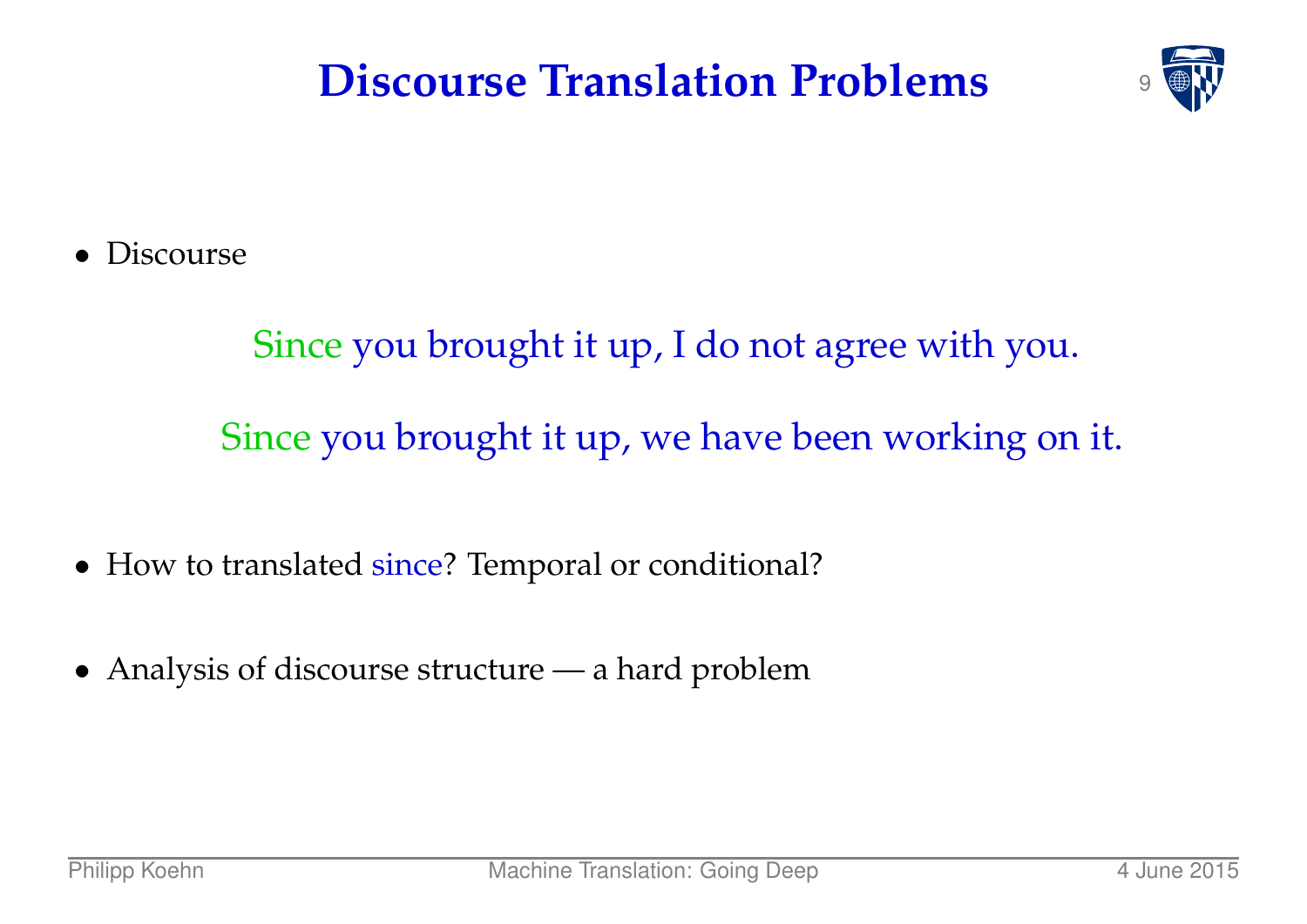#### **Mismatch in Information Structure**



- Morphology allows adding subtle or redundant meaning
	- **–** verb tenses: time action is occurring, if still ongoing, etc.
	- **–** count (singular, plural): how many instances of an object are involved
	- **–** definiteness (the cat vs. a cat): relation to previously mentioned objects
	- **–** grammatical gender: helps with co-reference and other disambiguation
- Some languages allow repeated information across sentences to be dropped
	- 1. Yesterday Jane bought an apple in the store.
	- 2. Ate.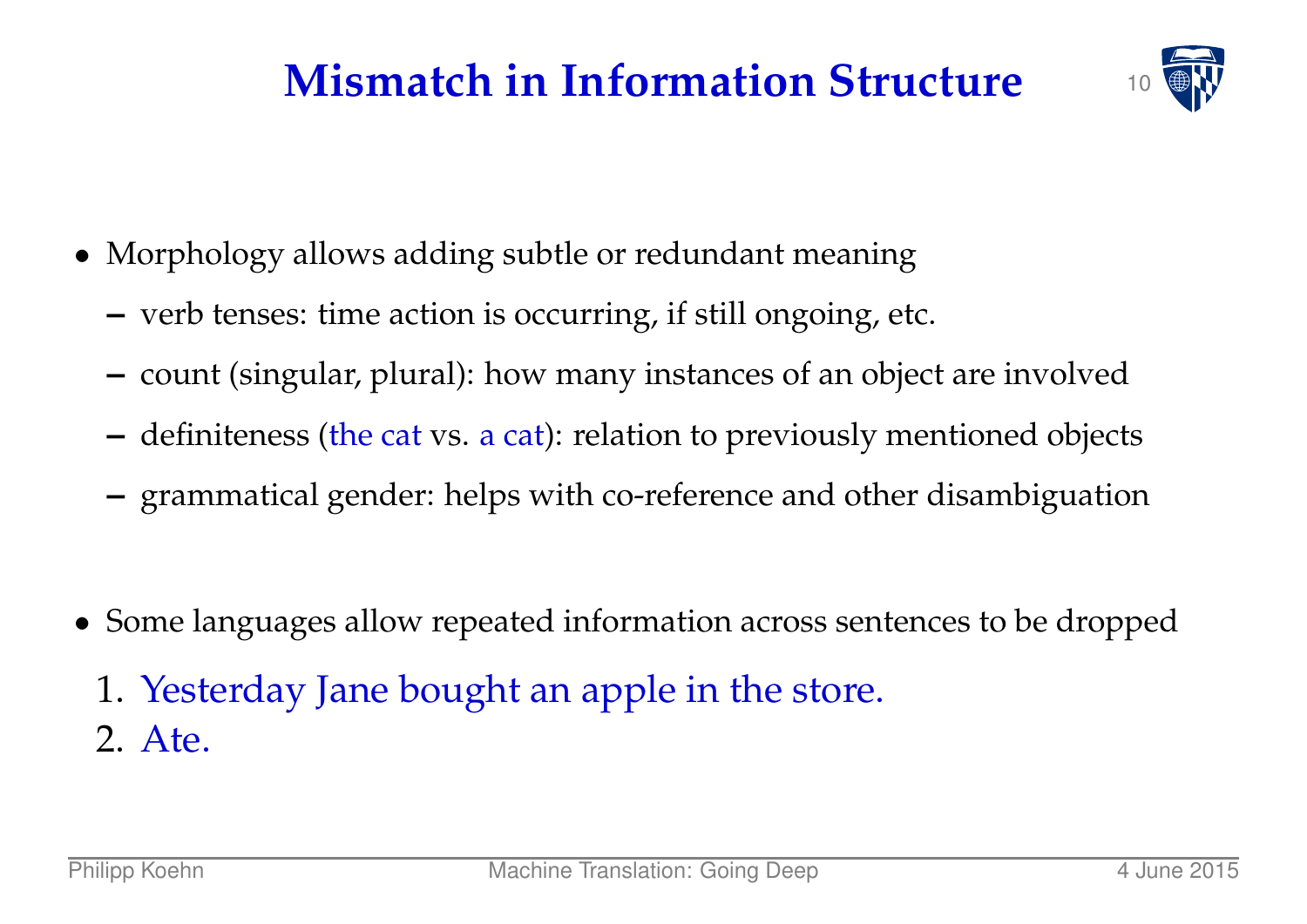

# linguistically motivated models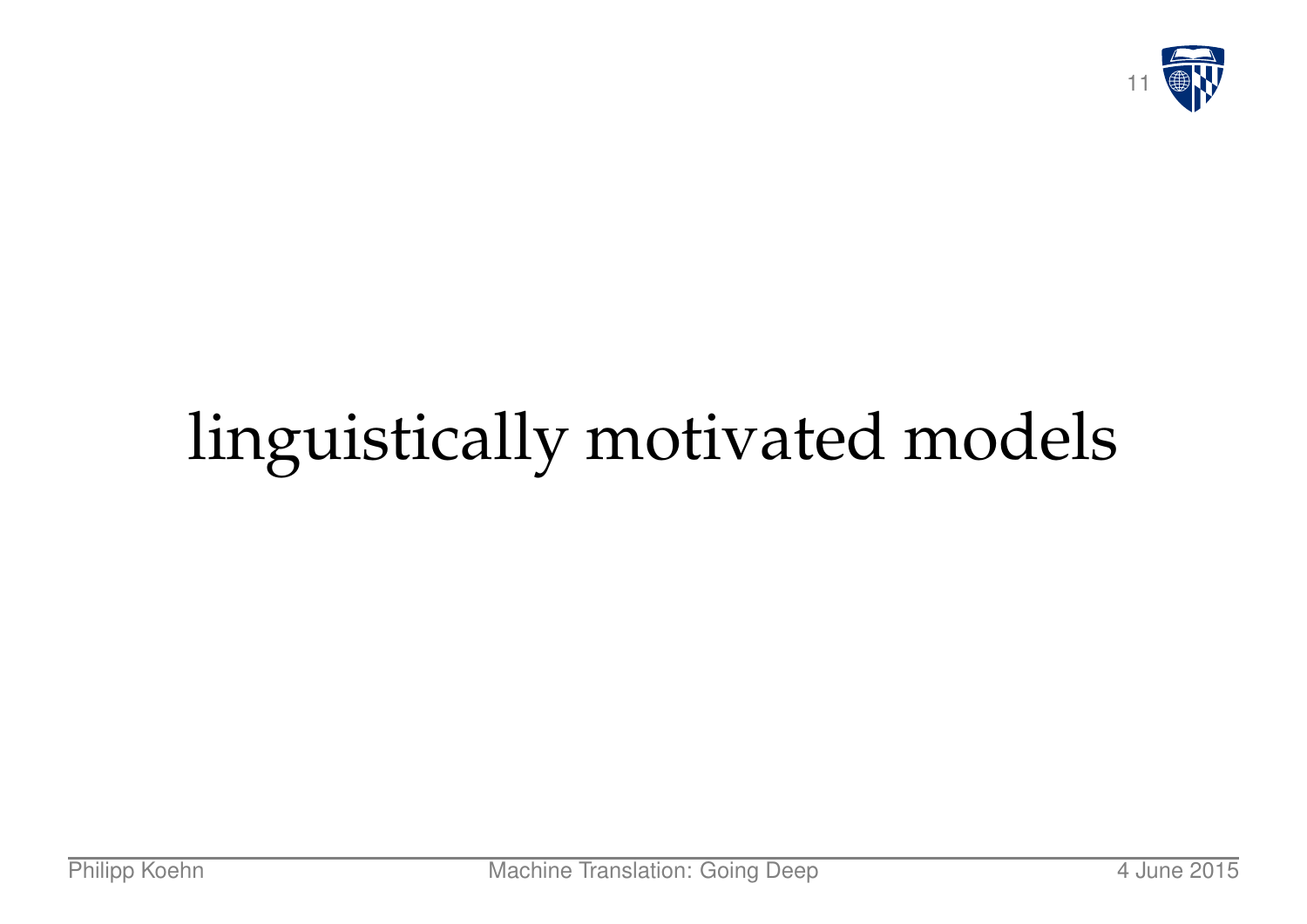#### **Synchronous Grammar Rules**



• Nonterminal rules

 $NP \rightarrow DET_1 NN_2 JJ_3 | DET_1 JJ_3 NN_2$ 

• Terminal rules

 $N \rightarrow$  maison | house  $NP \rightarrow la$  maison bleue | the blue house

• Mixed rules

 $NP \rightarrow la$  maison  $JJ_1$  | the  $JJ_1$  house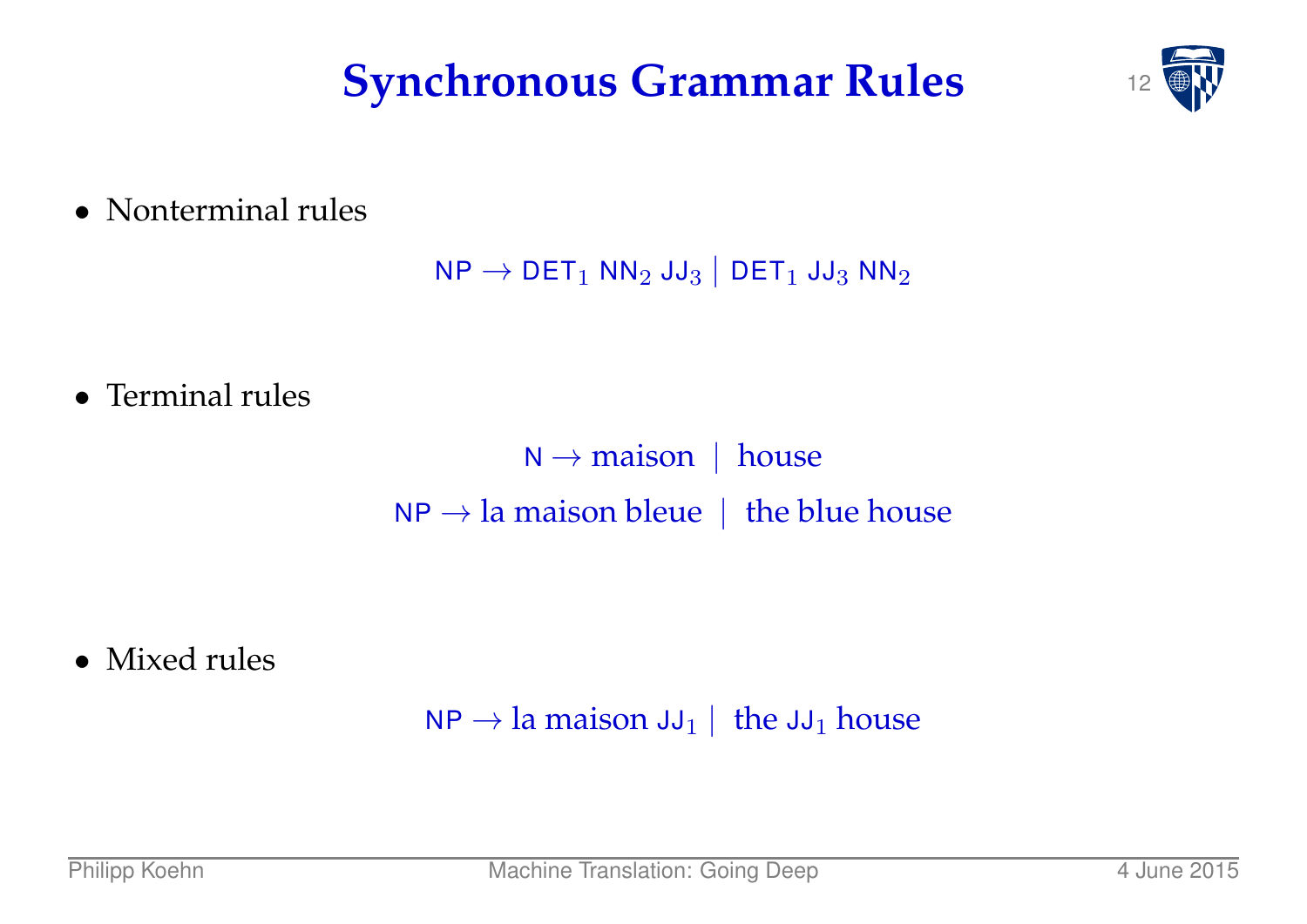#### **Learning Rules [GHKM]** 13





Extracted rule:  $VP \rightarrow X_1 X_2$  aushändigen | passing on PP<sub>1</sub> NP<sub>2</sub>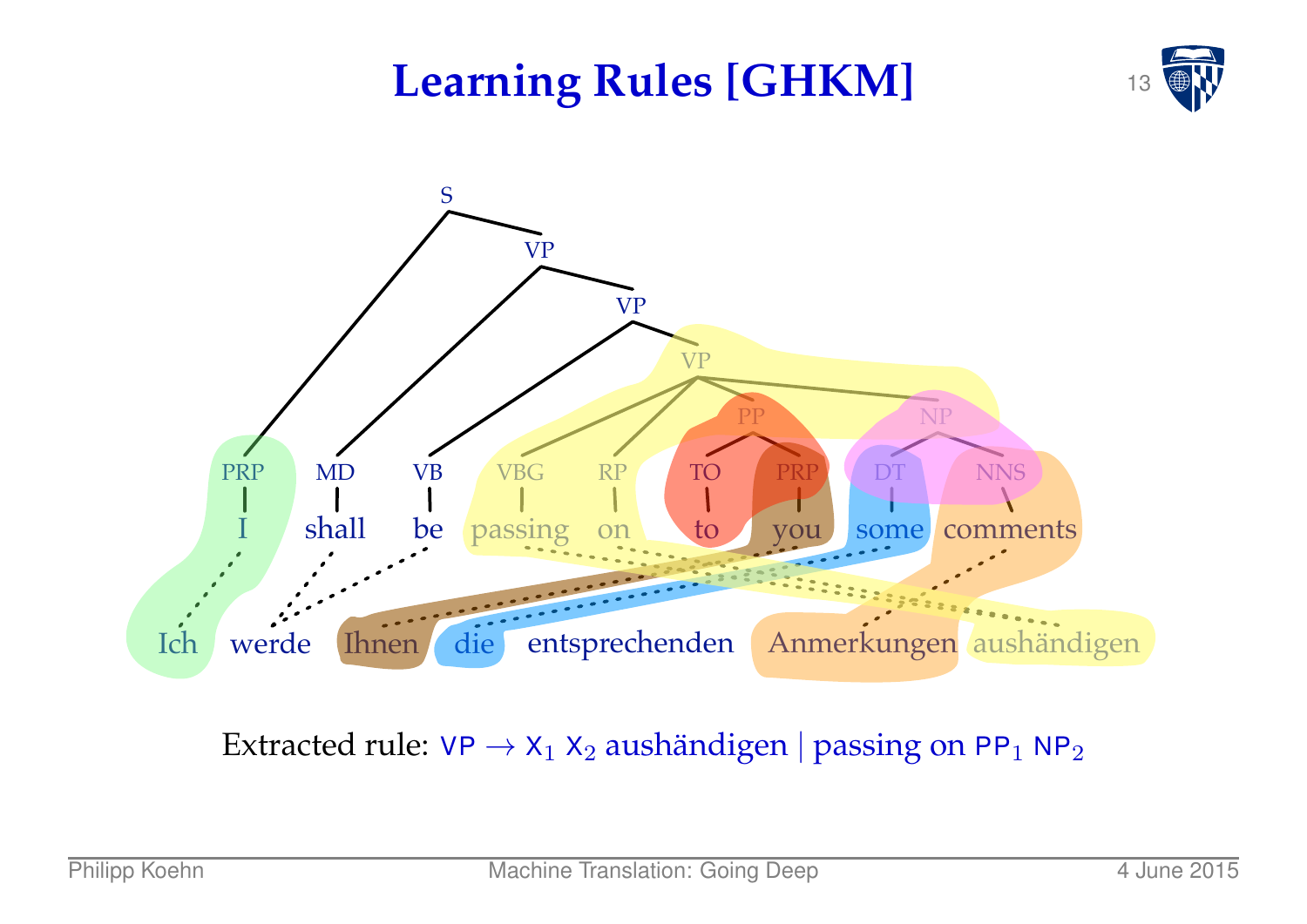#### **Syntactic Decoding**



Inspired by monolingual syntactic chart parsing:

During decoding of the source sentence, a chart with translations for the  $O(n^2)$  spans has to be filled

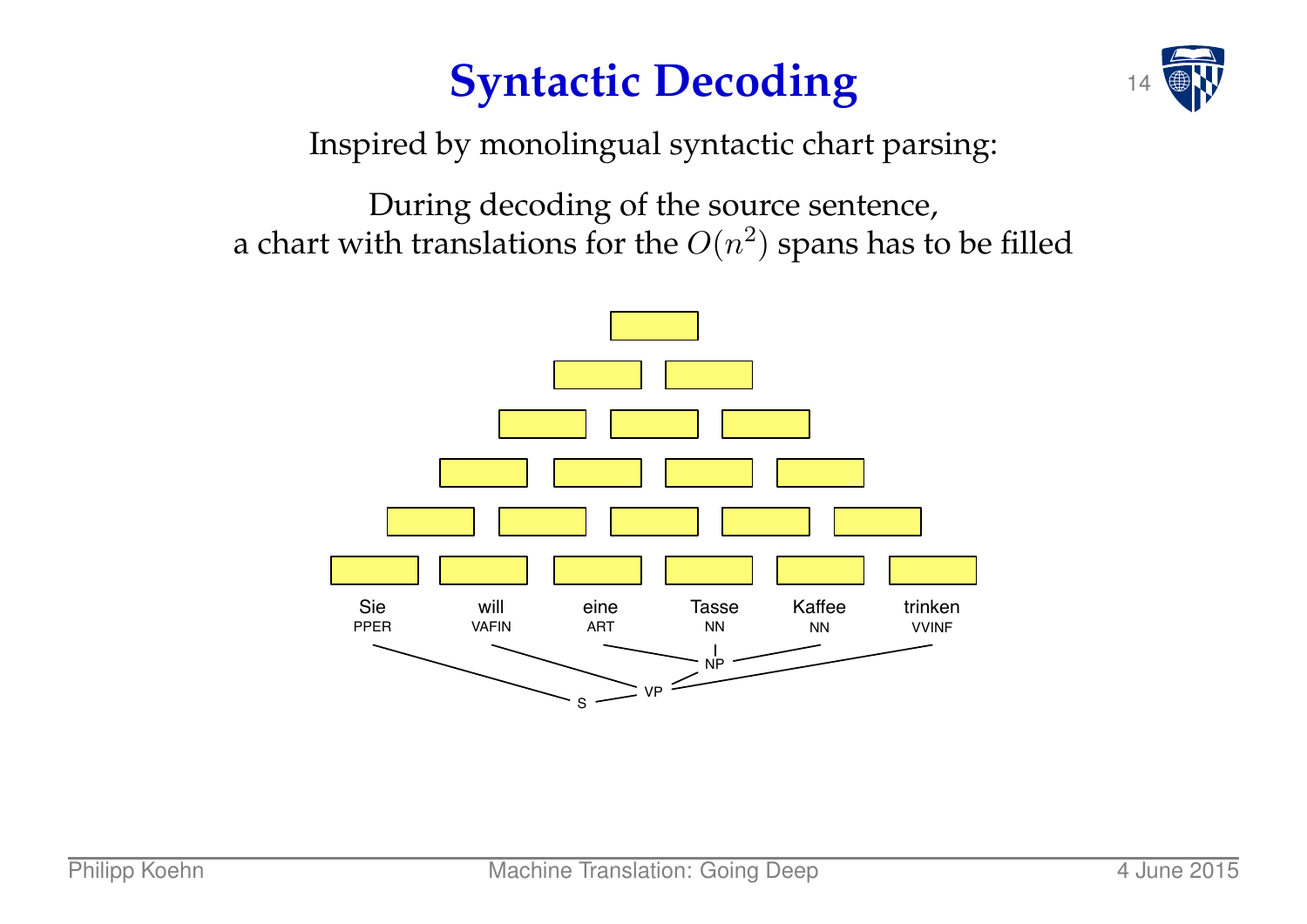



German input sentence with tree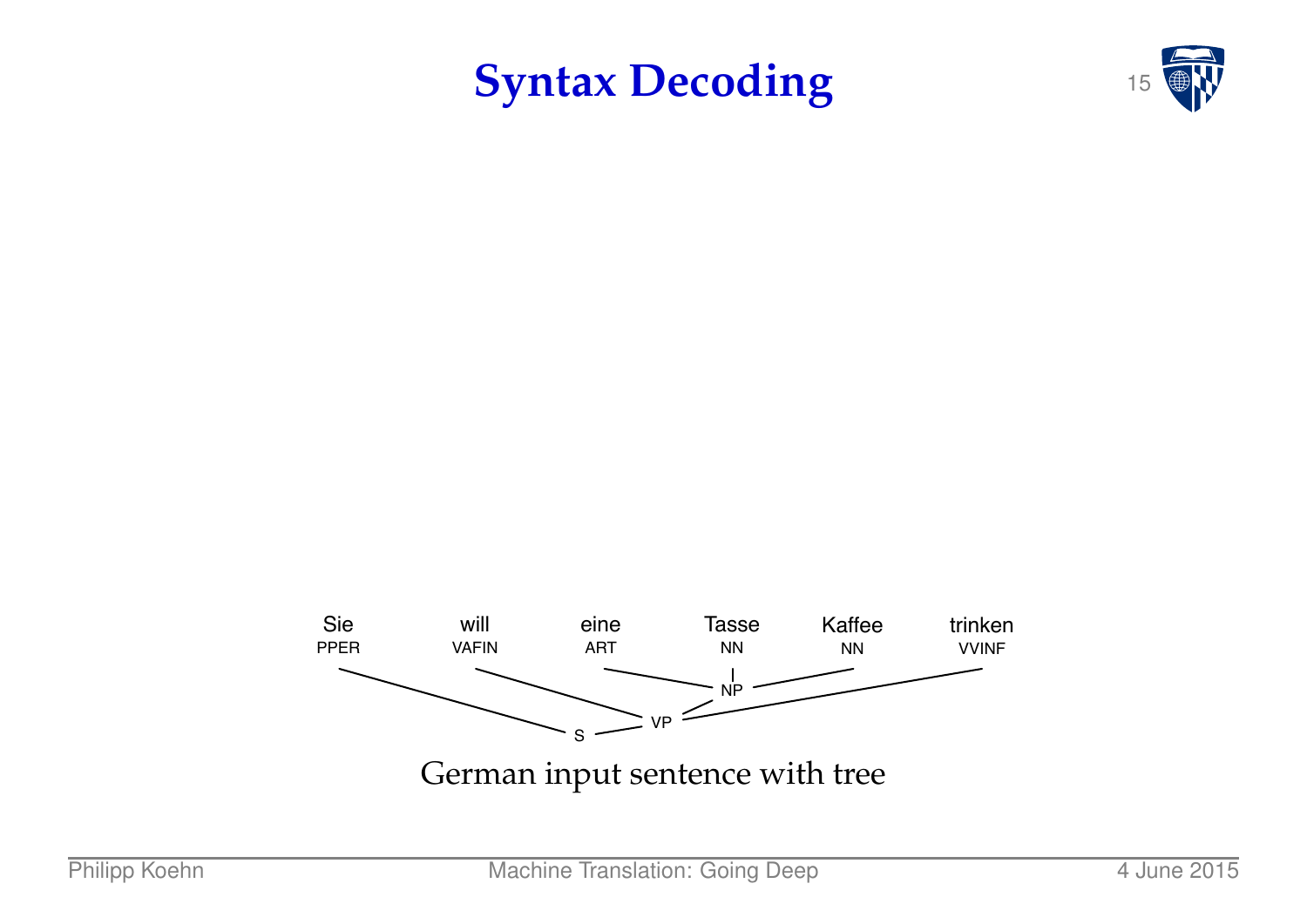



Purely lexical rule: filling a span with a translation (a constituent in the chart)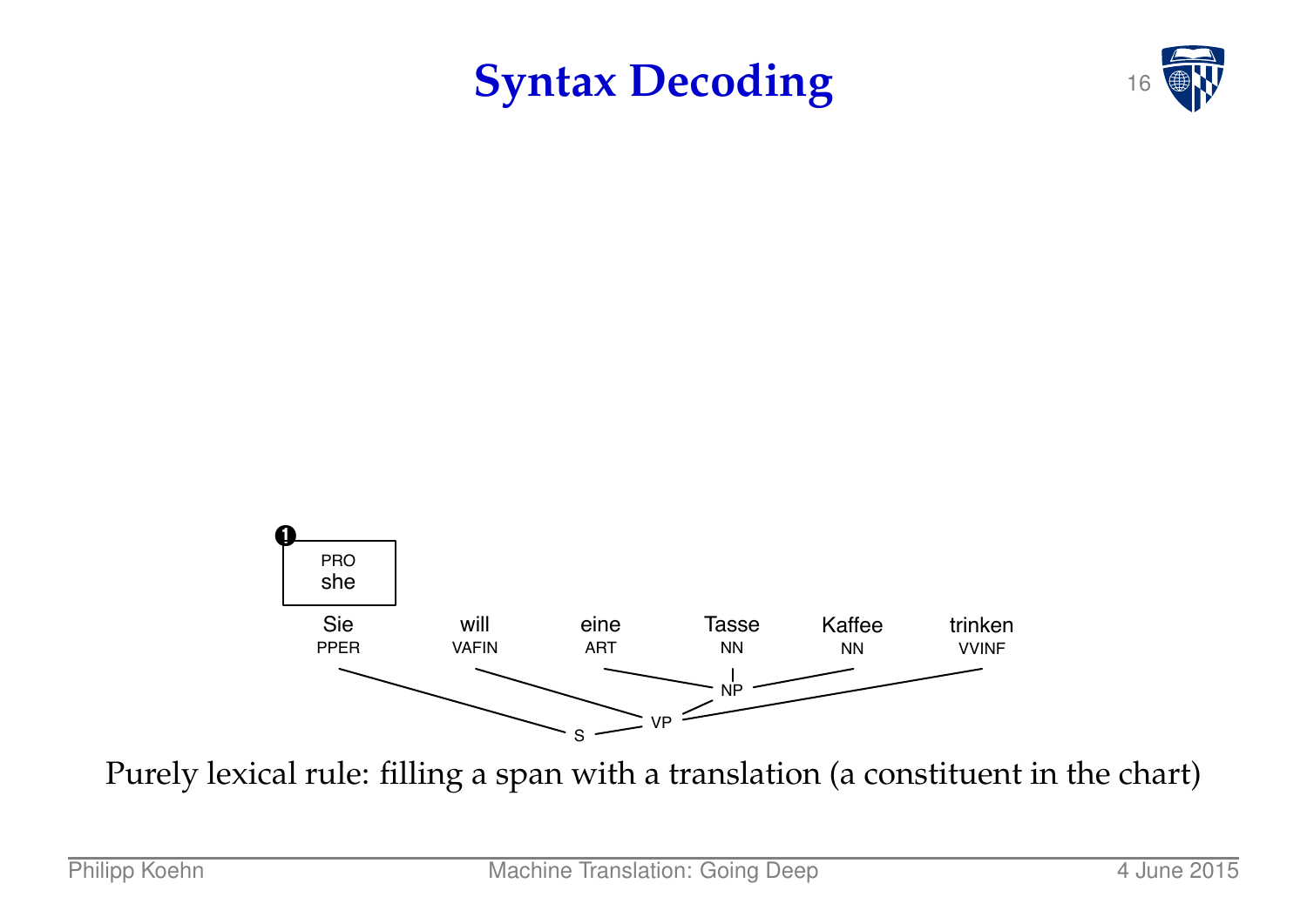



Purely lexical rule: filling a span with a translation (a constituent in the chart)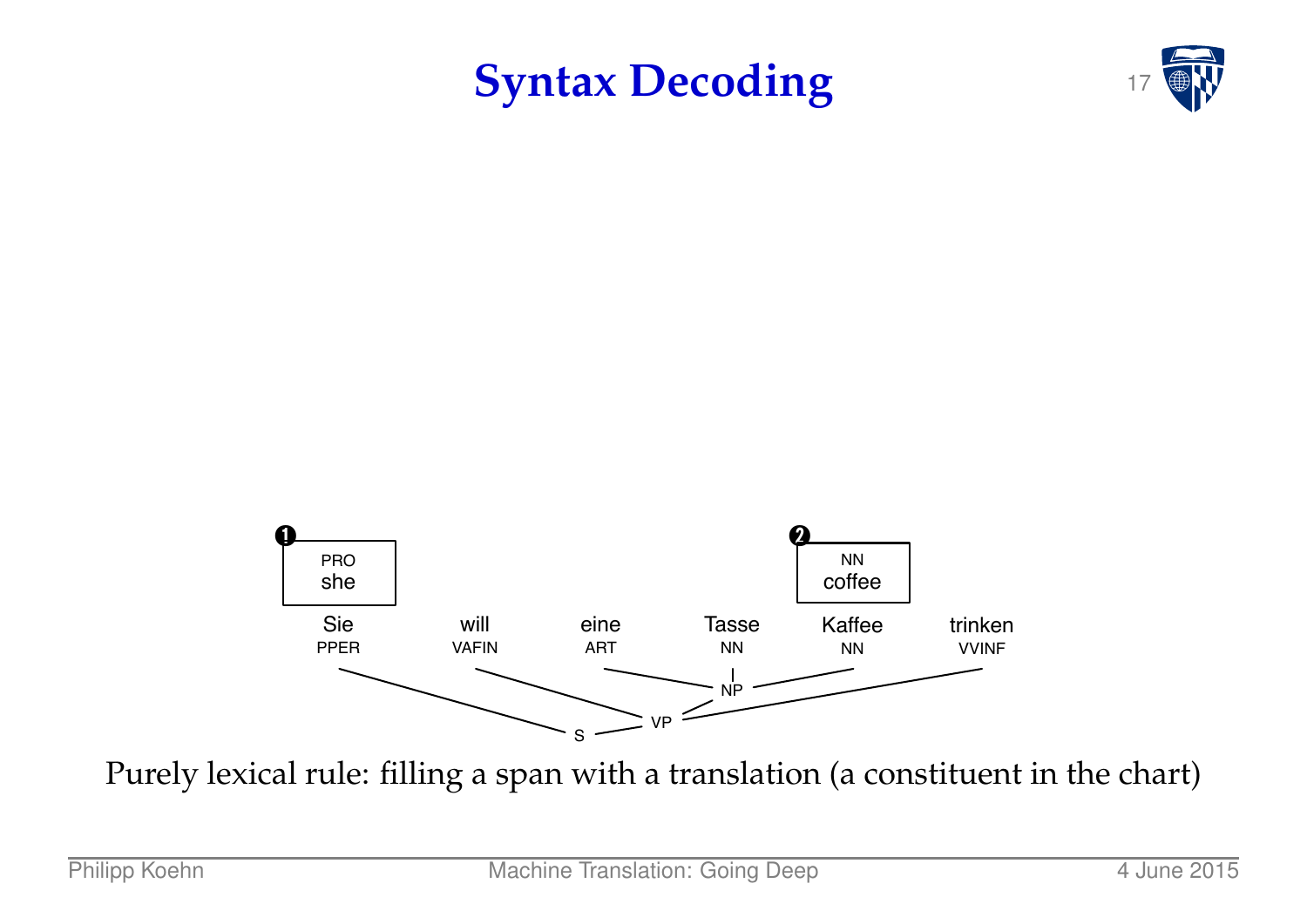



Purely lexical rule: filling a span with a translation (a constituent in the chart)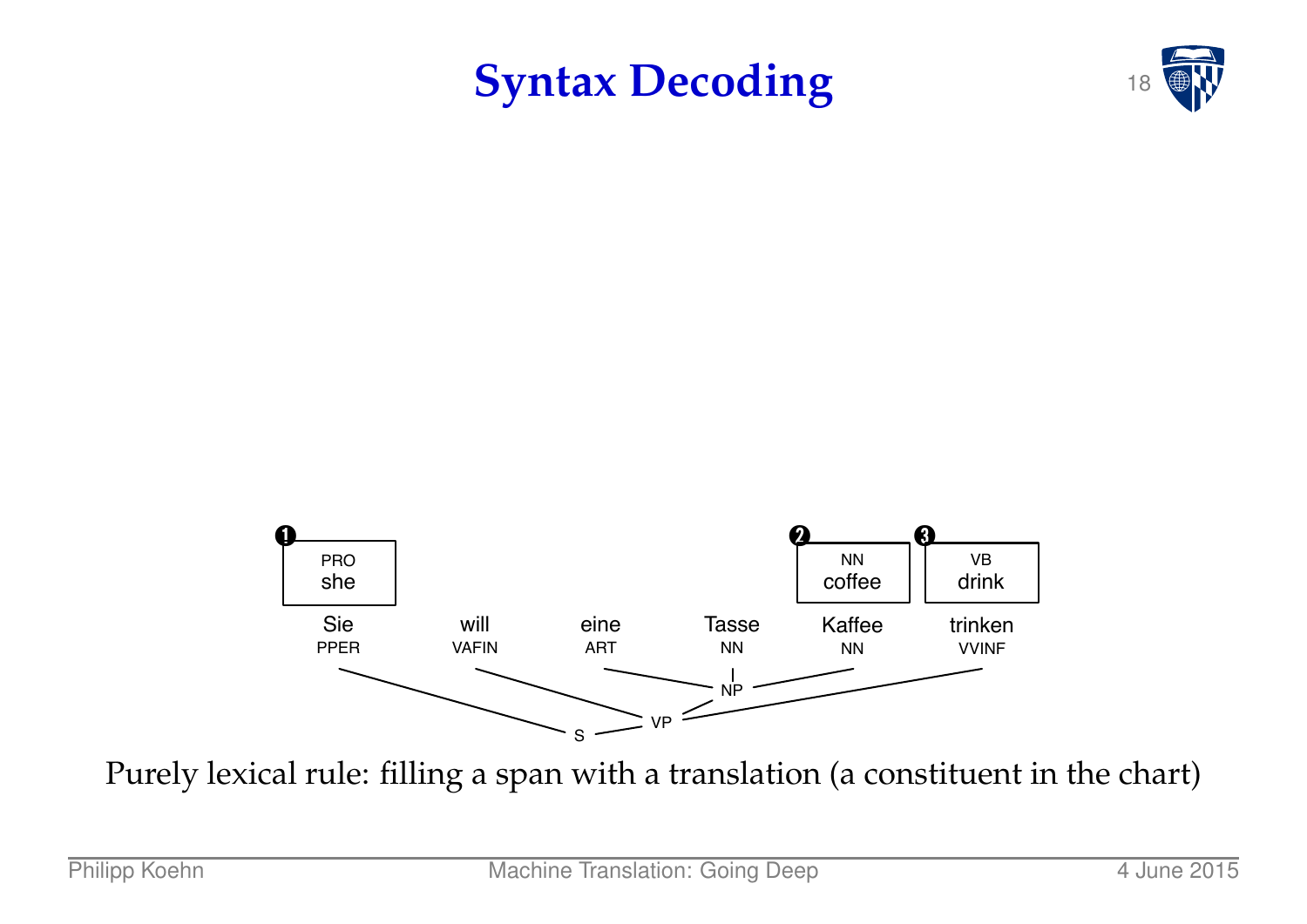



Complex rule: matching underlying constituent spans, and covering words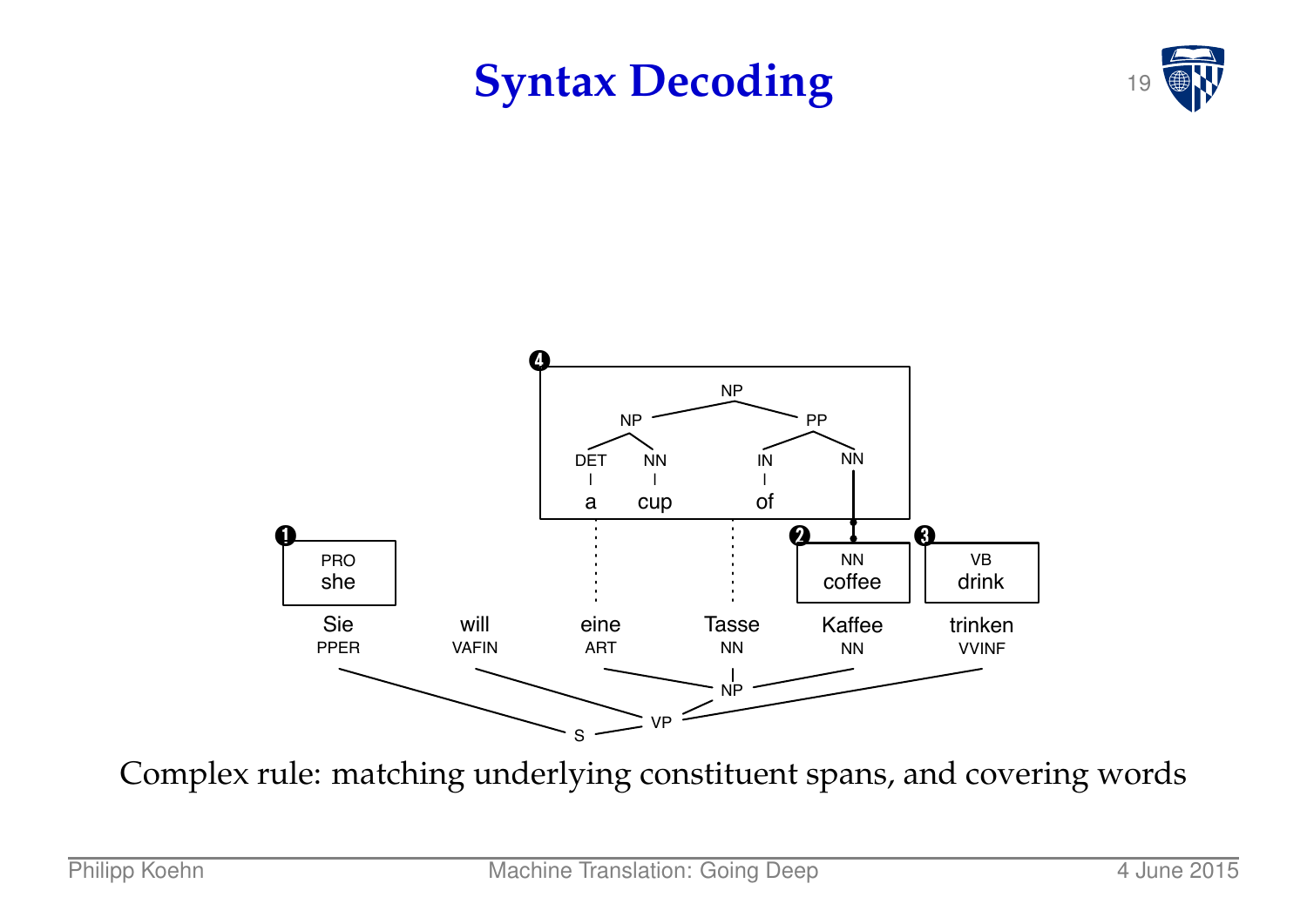



Complex rule with reordering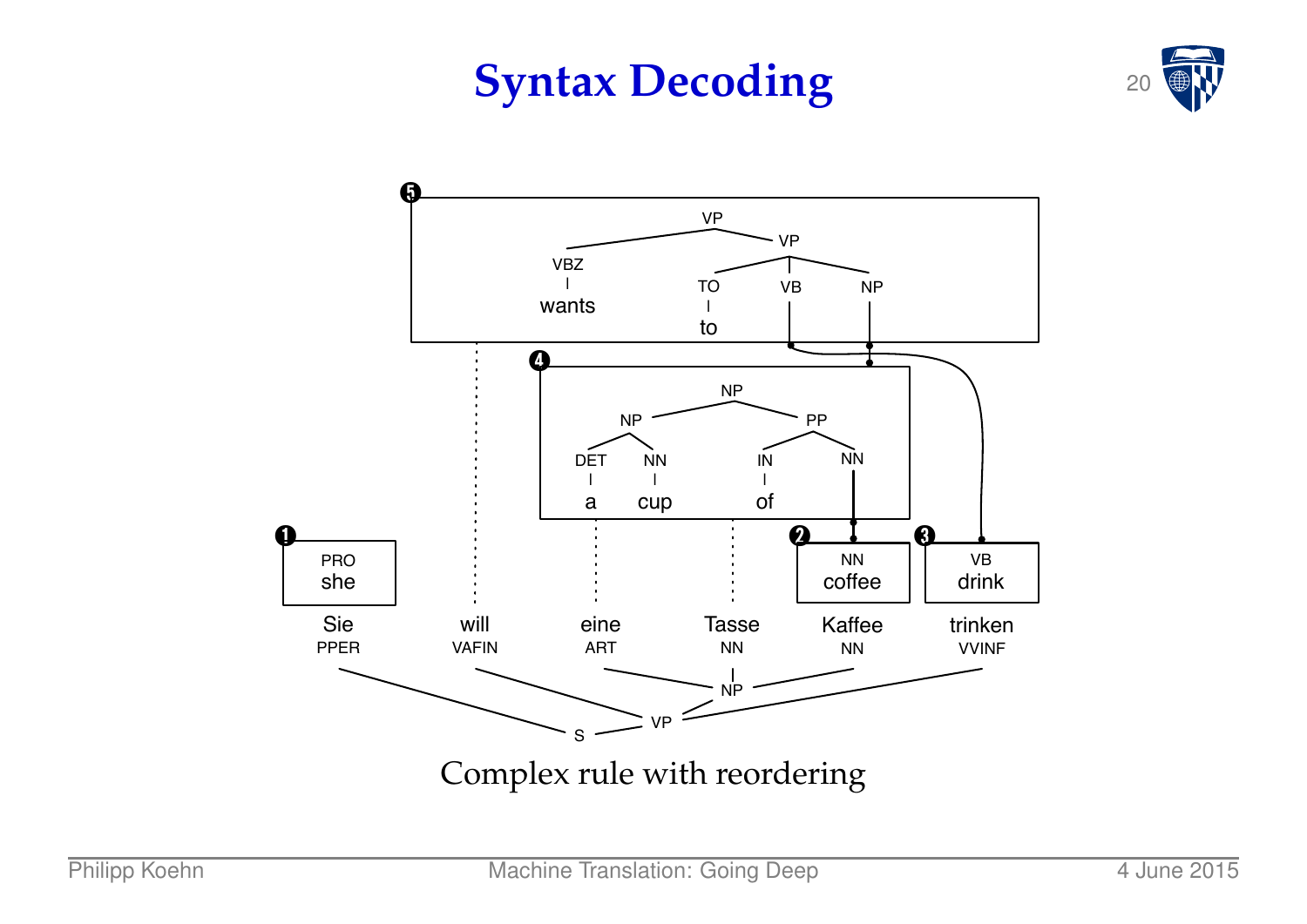![](_page_21_Picture_1.jpeg)

![](_page_21_Figure_2.jpeg)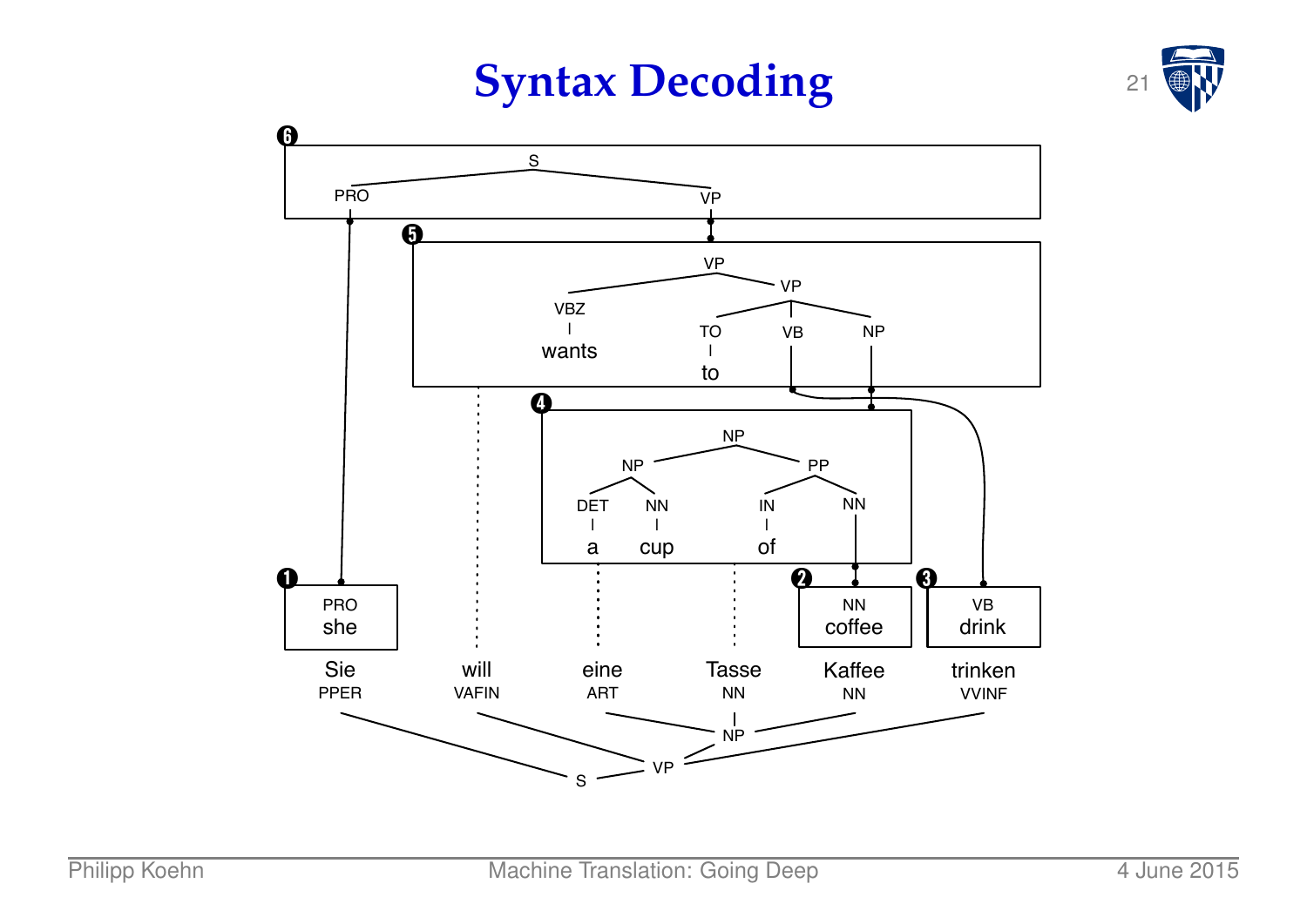![](_page_22_Figure_0.jpeg)

- Chart consists of cells that cover contiguous spans over the input sentence
- Each cell contains a set of hypotheses
- Hypotheses are constructed bottom-up
- Various ways to binarize rules we use CKY+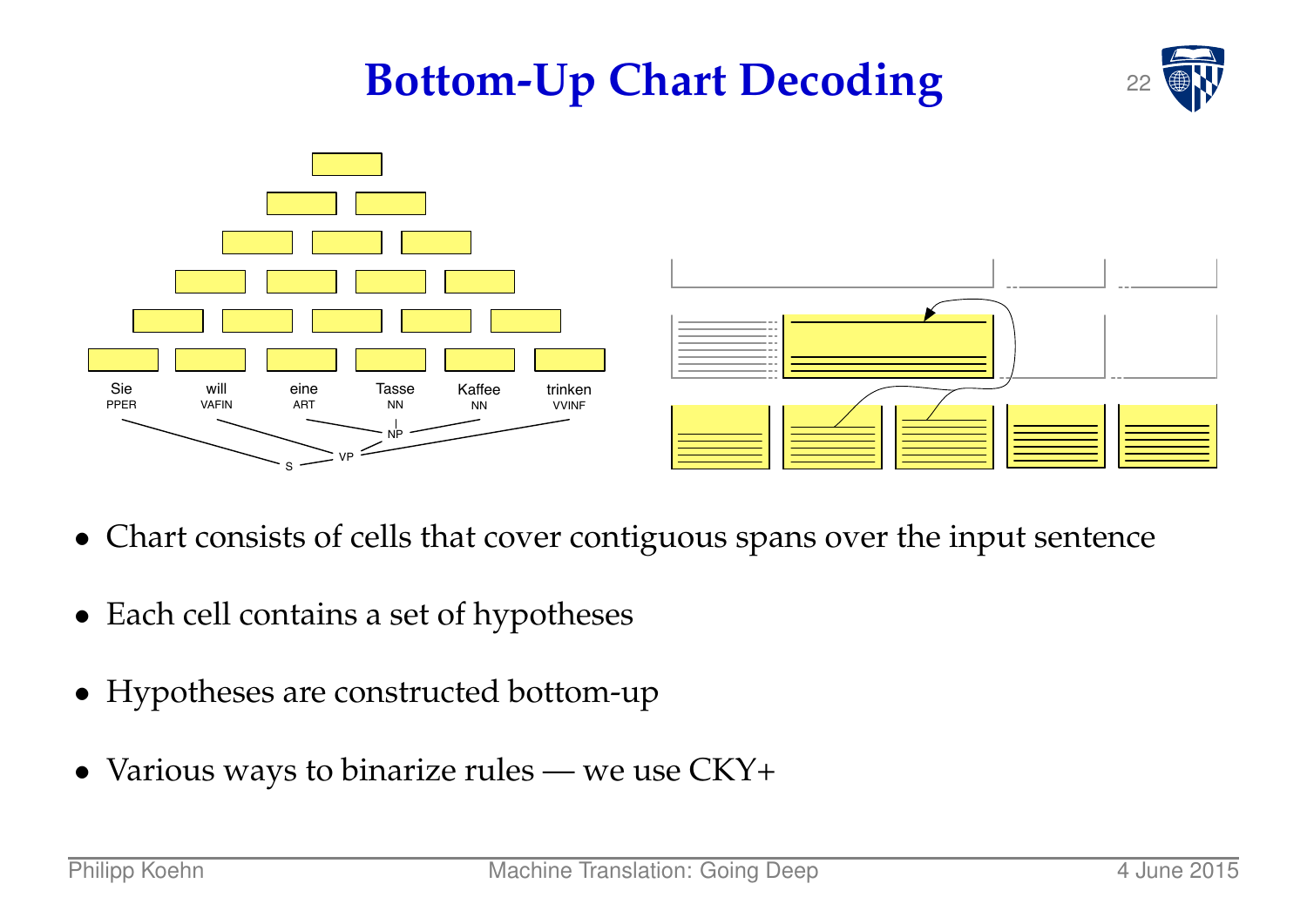#### **Feature Structures**

![](_page_23_Picture_1.jpeg)

- Various forms of long distance agreement
	- **–** subject-verb in count (president agrees vs. presidents agree)
	- **–** subject-verb in person (he says vs. I say)
	- **–** verb subcategorization
	- **–** noun phrases in gender, case, count (a big house vs. big houses)
- Represent syntactic constituents with feature structures

| <b>CAT</b>    | np      |
|---------------|---------|
| <b>HEAD</b>   | house   |
| <b>CASE</b>   | subject |
| <b>COUNT</b>  | plural  |
| <b>PERSON</b> | 3rd     |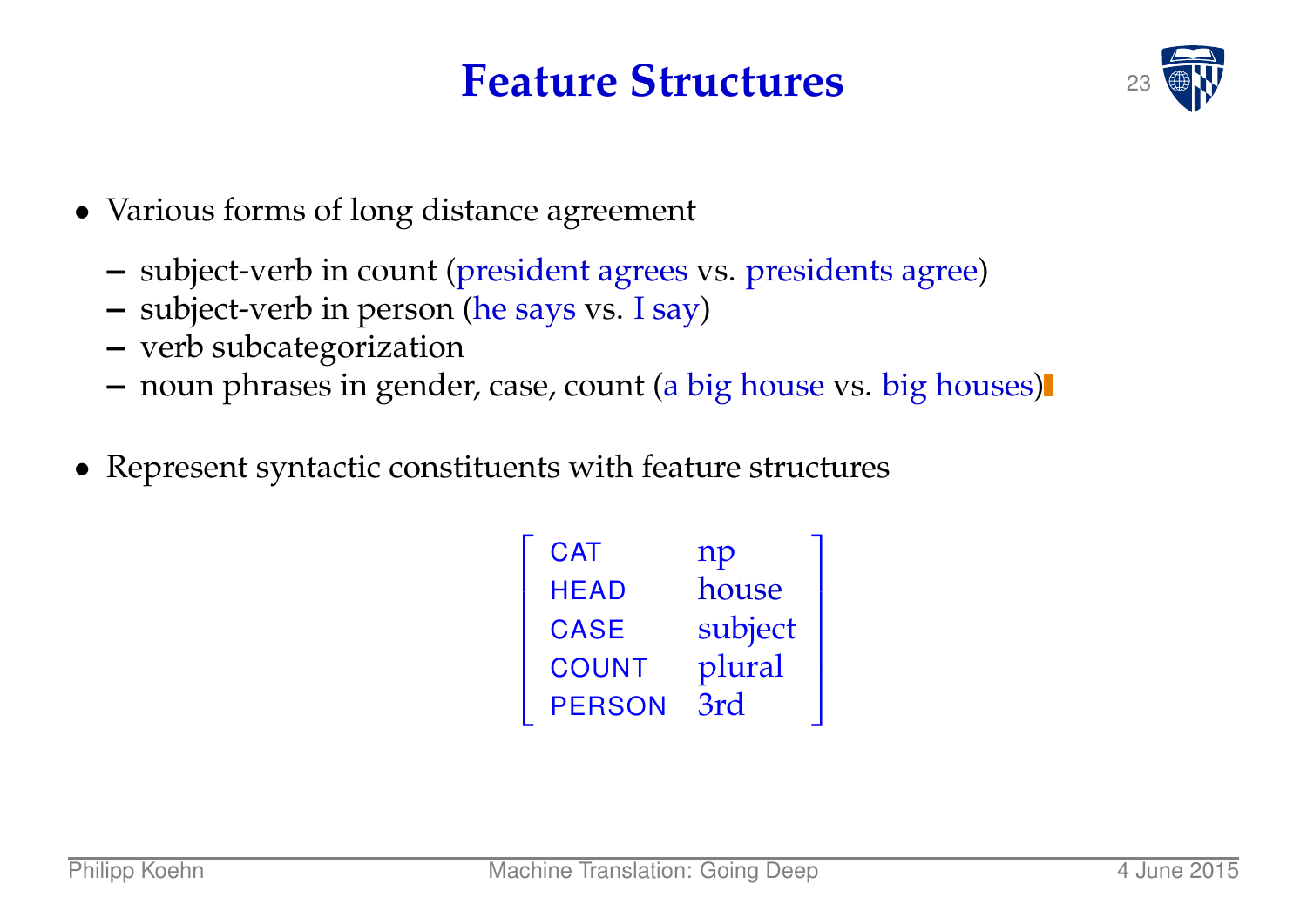#### **Constraints**

![](_page_24_Picture_1.jpeg)

• Grammar rules may be associated with constraints

#### $S \rightarrow NP VP$

 $S[head] = VP[head]$ NP[count] = VP[count] NP[person] = VP[person] NP[case] = subject

- Simpler: for each type of non-terminal (NP, VP, S) to be generated  $\rightarrow$  set of checks
- Used for
	- **–** case agreement in noun phrases [Williams and Koehn, 2011]
	- **–** consistent verb complex [Williams and Koehn, 2014]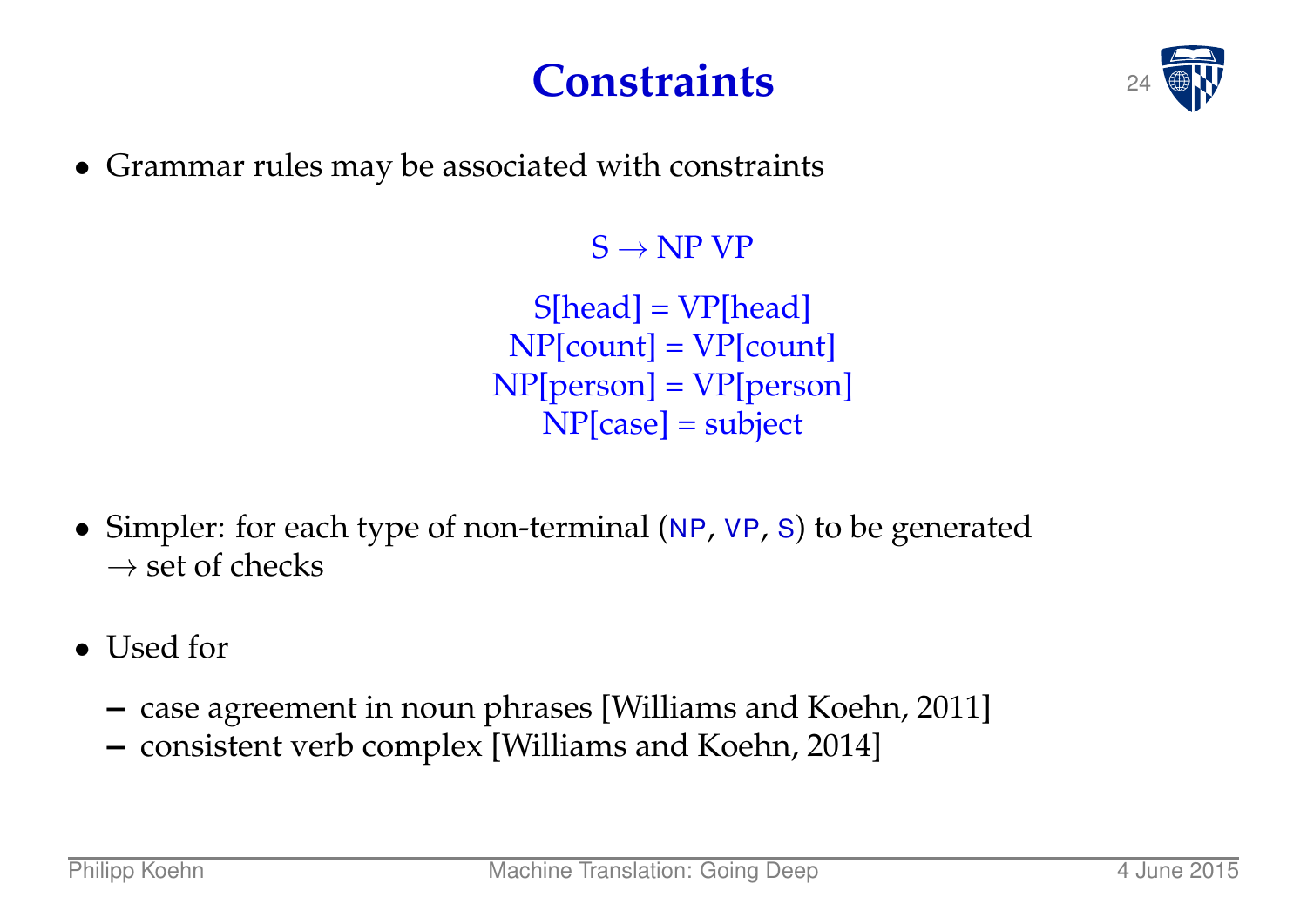#### **State of the Art**

![](_page_25_Picture_1.jpeg)

• Good results for German–English [WMT 2014]

| language pair  | syntax preferred |
|----------------|------------------|
| German-English | $57\%$           |
| English-German | 55%              |

• Mixed for other language pairs

| language pair   | syntax preferred |
|-----------------|------------------|
| Czech-English   | $44\%$           |
| Russian-English | 44%              |
| Hindi-English   | $54\%$           |

• Also very successful for Chinese-English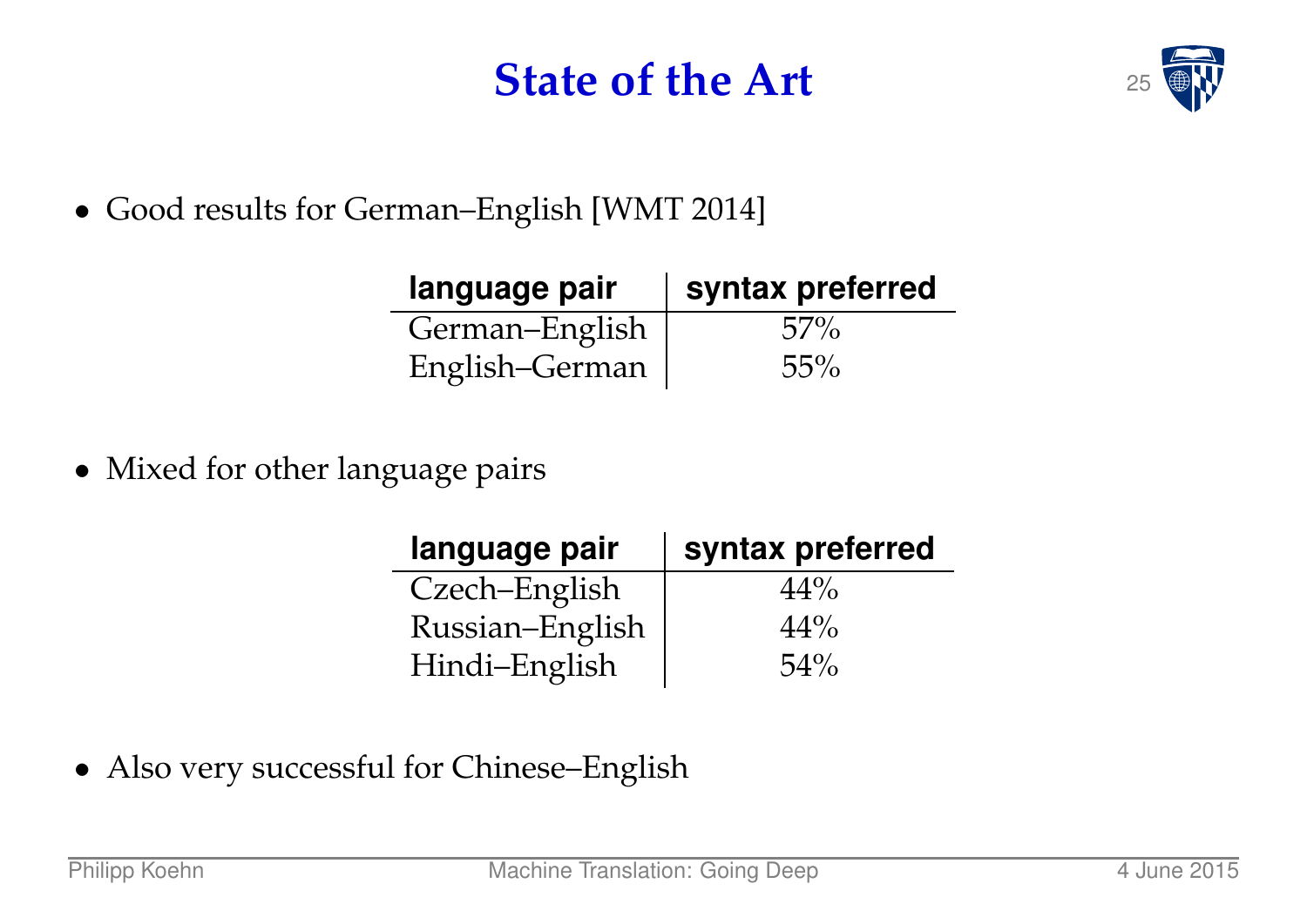#### **Results in 2015** 26

![](_page_26_Picture_1.jpeg)

• German–English

|                    | 2013   | 2014   | 2015   |
|--------------------|--------|--------|--------|
| UEDIN phrase-based | 26.8   | 28.0   | 29.3   |
| UEDIN syntax       | 26.6   | 28.2   | 28.7   |
|                    | $-0.2$ | $+0.2$ | $-0.6$ |
| Human preference   | $52\%$ | $57\%$ |        |

• English-German

|                           | $2013 \perp$ | 2014   | 2015   |
|---------------------------|--------------|--------|--------|
| <b>UEDIN</b> phrase-based | 20.1         | 20.1   | 22.8   |
| <b>UEDIN syntax</b>       | 19.4         | 20.1   | 24.0   |
|                           |              | $+0.0$ | $+1.2$ |
| Human preference          | 55%          | 55%    |        |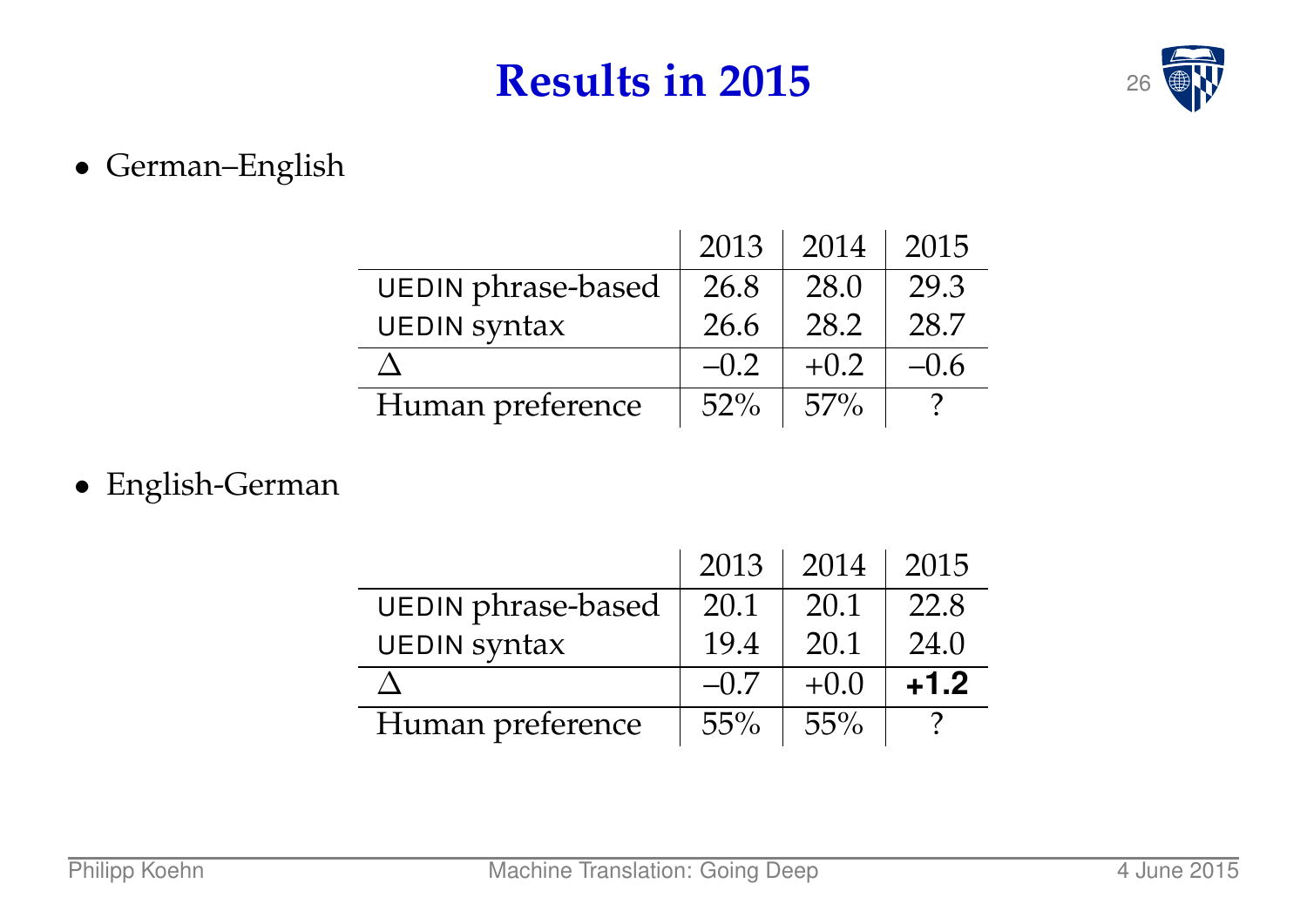## **Perspective**

![](_page_27_Picture_1.jpeg)

- Syntax-based models superior for German  $\leftrightarrow$  English
	- **–** also previously shown for Chinese–English (ISI)
	- **–** some evidence for low resource languages (Hindi)
- Next steps
	- **–** Enforcing correct subcategorization frames
	- **–** Features over syntactic dependents
	- **–** Condition on source side syntax (soft features, rules, etc.)
- Decoding still a challenge
- Extend to AMRs?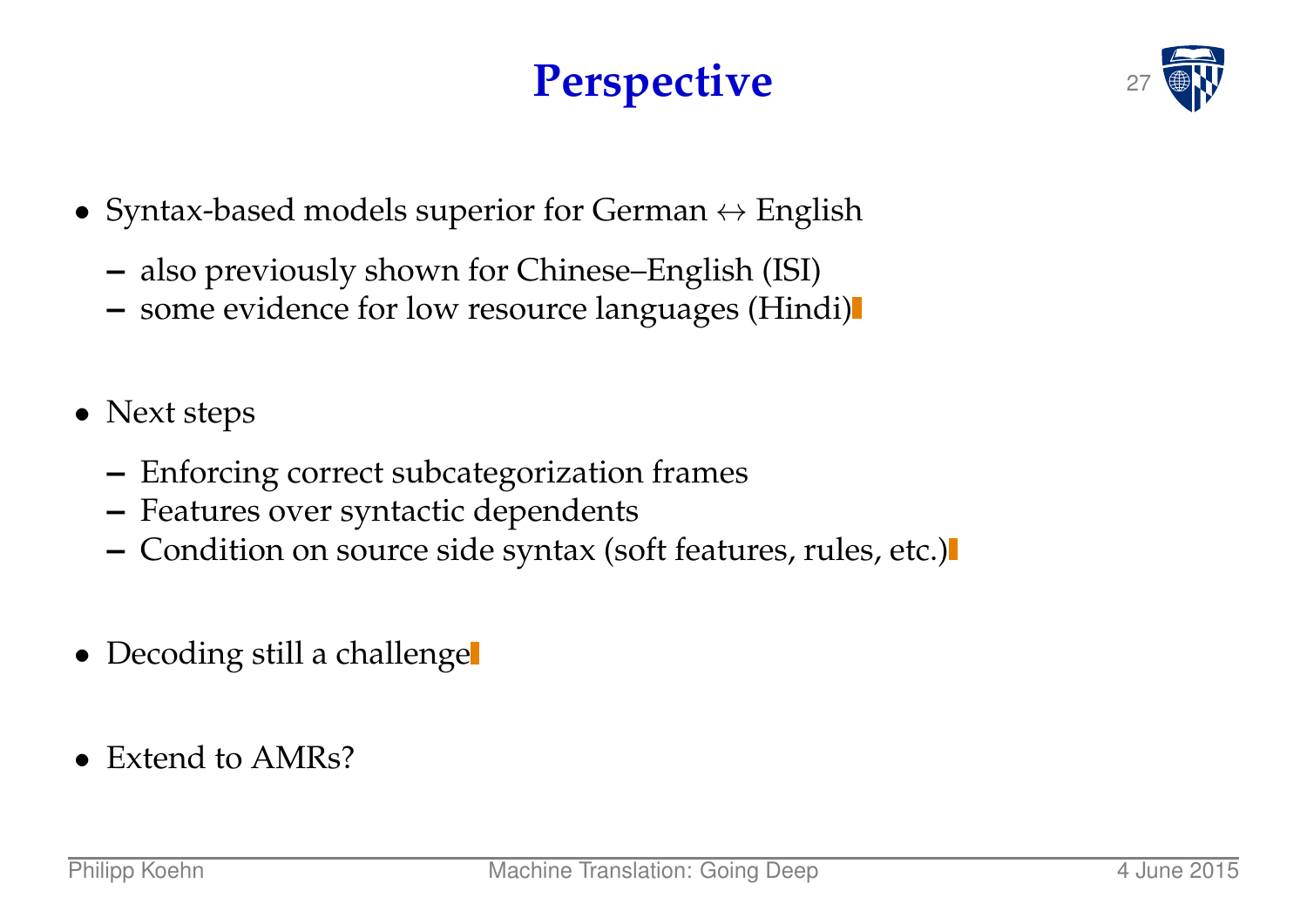![](_page_28_Picture_0.jpeg)

# a disruption: deep learning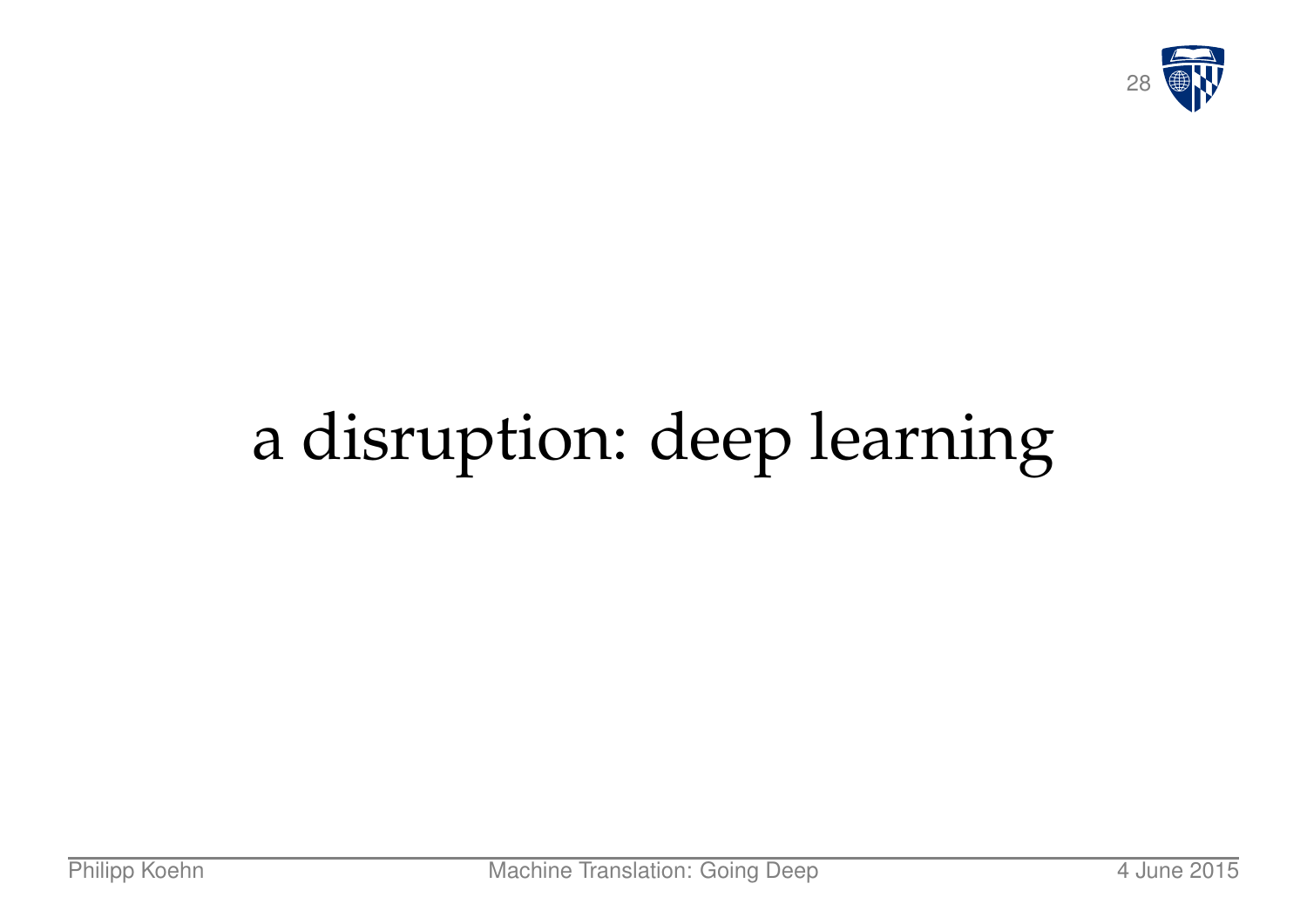#### **Linear Models**

![](_page_29_Picture_1.jpeg)

• We used before weighted linear combination of feature values  $h_j$  and weights  $\lambda_j$ 

$$
\text{score}(\lambda, \mathbf{d}_i) = \sum_j \lambda_j \; h_j(\mathbf{d}_i)
$$

• Such models can be illustrated as a "network"

![](_page_29_Figure_5.jpeg)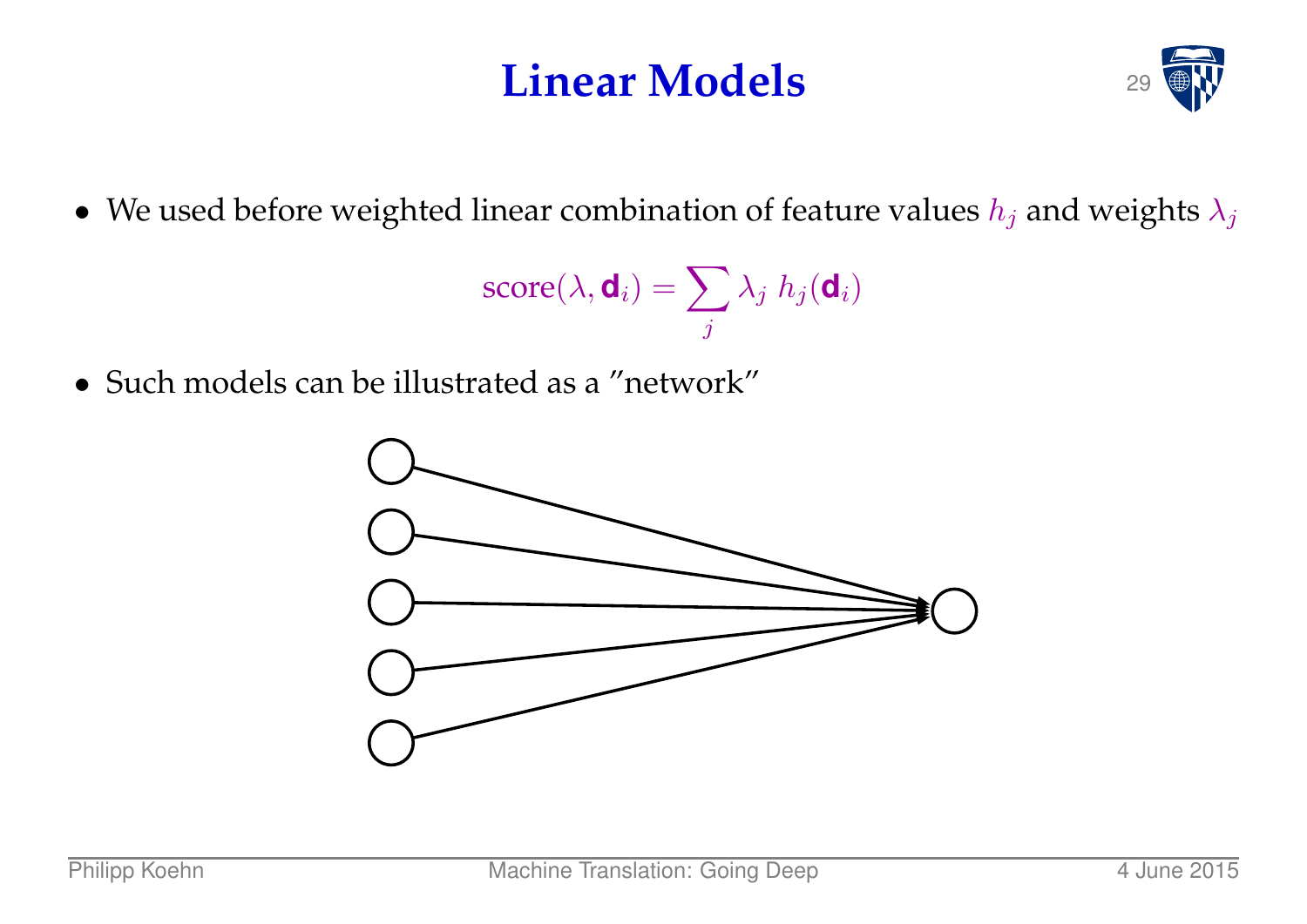## **Limits of Linearity**

![](_page_30_Picture_1.jpeg)

- We can give each feature a weight
- But not more complex value relationships, e.g,
	- **–** any value in the range [0;5] is equally good
	- **–** values over 8 are bad
	- **–** higher than 10 is not worse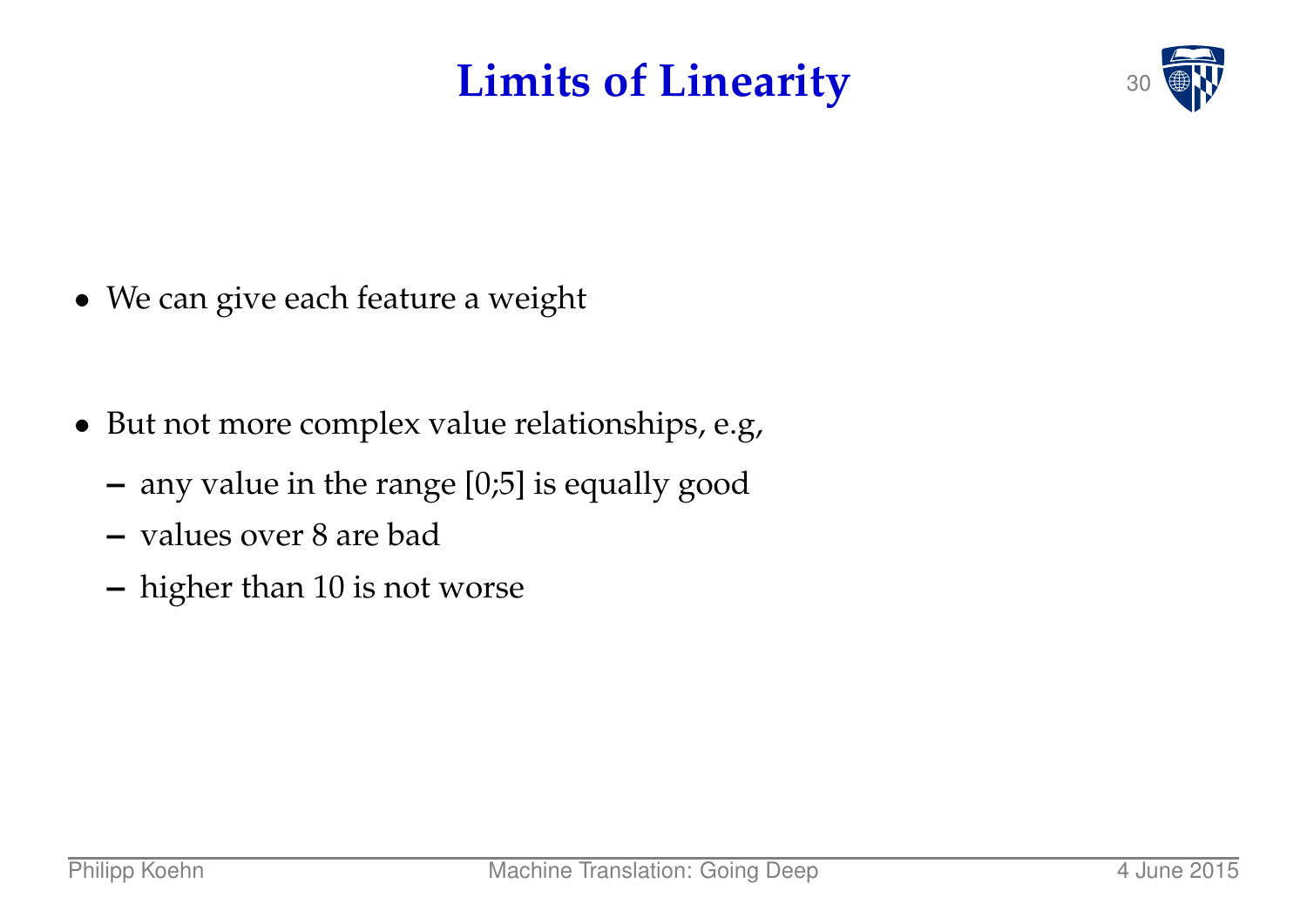![](_page_31_Picture_1.jpeg)

• Linear models cannot model XOR

![](_page_31_Figure_3.jpeg)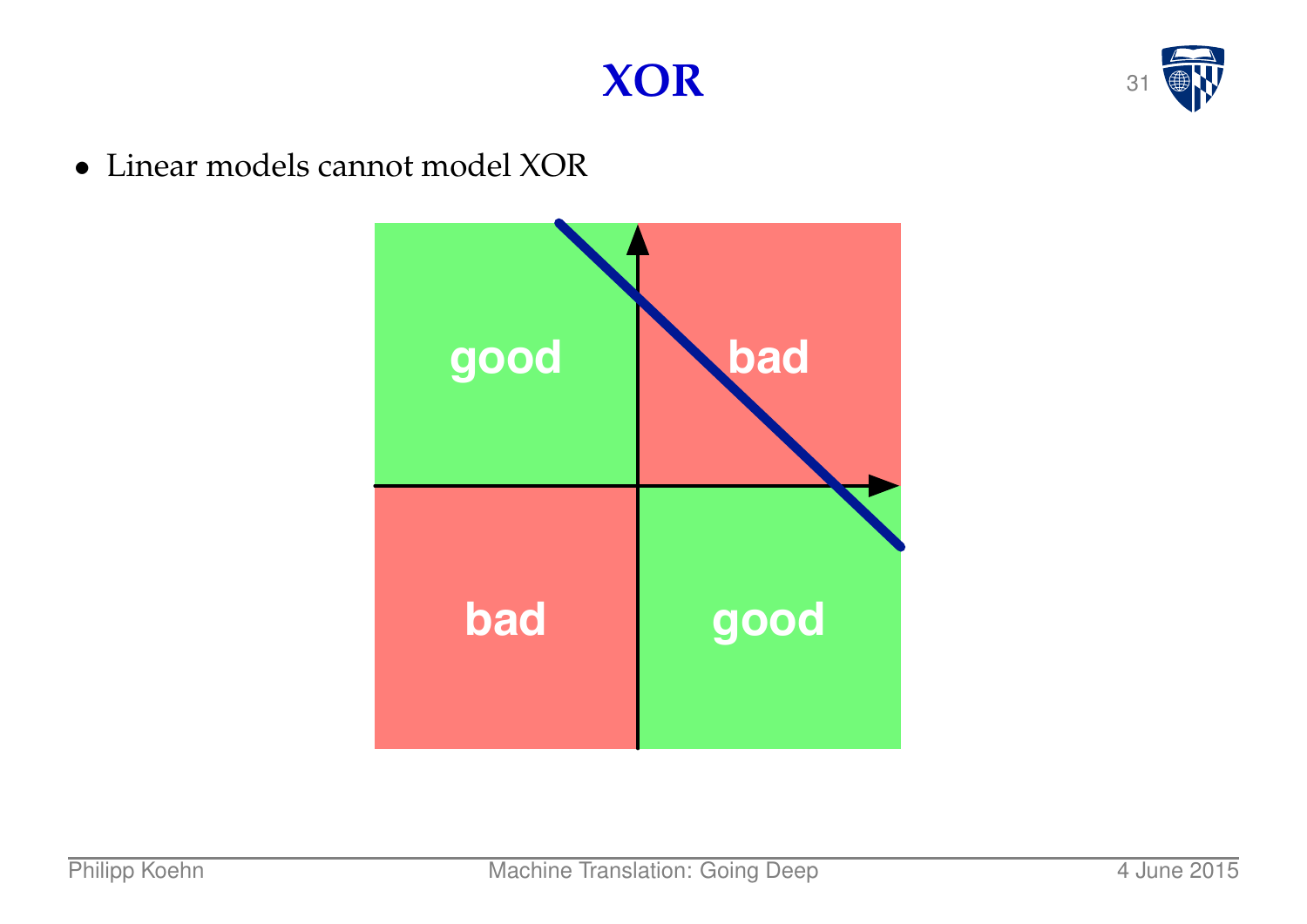## **Multiple Layers**

![](_page_32_Picture_1.jpeg)

• Add an intermediate ("hidden") layer of processing (each arrow is a weight)

![](_page_32_Picture_3.jpeg)

• Have we gained anything so far?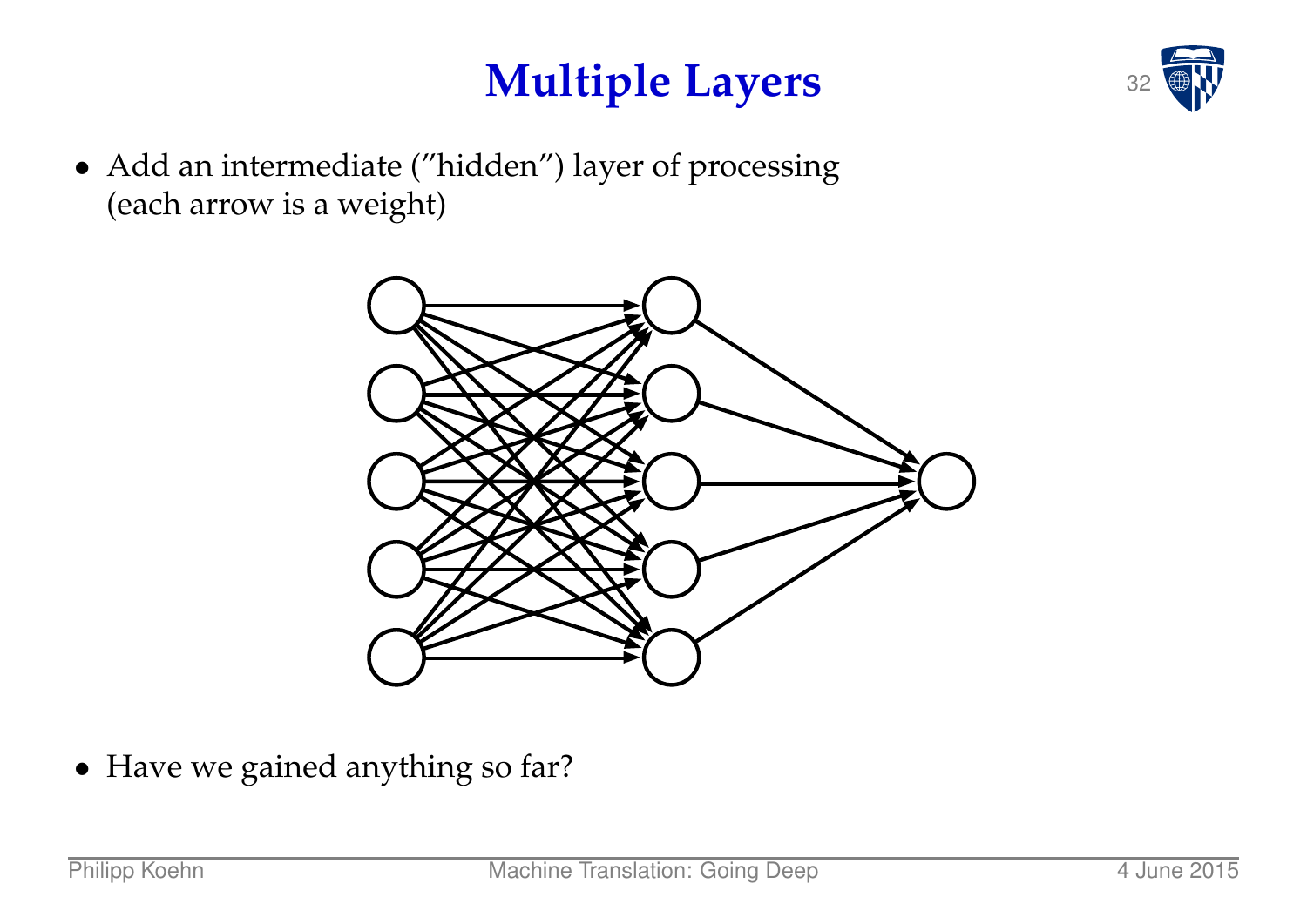## **Non-Linearity**

![](_page_33_Picture_1.jpeg)

• Instead of computing a linear combination

$$
\text{score}(\lambda, \mathbf{d}_i) = \sum_j \lambda_j \ h_j(\mathbf{d}_i)
$$

• Add a non-linear function

$$
score(\lambda, \mathbf{d}_i) = f\left(\sum_j \lambda_j h_j(\mathbf{d}_i)\right)
$$

• Popular choices

![](_page_33_Figure_7.jpeg)

(sigmoid is also called the "logistic function")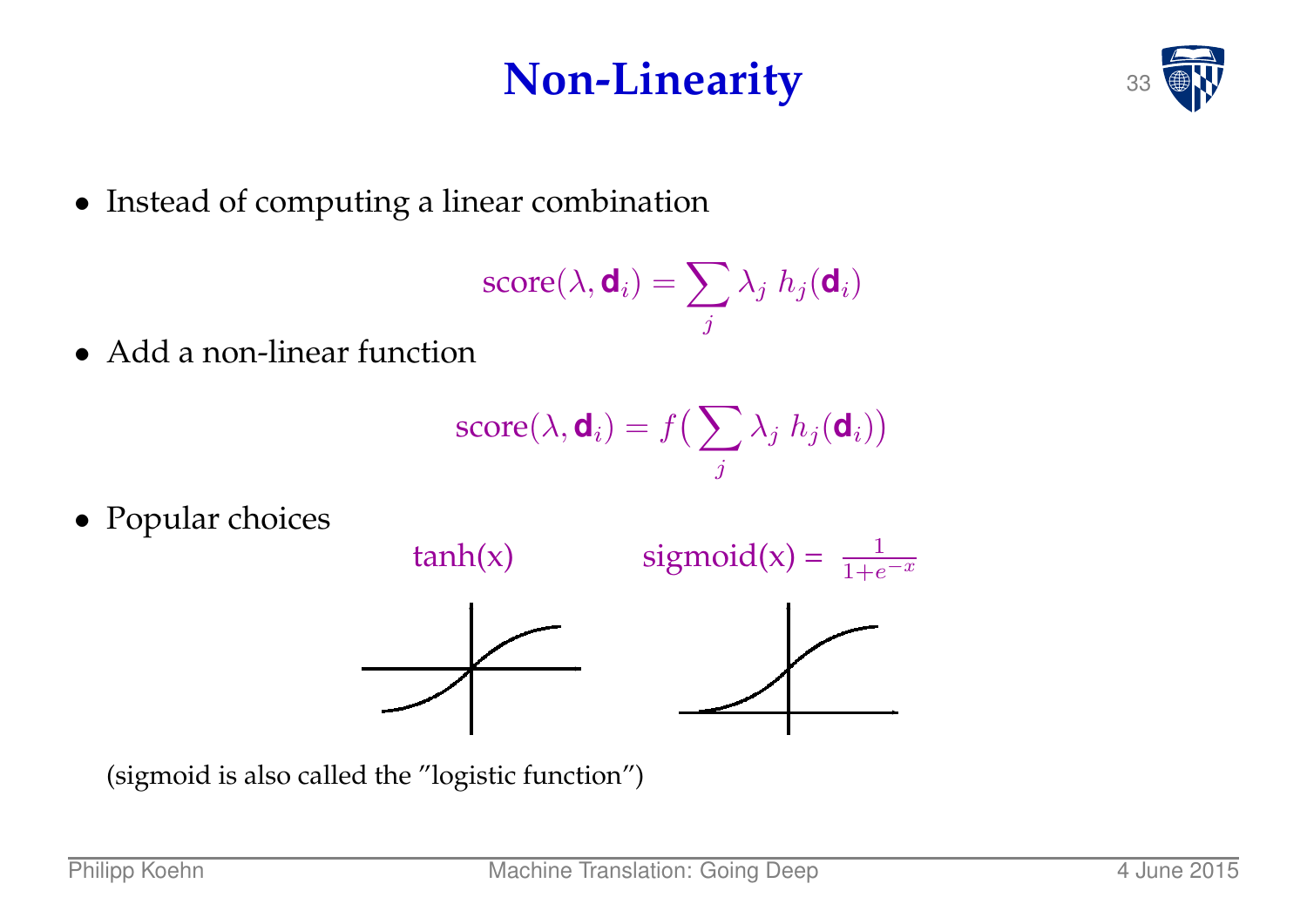#### **Deep Learning**

![](_page_34_Picture_1.jpeg)

• More layers = deep learning

![](_page_34_Figure_3.jpeg)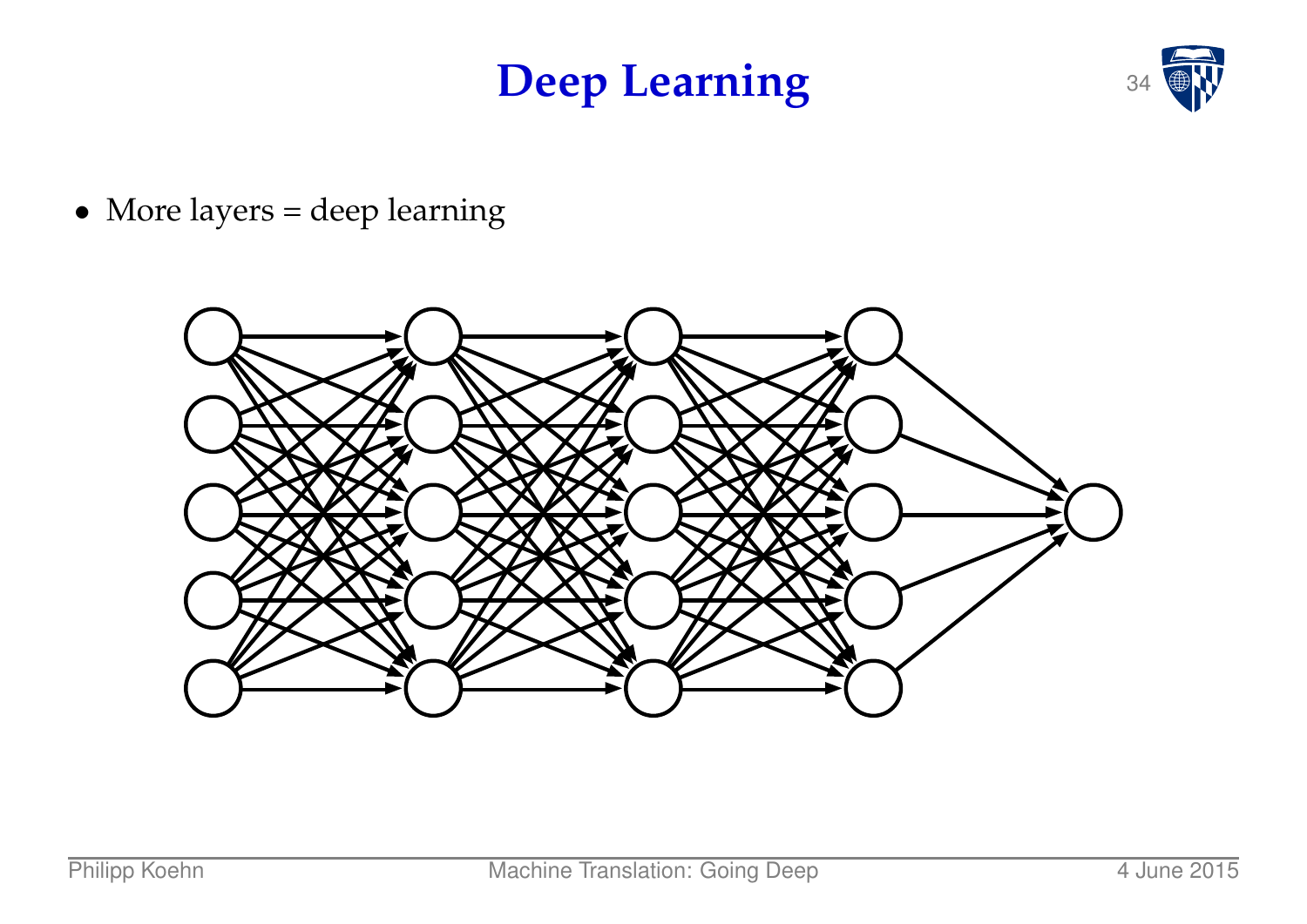#### **I Told You So!**

![](_page_35_Picture_1.jpeg)

- My first publications
	- **– Combining Genetic Algorithms and Neural Networks** Philipp Koehn, MSc thesis 1994
	- **– Genetic Encoding Strategies for Neural Networks** Philipp Köhn, IPMU 1996
	- **– Combining Multiclass Maximum Entropy Text Classifiers with Neural Network Voting** Philipp Koehn, PorTAL 2002
- Real credit goes to Holger Schwenk (continuous space language models for statistical machine translation in 2006)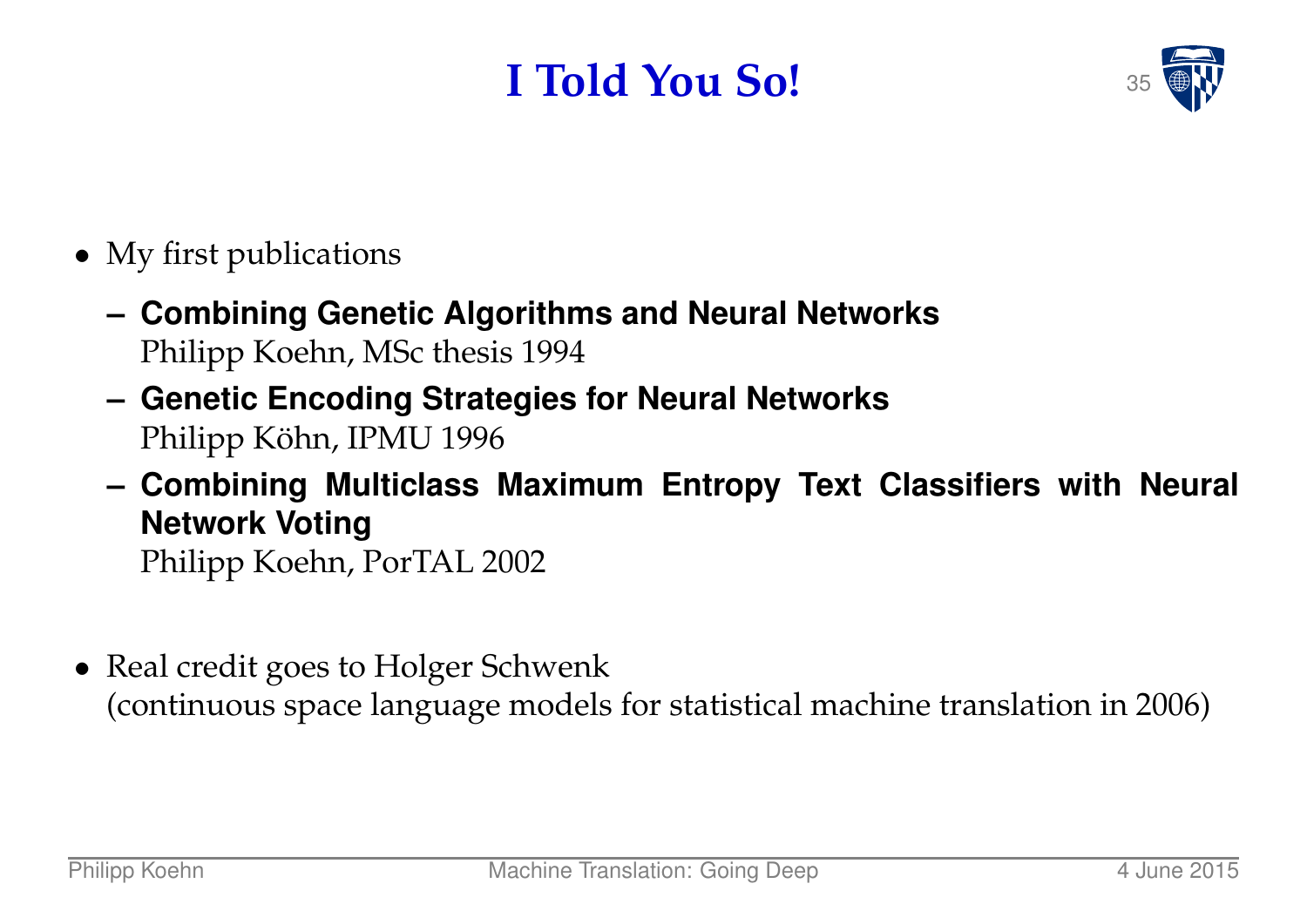![](_page_36_Figure_0.jpeg)

- Words represented by 1-hot vector
- Map each word first into a lower-dimensional real-valued space
- One hidden layer
- Predict next word in output (1-hot vector)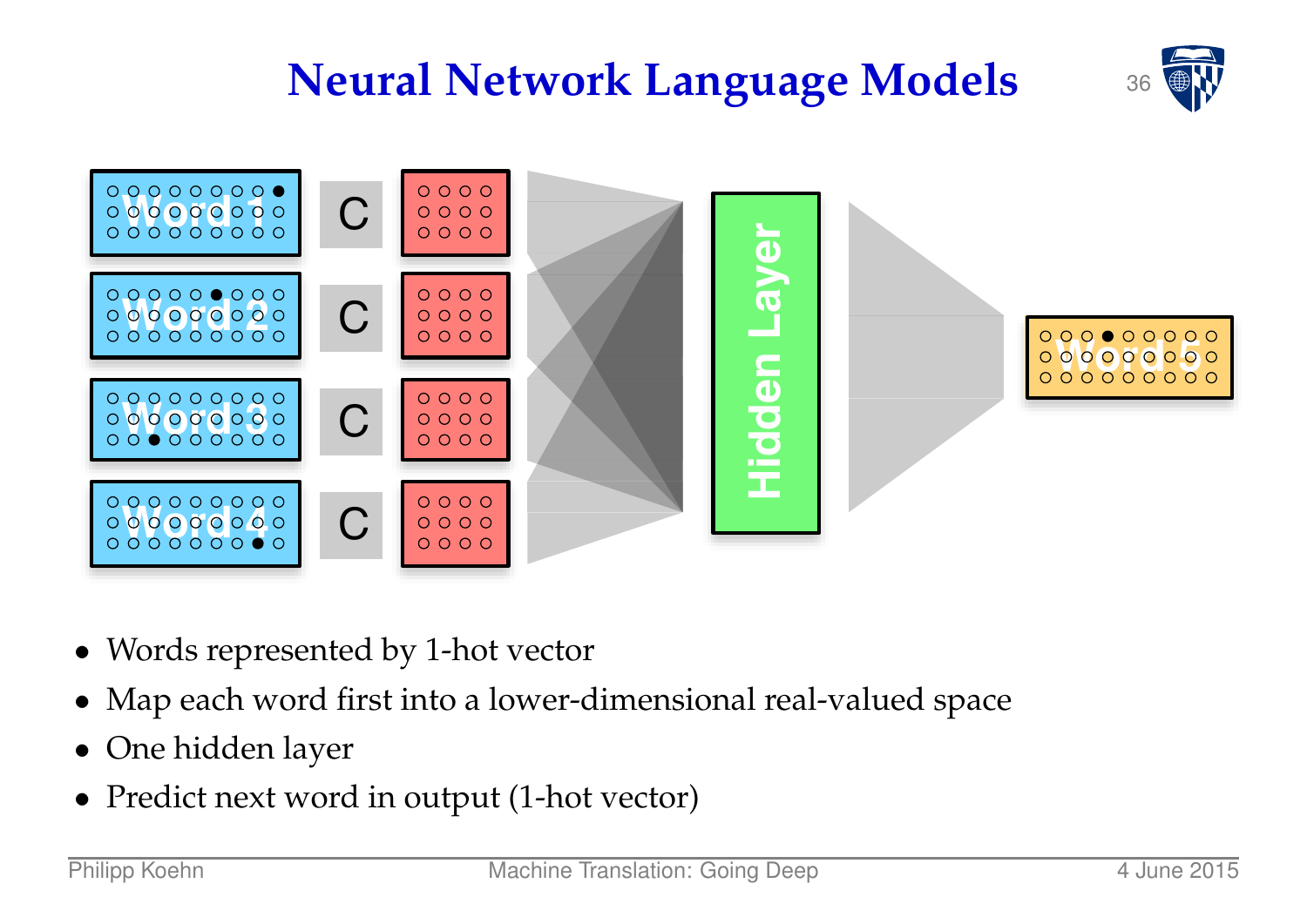## **Word Embeddings**

![](_page_37_Picture_1.jpeg)

![](_page_37_Figure_2.jpeg)

- By-product: embedding of word into continuous space
- Similar contexts  $\rightarrow$  similar embedding
- Recall: distributional semantics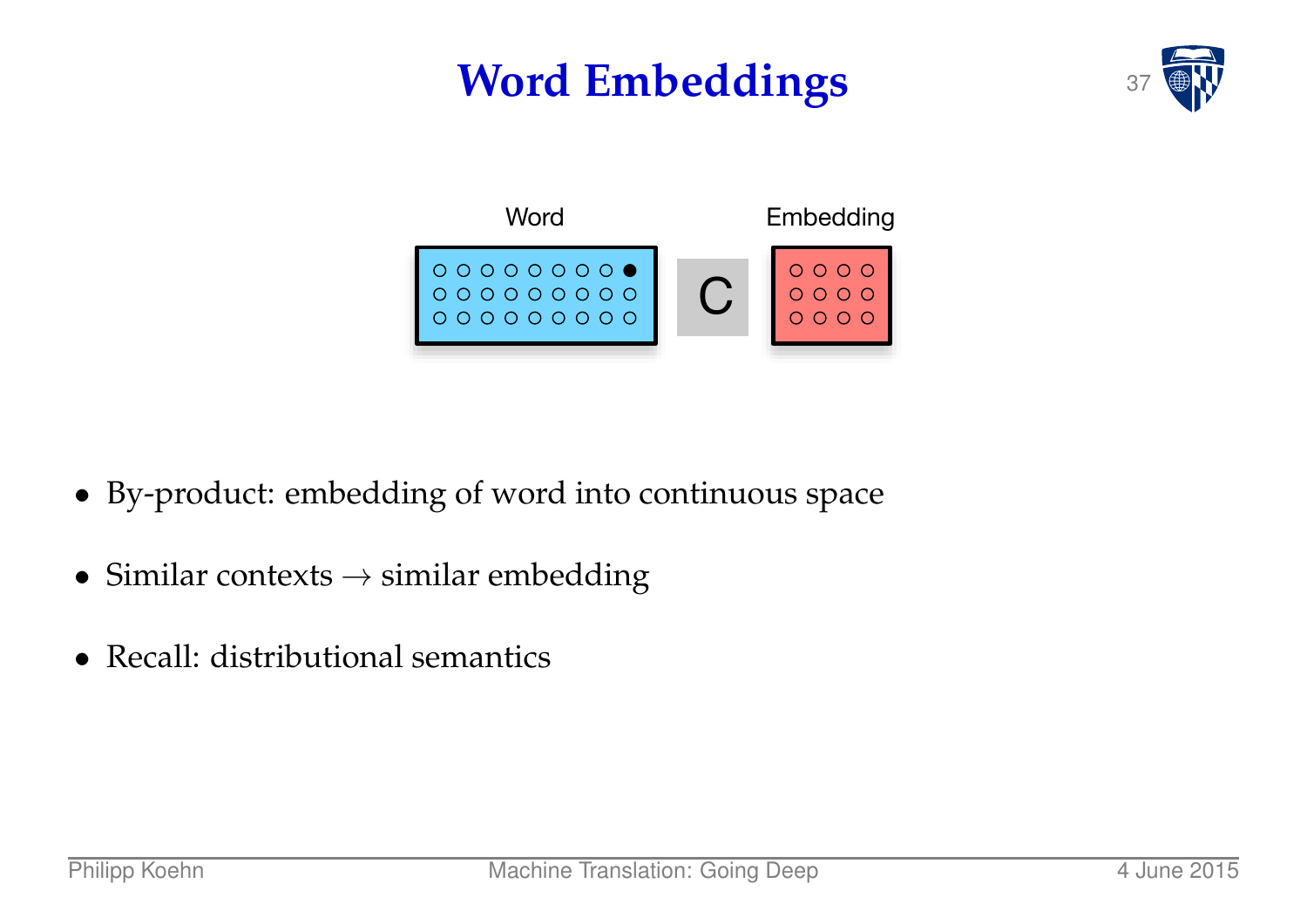#### **Word Embeddings** 38

![](_page_38_Picture_1.jpeg)

| surrounding<br>opposite<br>outside                                                                    |                                    | limited                                         | Improvements of The Party<br>reduced<br>equal | total                                       |                       | <b>hattom</b>      |                       | past                                                    | mil@uarter<br>mmoens<br>decade<br>year th mmute | half<br>round                                         | head<br>жj<br>face<br>ar<br>side<br>edg<br>hand<br>c |
|-------------------------------------------------------------------------------------------------------|------------------------------------|-------------------------------------------------|-----------------------------------------------|---------------------------------------------|-----------------------|--------------------|-----------------------|---------------------------------------------------------|-------------------------------------------------|-------------------------------------------------------|------------------------------------------------------|
| a <sup>cro</sup> atobeyether                                                                          | forward<br>off<br>фтут<br>straight | key<br>Similar<br>close<br>related              |                                               |                                             | particular            | standard           |                       | chunting Smighty                                        | day<br>period<br>era                            | season<br>stage                                       | room<br>box<br>screen                                |
| nto<br>behind                                                                                         | $_{\rm apart}^{\rm away}$ back     |                                                 |                                               | open                                        |                       |                    | electric<br>dictionic |                                                         | bass                                            | drana<br>theater<br>theatestival                      | press<br>è                                           |
|                                                                                                       | right<br>left                      |                                                 |                                               |                                             |                       |                    | mobile<br>cable<br>fm | internet<br>media                                       | quitar<br>soló piano                            | orchestra<br>opera<br>style band<br>concertaggesicart | scale<br>color                                       |
|                                                                                                       | have baving                        |                                                 | growing                                       | <b>1458 mg</b>                              |                       |                    | daily line            | tadio<br>televisigmide <sup>80</sup><br>entertailenethy | demostly<br>comic                               | singing                                               | sound<br>musical audience voice image<br>character   |
| sent                                                                                                  |                                    |                                                 | developing                                    |                                             |                       |                    | live                  | ddd<br>news<br>talk                                     | quest<br>new <del>s man M</del> ine             | studioovilehow                                        | qame<br>series <sub>colle</sub><br>scene             |
|                                                                                                       | speaking                           | s <del>tahami</del> ng<br>featuring<br>featured | supporting<br>using<br>containing producting  | creating                                    |                       |                    |                       |                                                         | redtheing<br>opening                            | adban<br>backgrouf eme                                | pletommeltext                                        |
| acting<br>educated                                                                                    | living                             |                                                 | performing leaving to thing eaching           | pobloging giving                            | 18SHMJ <sup>ing</sup> | scoringaying       | host                  |                                                         | writing<br>reading                              | speech<br>fashion                                     | WC<br>episode<br>title<br>feature                    |
| <i>med</i> ained<br>taughta                                                                           | mixed shared<br>shared             |                                                 | dgätting                                      | driving                                     | passing<br>running    |                    | aired<br>broadcast    | plaming                                                 |                                                 |                                                       | reference                                            |
| ing<br>ed<br>applied<br><b>Saikei-lahle</b> d                                                         | charged<br>dedicatediached         | equivalent                                      |                                               | moving<br>gdinizing<br>workending returning |                       | settingt<br>ending | run hit<br>shoteast   |                                                         | لاهلوكنة<br>building<br>meeting                 | release<br>launch<br>f Milding                        | toi<br>$ch{arg}$ e $\frac{p}{2}$                     |
| e <del>Axira</del> drd<br>based <sup>developed<br/>uished</sup><br>ated discussed derived<br>sehemded | <b>biometructed</b>                | connected closed<br>chichle Paped               | $-2.21$                                       | standing                                    | <b>CBEGYHning</b>     |                    | killing               |                                                         | theint                                          | tour                                                  | cover turn<br>end<br>start                           |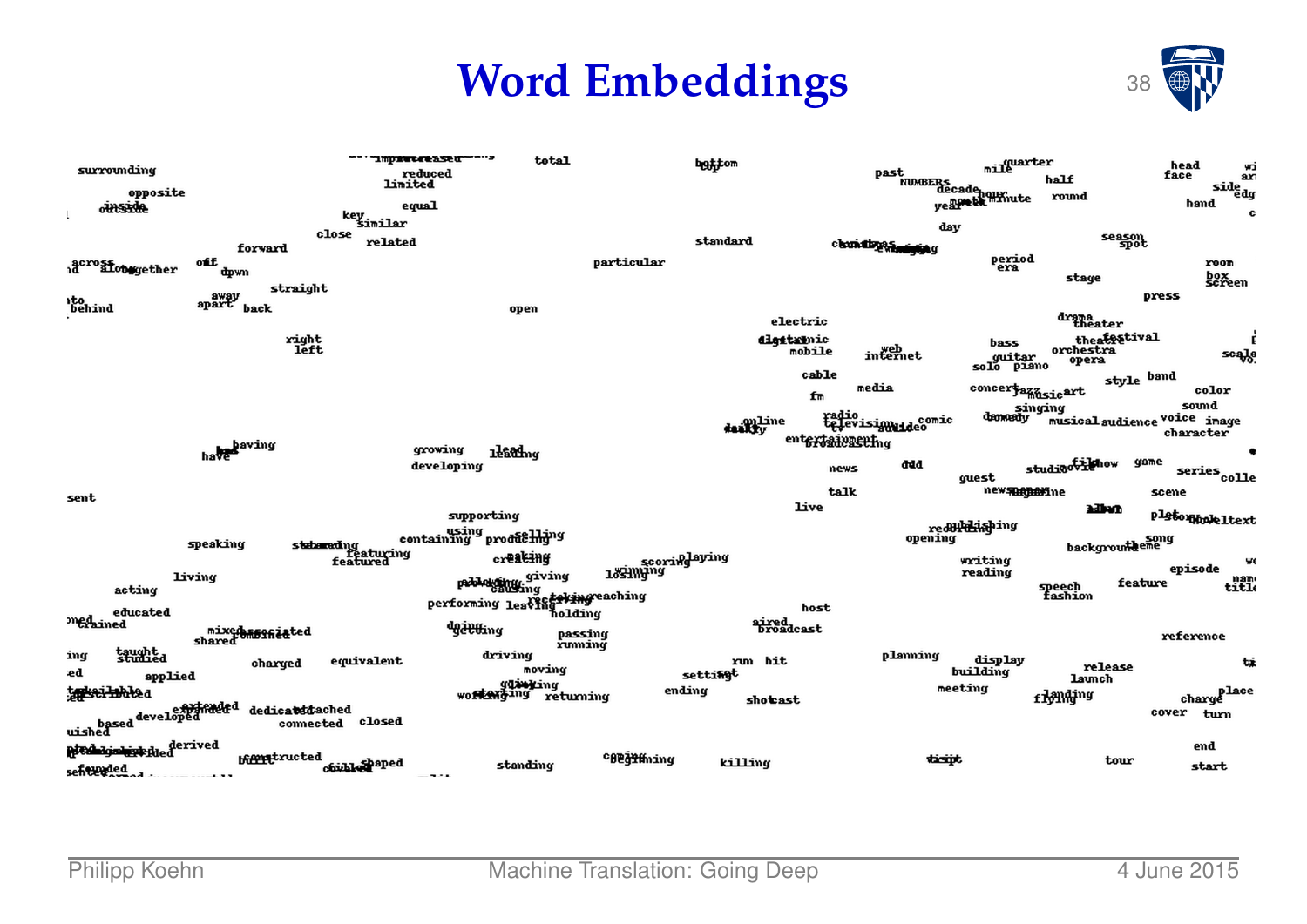#### **Word Embeddings**

![](_page_39_Picture_1.jpeg)

![](_page_39_Figure_2.jpeg)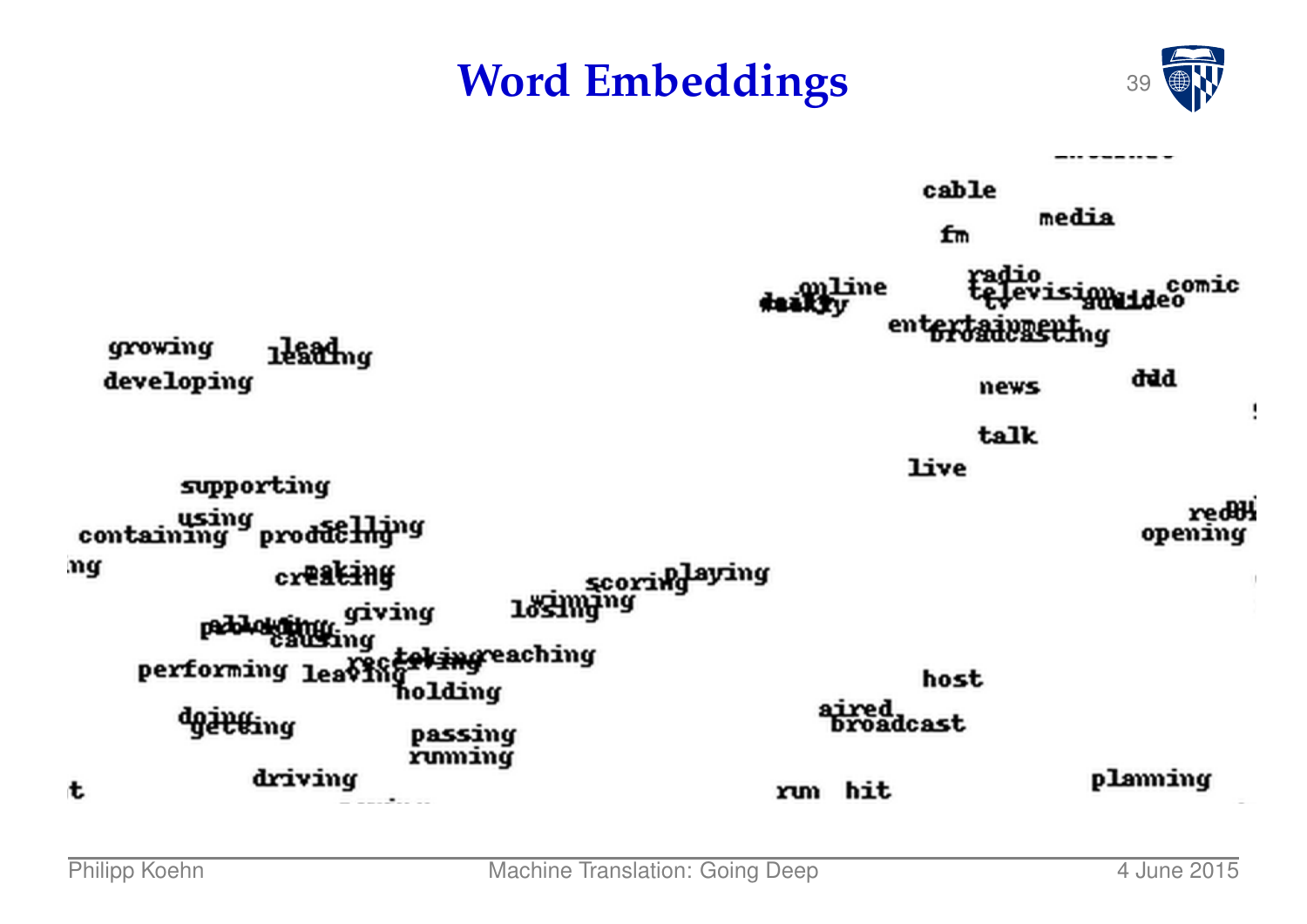![](_page_40_Picture_0.jpeg)

![](_page_40_Figure_1.jpeg)

- Morphosyntactic regularities (Mikolov et al., 2013)
	- **–** adjectives base form vs. comparative, e.g., good, better
	- **–** nouns singular vs. plural, e.g., year, years
	- **–** verbs present tense vs. past tense, e.g., see, saw
- Semantic regularities
	- **–** clothing is to shirt as dish is to bowl
	- **–** evaluated on human judgment data of semantic similarities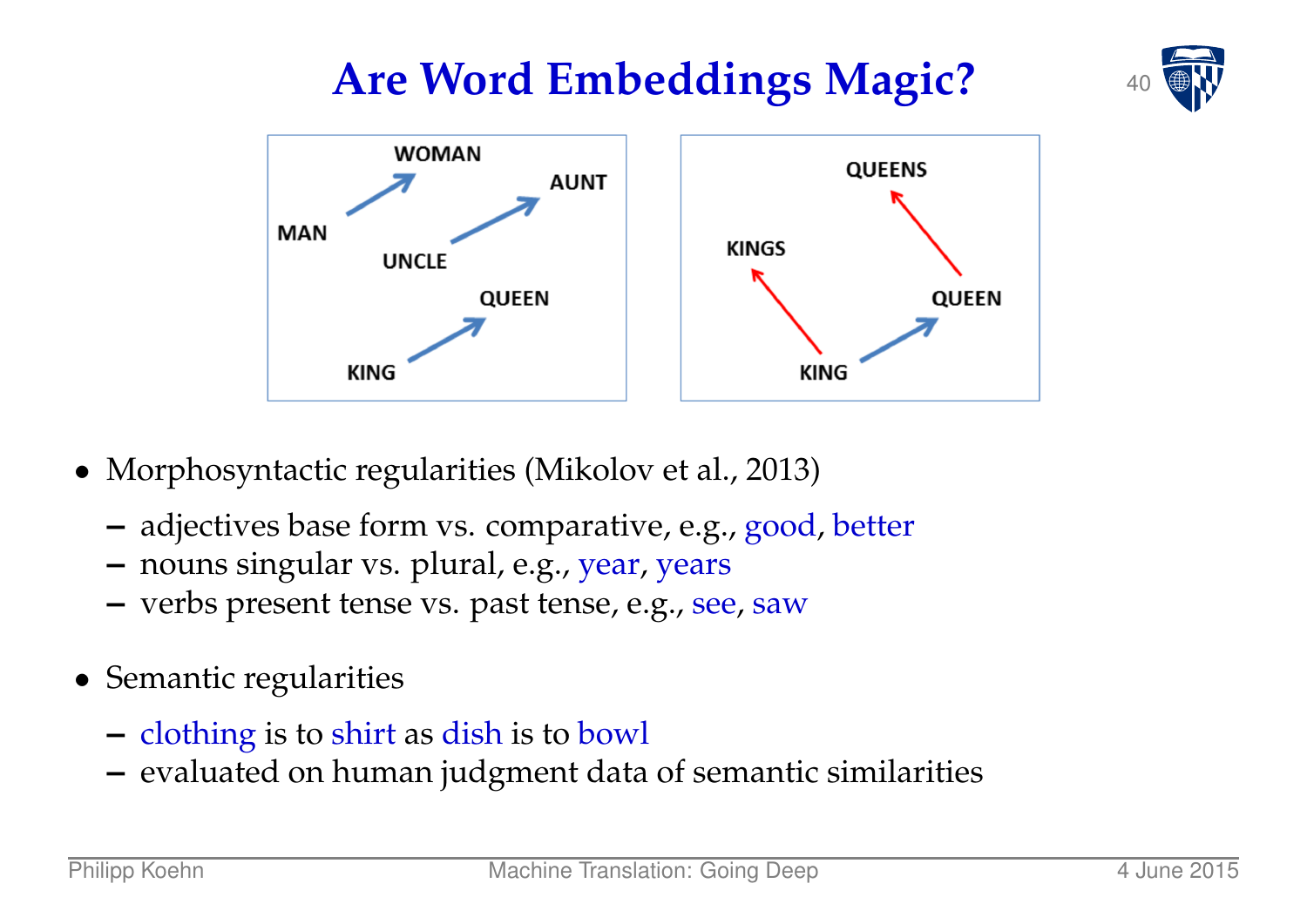![](_page_41_Picture_0.jpeg)

# machine translation with neural networks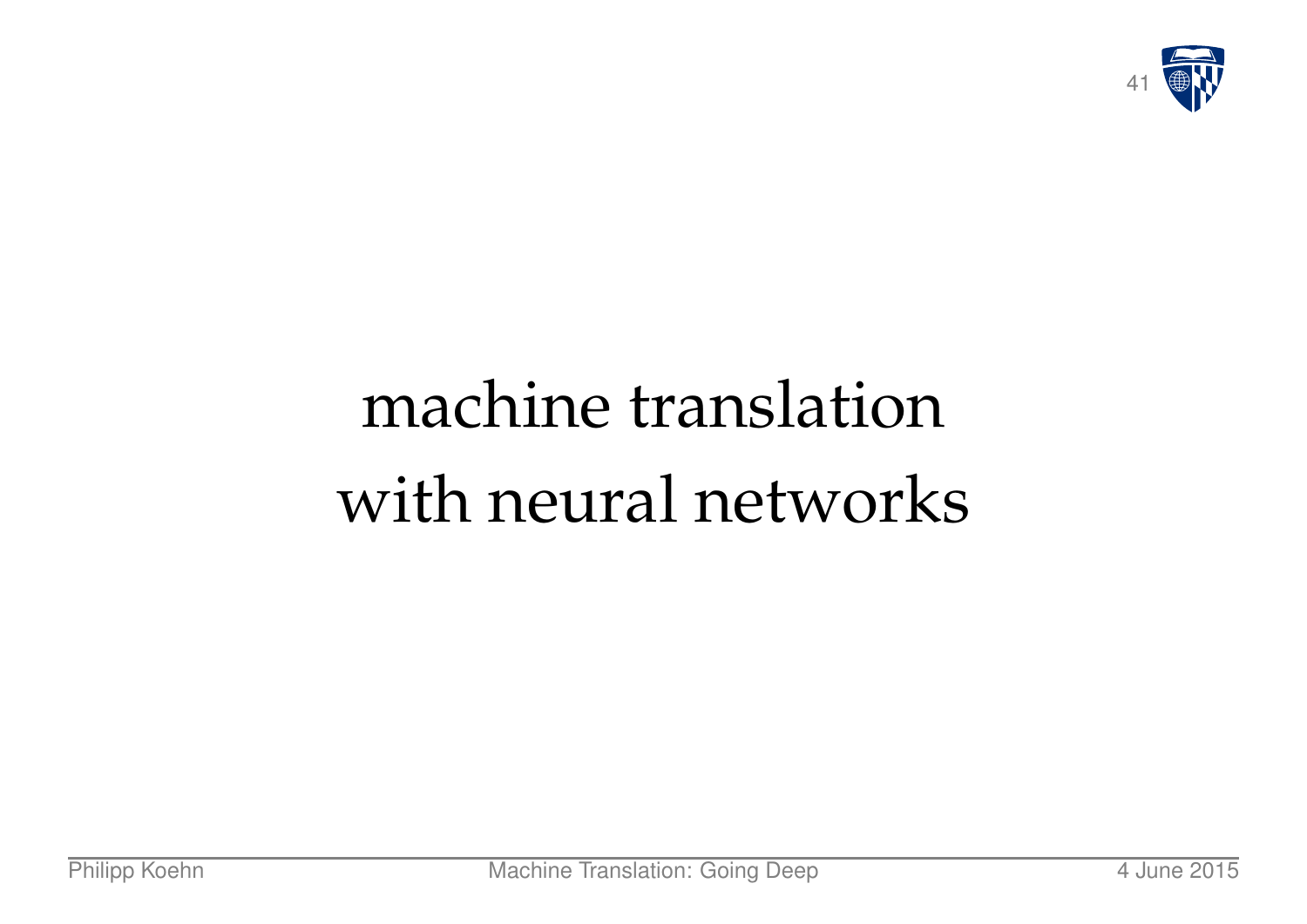#### **Feed Forward Neural Network**

![](_page_42_Figure_1.jpeg)

![](_page_42_Figure_2.jpeg)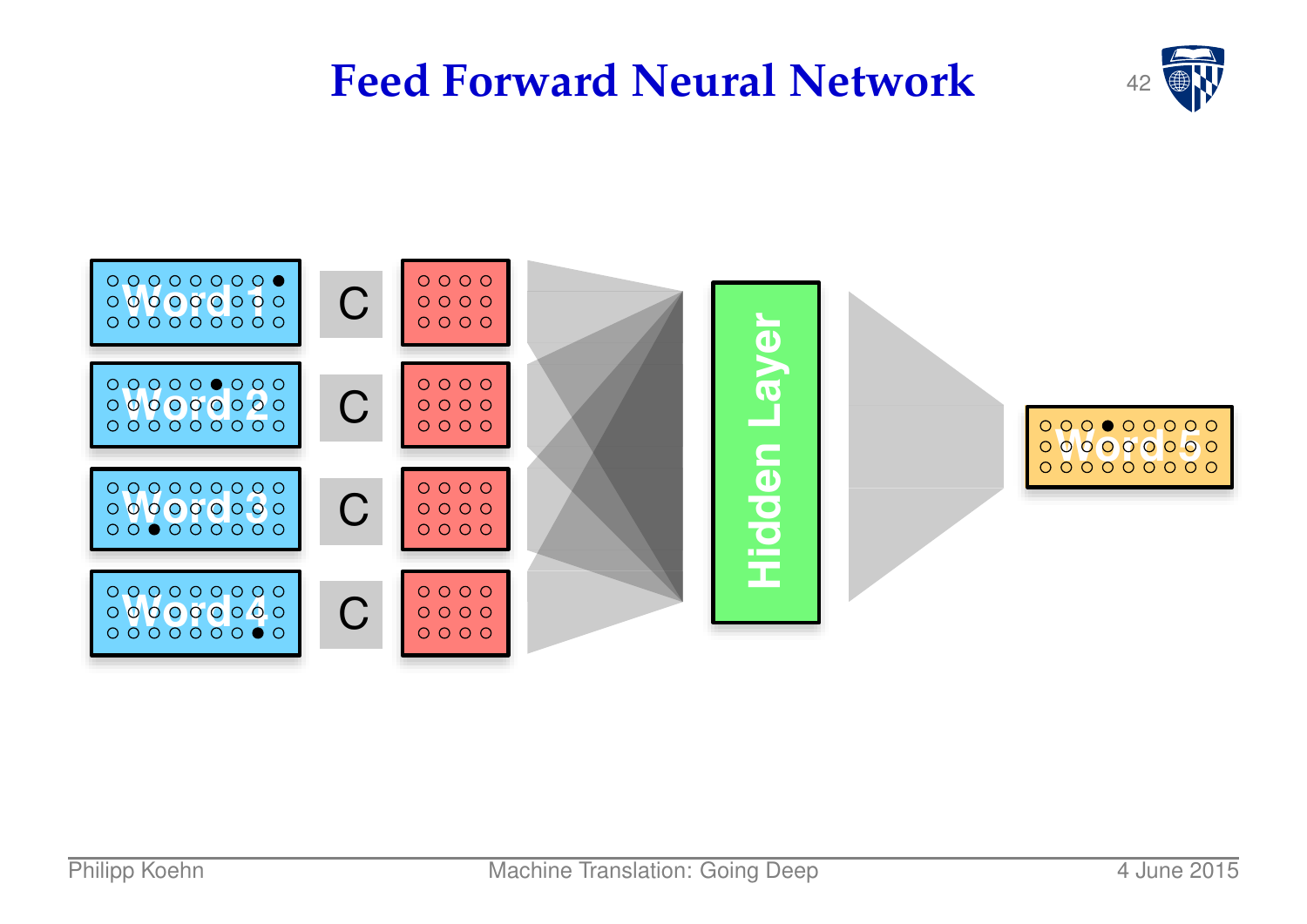#### **Recurrent Neural Network** 43

![](_page_43_Picture_1.jpeg)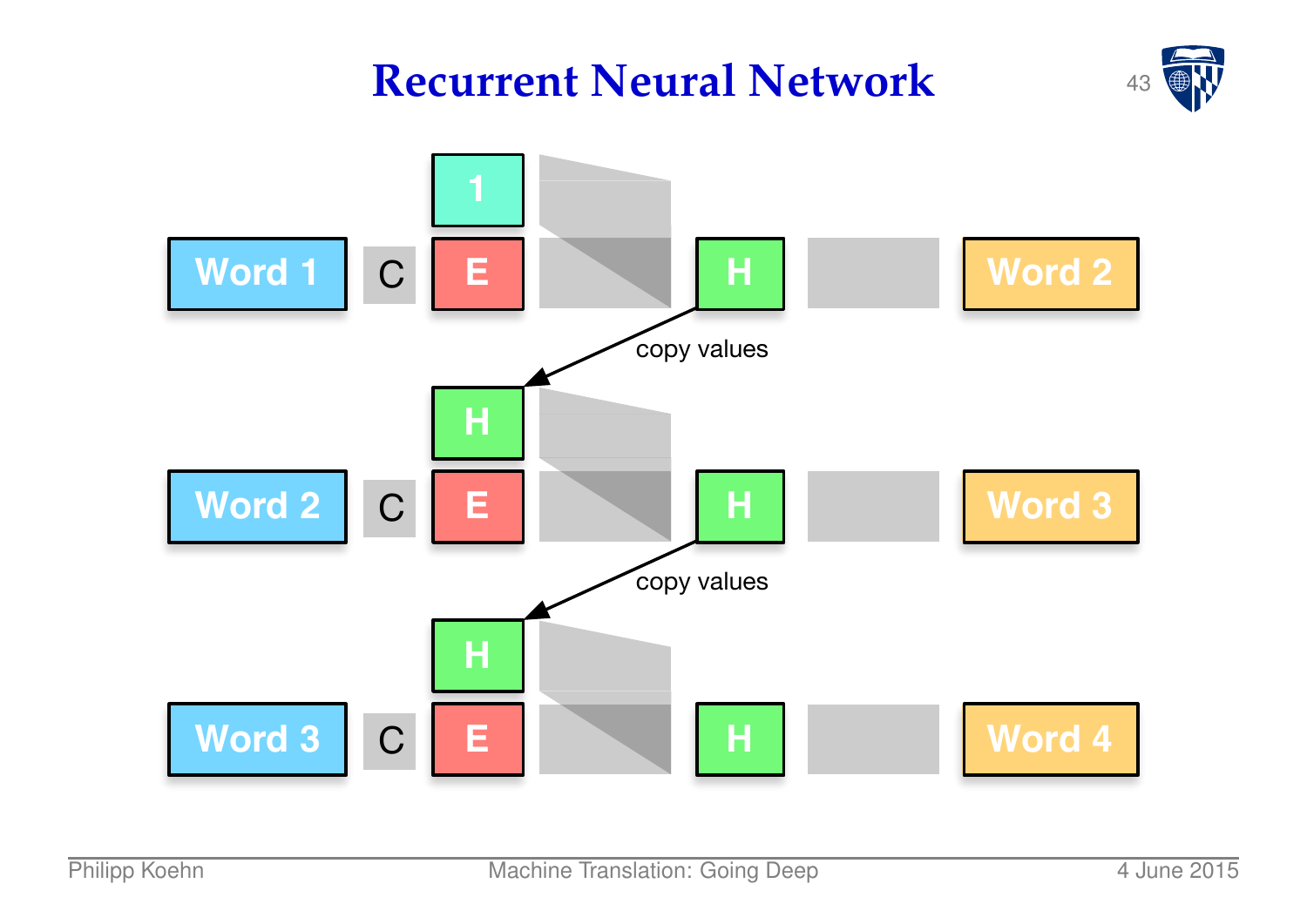#### **Encoder–Decoder Model**

![](_page_44_Picture_1.jpeg)

- Word embeddings seen as "semantic representations"
- Recurrent Neural Network  $\rightarrow$  semantic representation of whole sentence
- Idea
	- **–** encode semantics of the source sentence with recurrent neural network
	- **–** decode semantics into target sentence from recurrent neural network
- Model  $(w_1, ..., w_{l_f+l_e}) = (f_1, ..., f_{l_f}, e_1, ..., e_{l_e})$  $\prod p(w_1, ..., w_{l_f+l_e}) = \prod p(w_k|w_1, ..., w_{k-1})$  $\boldsymbol{k}$
- But: bias towards end of sentence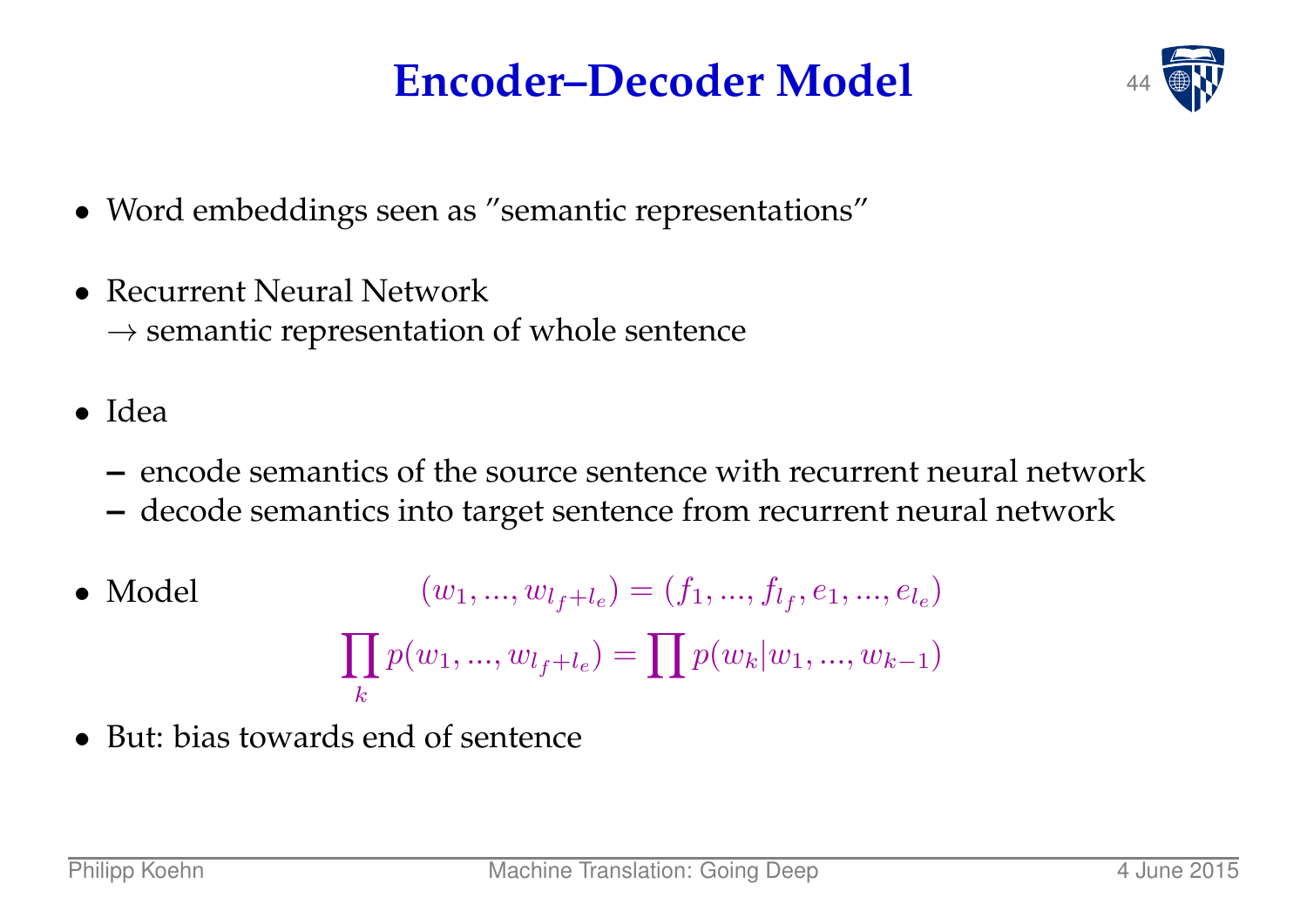![](_page_45_Picture_0.jpeg)

#### **LSTM and Reversed Order (Sutskever et al., 2014)**

- Long short term memory for better retention of long distance memory
- Reverse production of target sentence

 $(f_1, ..., f_{l_f}, e_{l_e}, ..., e_1)$ 

- Some tricks (ensemble learning)
- Claims that it works as stand-alone model but better in reranking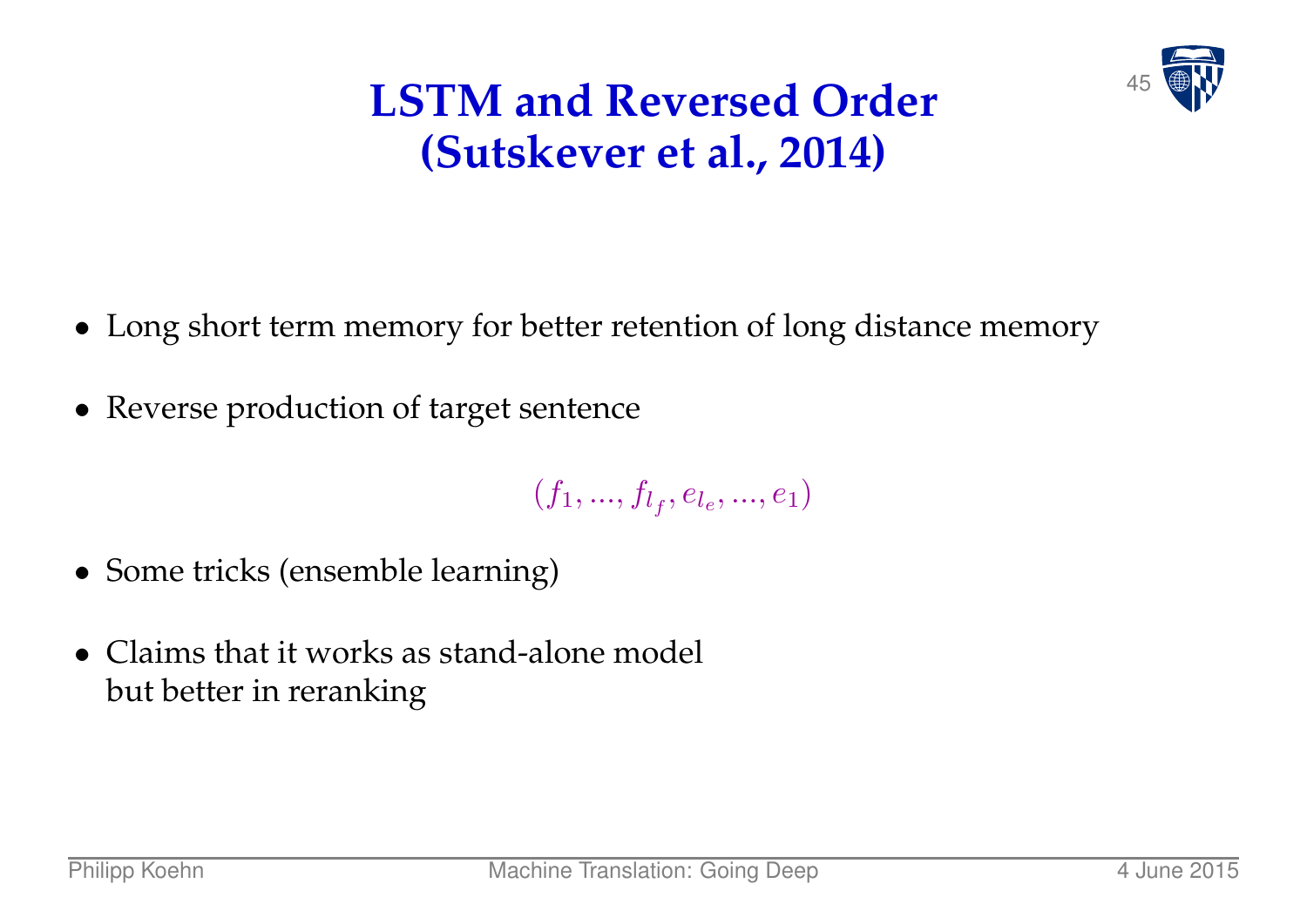![](_page_46_Picture_0.jpeg)

#### <sup>46</sup> **Convolutional Neural Networks (Kalchbrenner and Blunsom, 2013)**

![](_page_46_Figure_2.jpeg)

- Build sentence representation bottom-up
	- **–** merge any n neighboring nodes
	- **–** n may be 2, 3, ...
- Generate target sentence by inverting the process
- Used successfully in re-ranking (Cho et al., 2014)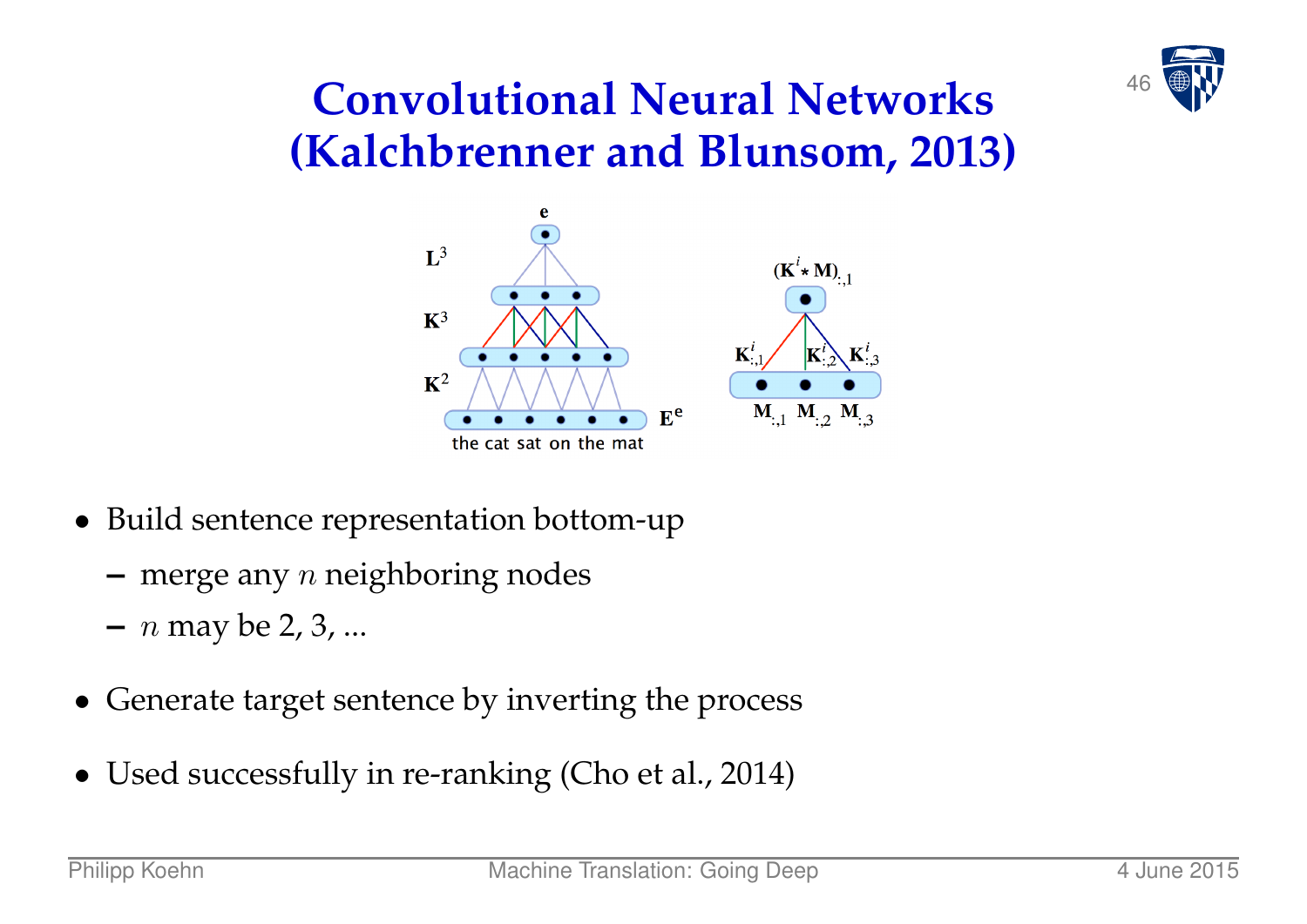![](_page_47_Picture_0.jpeg)

## **Adding an Alignment Model (Bahdanau, Cho and Bengio, 2015)**

- Recurrent neural networks to create context representations for each input word
- Alignment model: conditioned on previous state and source side context

![](_page_47_Figure_4.jpeg)

• Comment: this feels a bit like the HMM variant of the IBM Models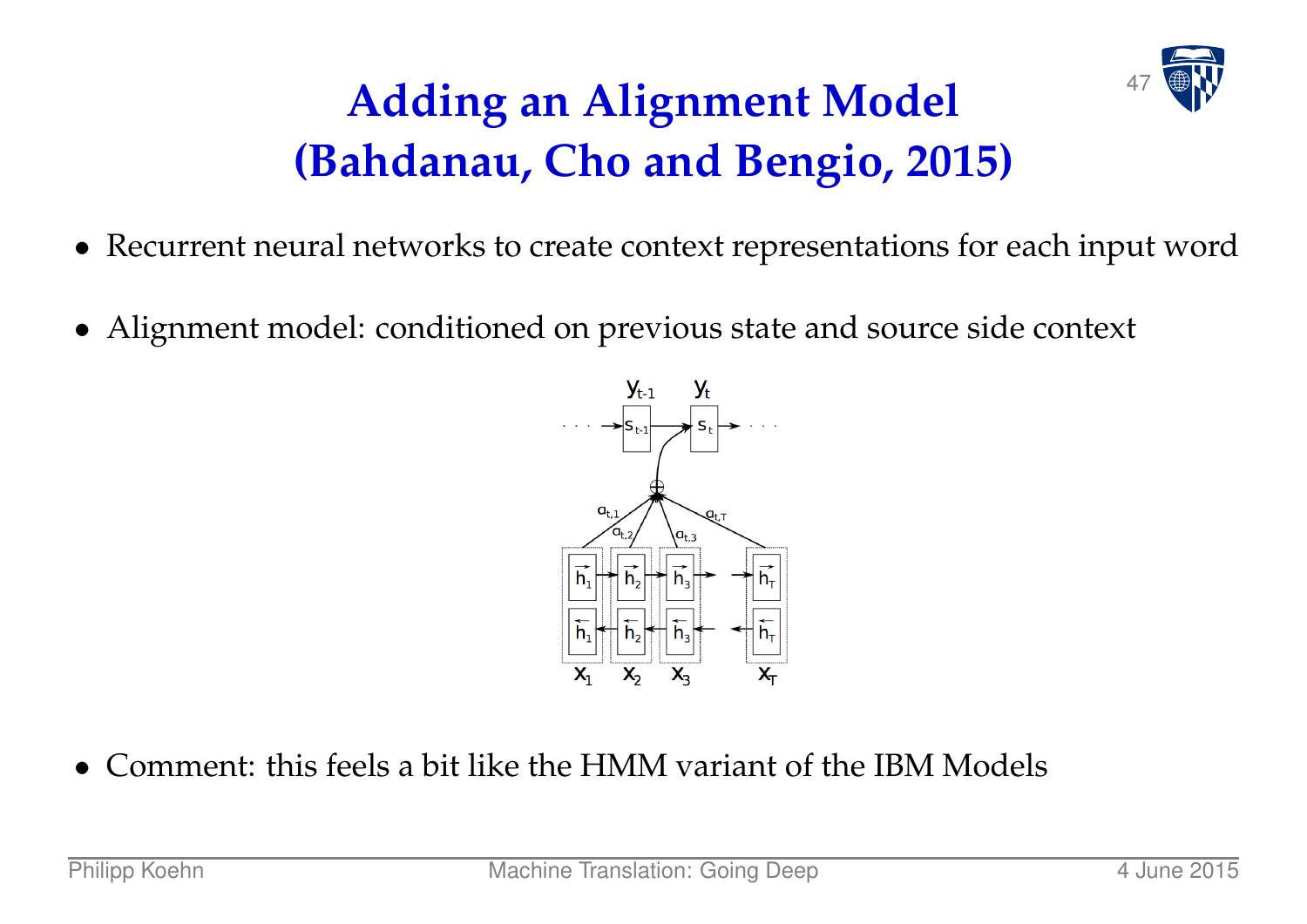#### **Does Any of This Work?**

![](_page_48_Picture_1.jpeg)

• Papers claim gains (sometimes only in reranking)

• Montreal (Bahdanau, Cho and Bengio, 2015) submission to WMT 2015

|                   |      | $de-en$   en-de   cs-en   en-cs   fi-en |      |                    |      |
|-------------------|------|-----------------------------------------|------|--------------------|------|
| <b>Best SMT</b>   | 29.3 | 24.0                                    | 26.2 | 18.2               | 19.7 |
| Montreal          |      | 22.4                                    | 23.8 | <b>18.4</b>   13.6 |      |
| Montreal emsemble |      | 24.9                                    |      |                    |      |

(Scores from matrix.statmt.org)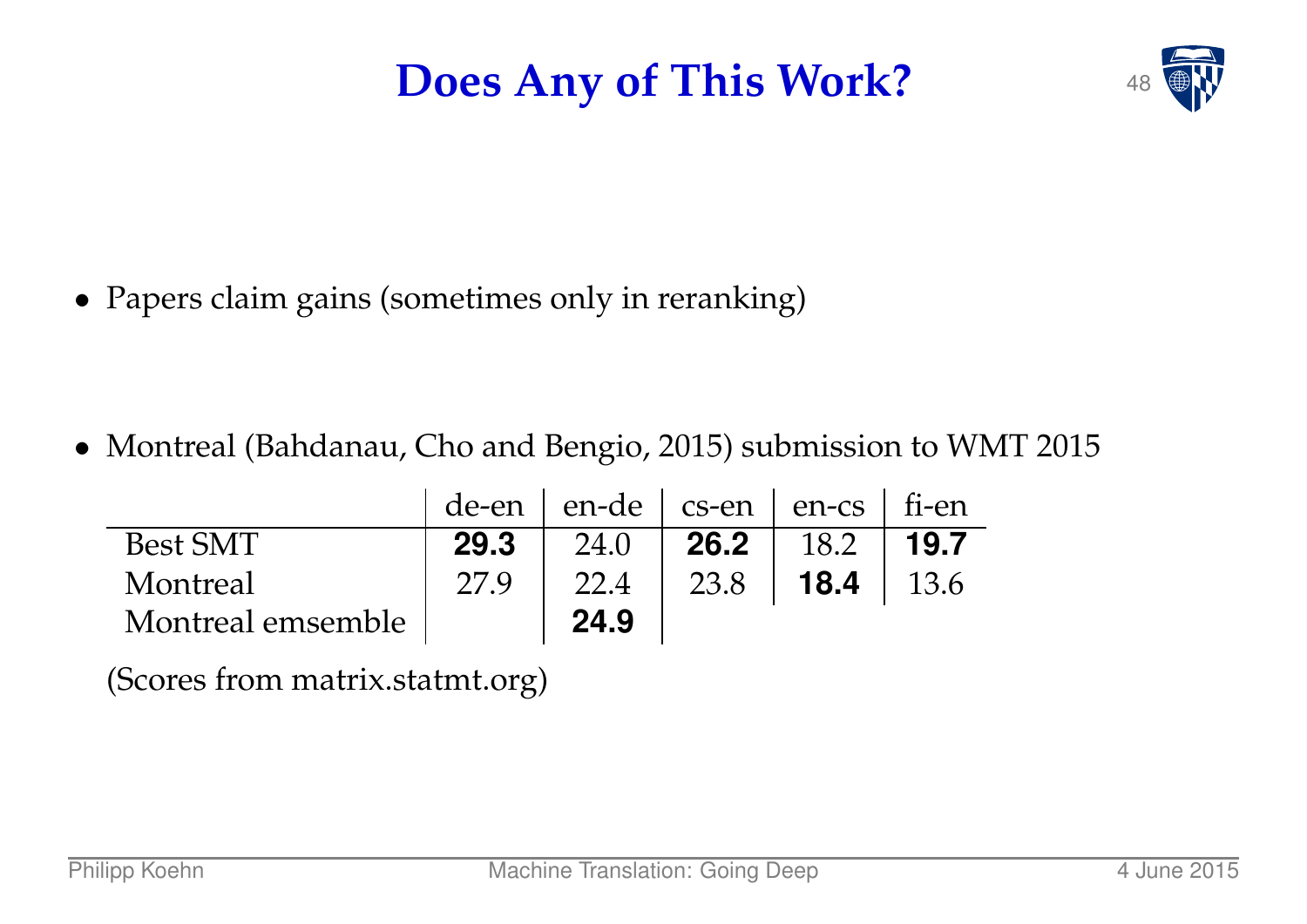#### $Reflections$

![](_page_49_Picture_1.jpeg)

- Traditional statistical models have real short-comings
	- **–** how to back-off to less context?
	- **–** how to cluster information among words?
- Neural networks offer a more flexible way to condition on context
- Two strategies
	- **–** Incremental strategy: replace statistical components with neural components
	- **–** Leap forward strategy: start from scratch: neural machine translation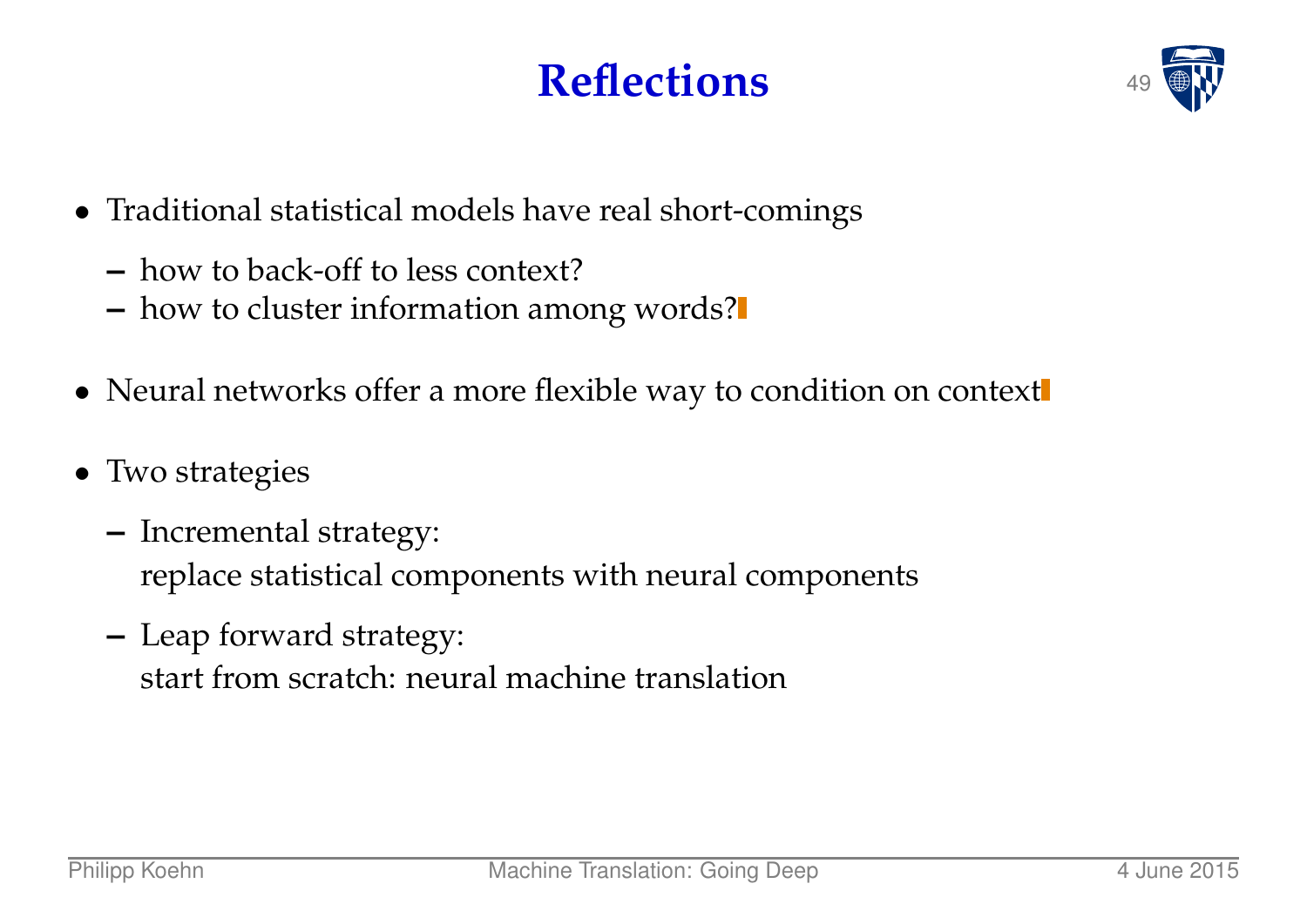![](_page_50_Picture_0.jpeg)

# syntax-based machine translation with neural networks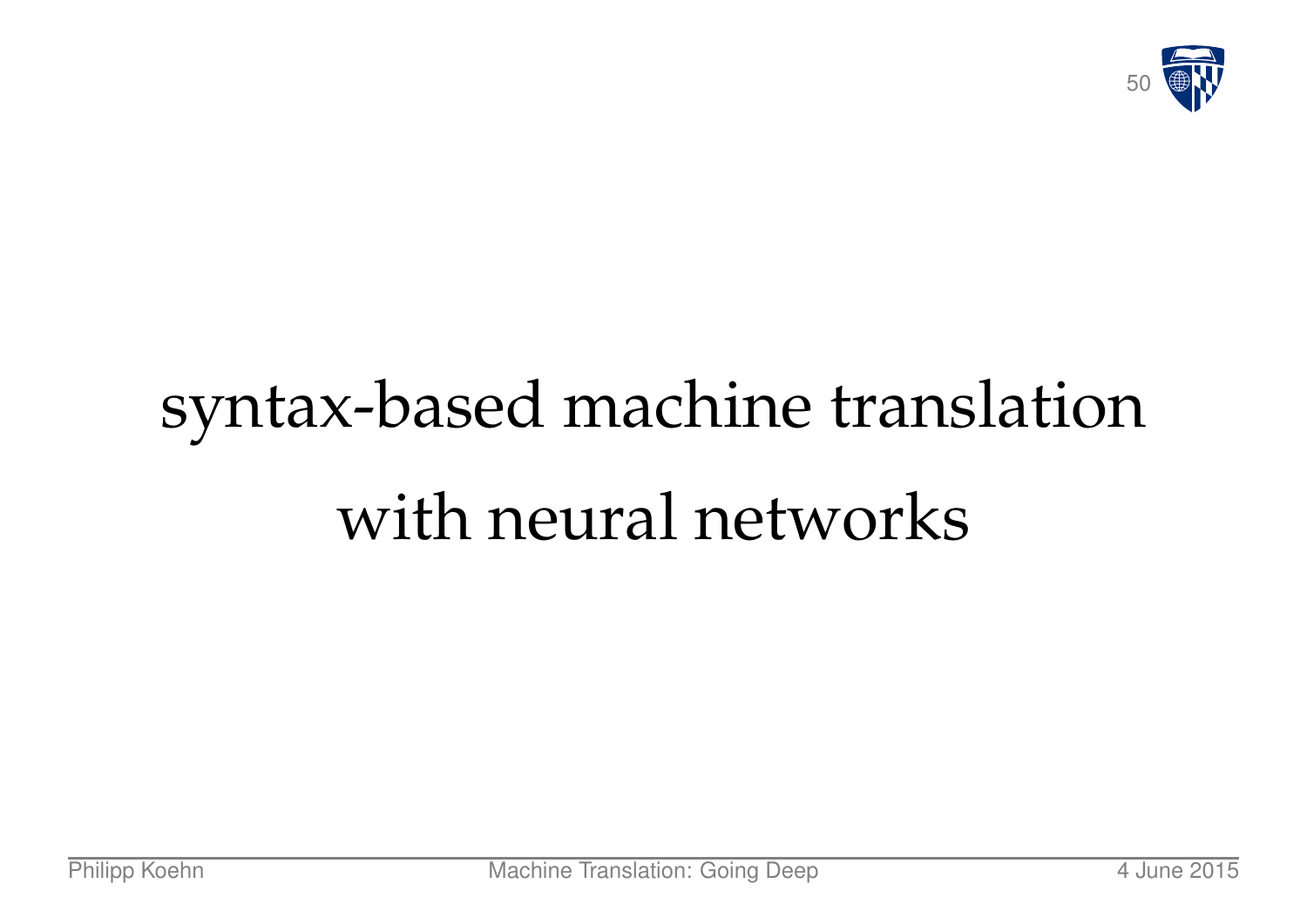#### **Dependency Structure** 51

![](_page_51_Picture_1.jpeg)

![](_page_51_Figure_2.jpeg)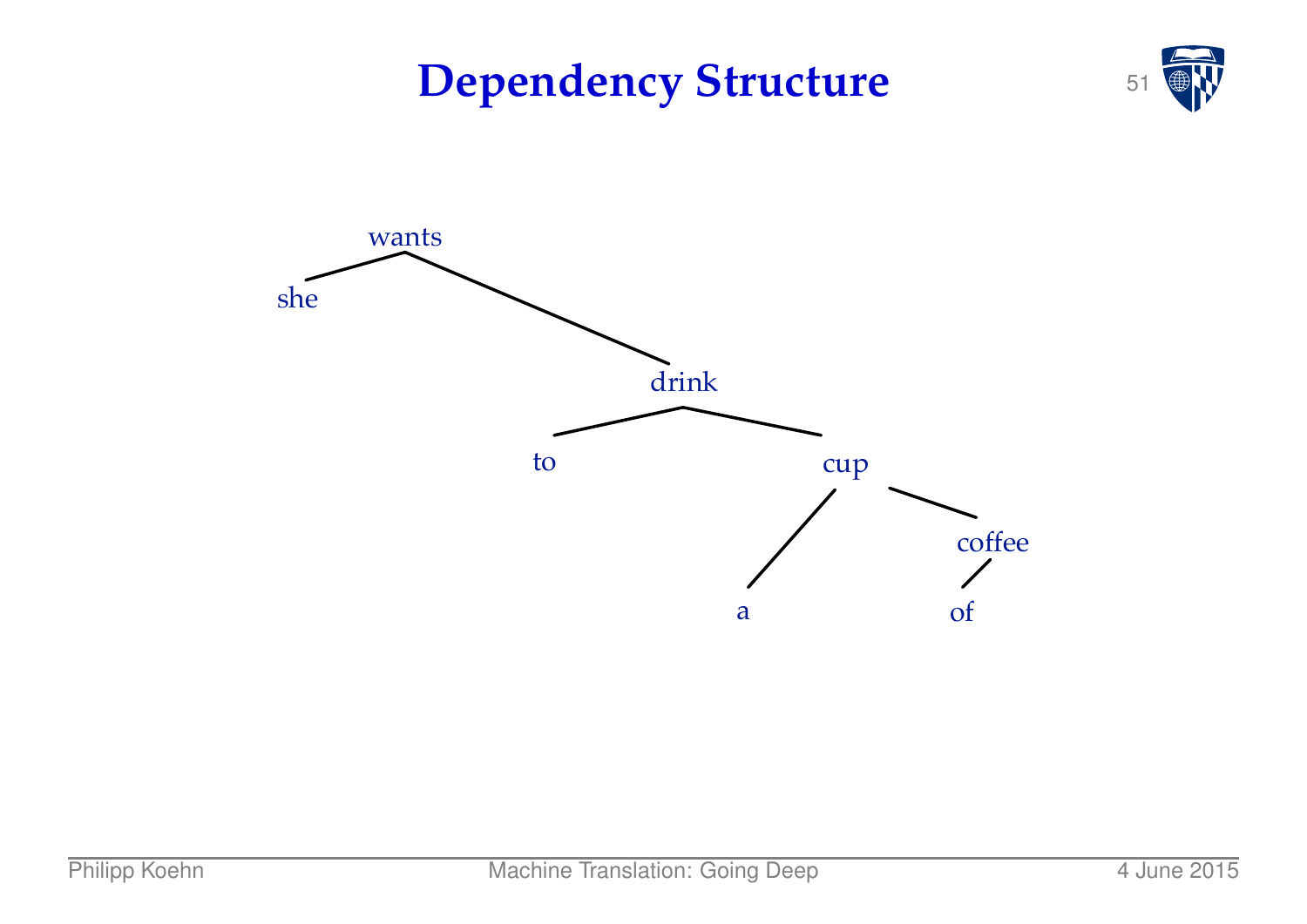![](_page_52_Figure_0.jpeg)

- Predict from left children (up to 2)
- Example:  $p(\text{cofree}|\text{cup}, \text{drink}, a, \epsilon)$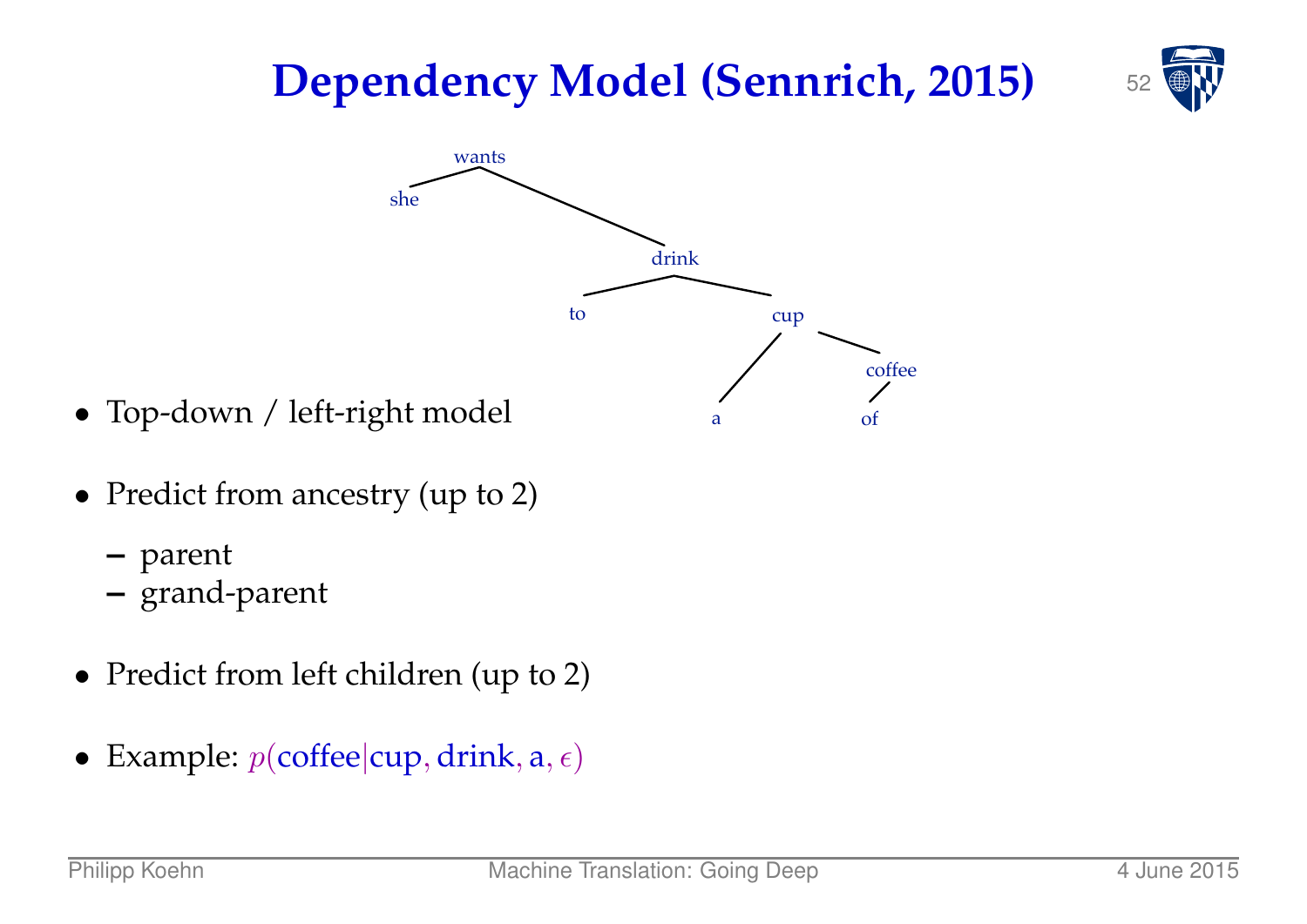#### **Statistical Model**

![](_page_53_Picture_1.jpeg)

• Probability distribution

p(word|parent, grand-parent, left-most-sibling, 2nd-left-most-sibling) for instance

 $p(\text{cofree}|\text{cup}, \text{drink}, a, \epsilon)$ 

- Difficult to model
	- **–** very sparse
	- **–** no sharing of information between

 $p(\text{cofree}|\text{cup}, \text{drink}, a, \epsilon)$ 

and

 $p(\text{tea}| \text{cup}, \text{drink}, a, \epsilon)$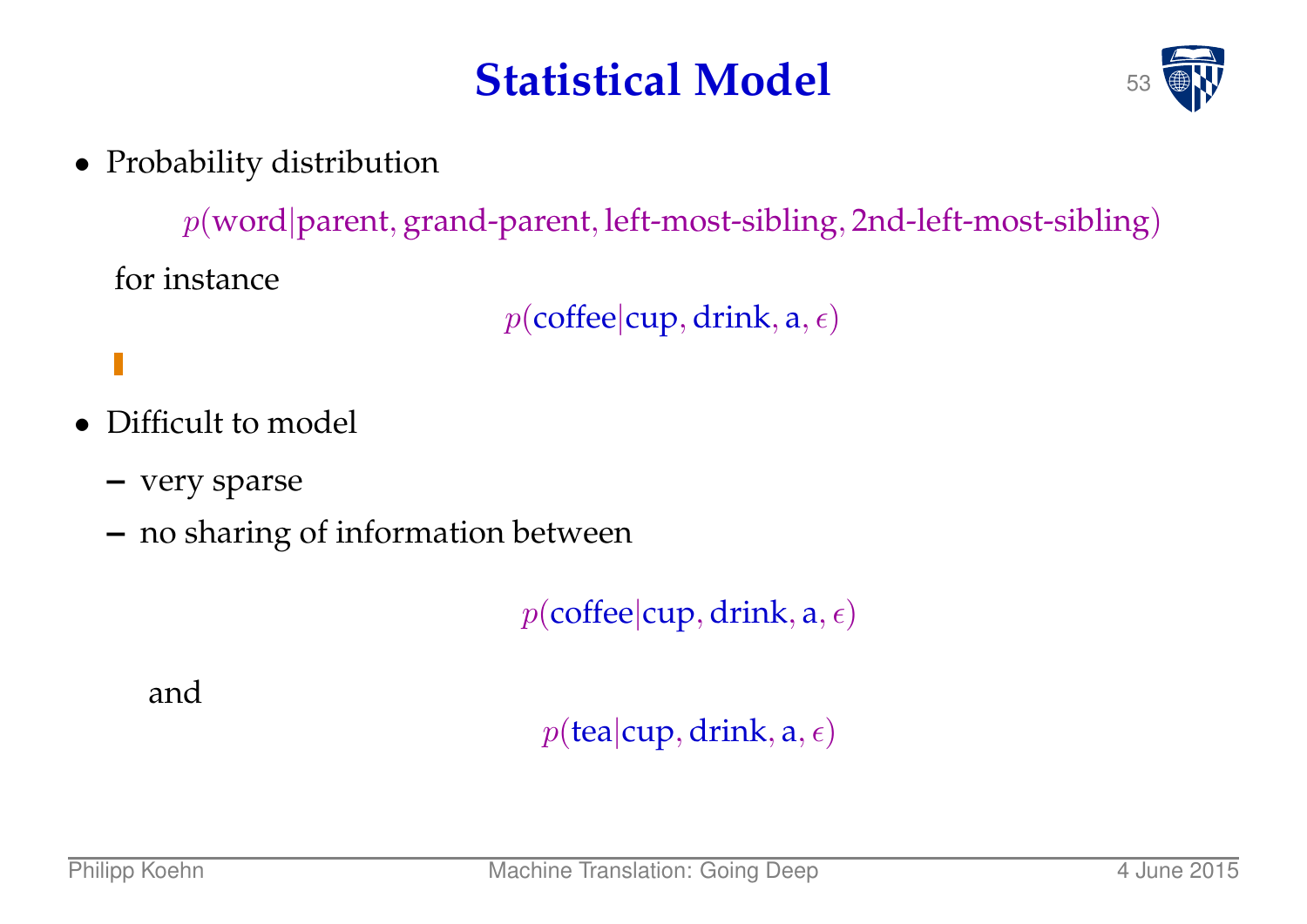#### **Neural Network Model**

![](_page_54_Picture_1.jpeg)

• Probability distribution

p(word|parent, grand-parent, left-most-sibling, 2nd-left-most-sibling) can be converted straightforward into a feed-forward neural network

- Words encoded with embeddings
- Empty slots modeled by average embedding over all words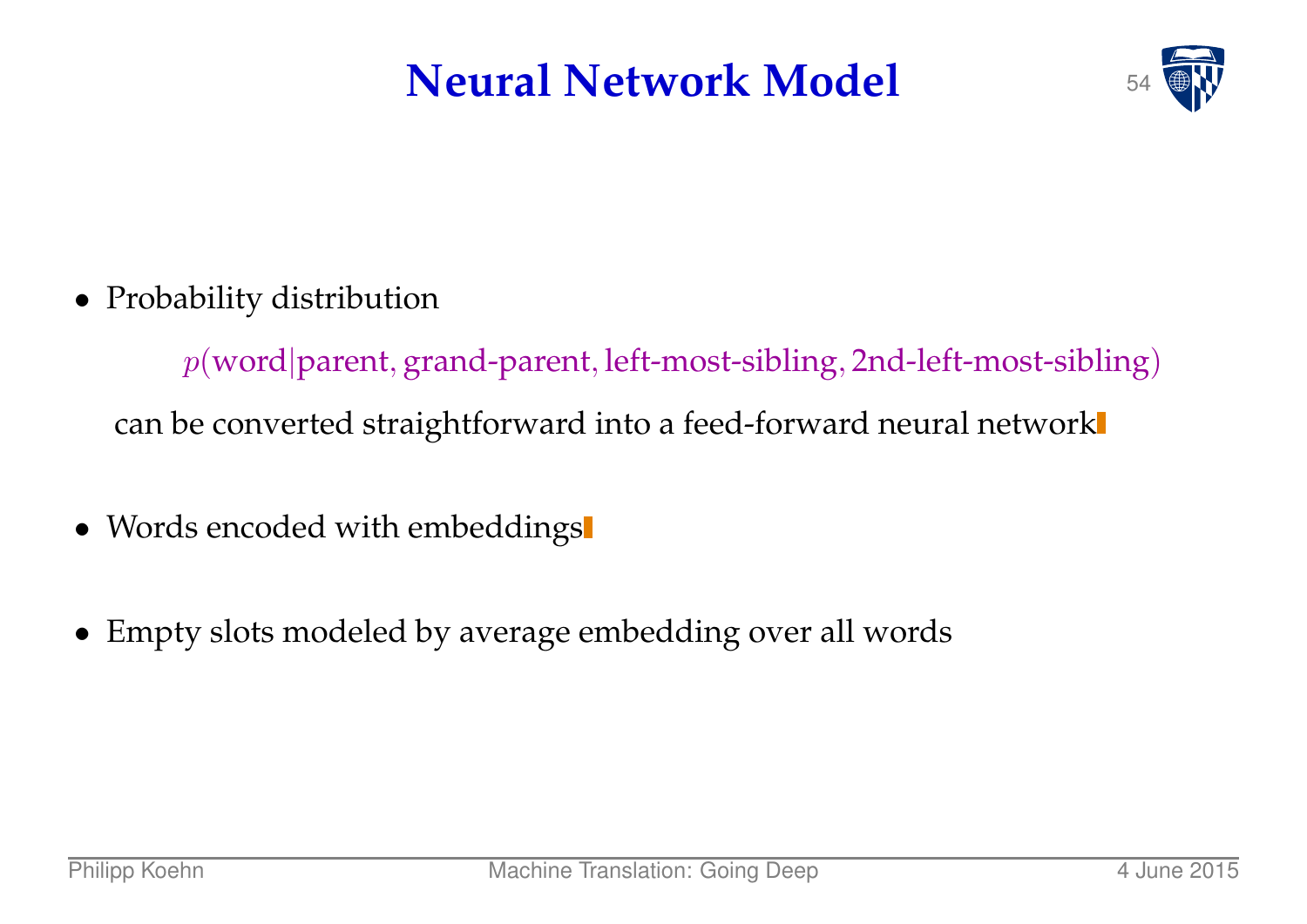#### **Results**

![](_page_55_Picture_1.jpeg)

#### • Sennrich (2015)

| System                  | Newstest 2013   Newstest 2014 |      |
|-------------------------|-------------------------------|------|
| <b>Baseline</b>         | 20.0                          | 20.5 |
| $+$ NNLM                | 20.6                          | 21.1 |
| +neural dependency      | 20.9                          | 21.6 |
| +NNLM+neural dependency | 21.0                          | 21.8 |

#### • Official submissions to WMT 2015

| System                                       | BLEU |
|----------------------------------------------|------|
| <b>UEDIN</b> syntax                          | 22.6 |
| UEDIN syntax with neural models $\vert$ 24.0 |      |

Caution: there were also other differences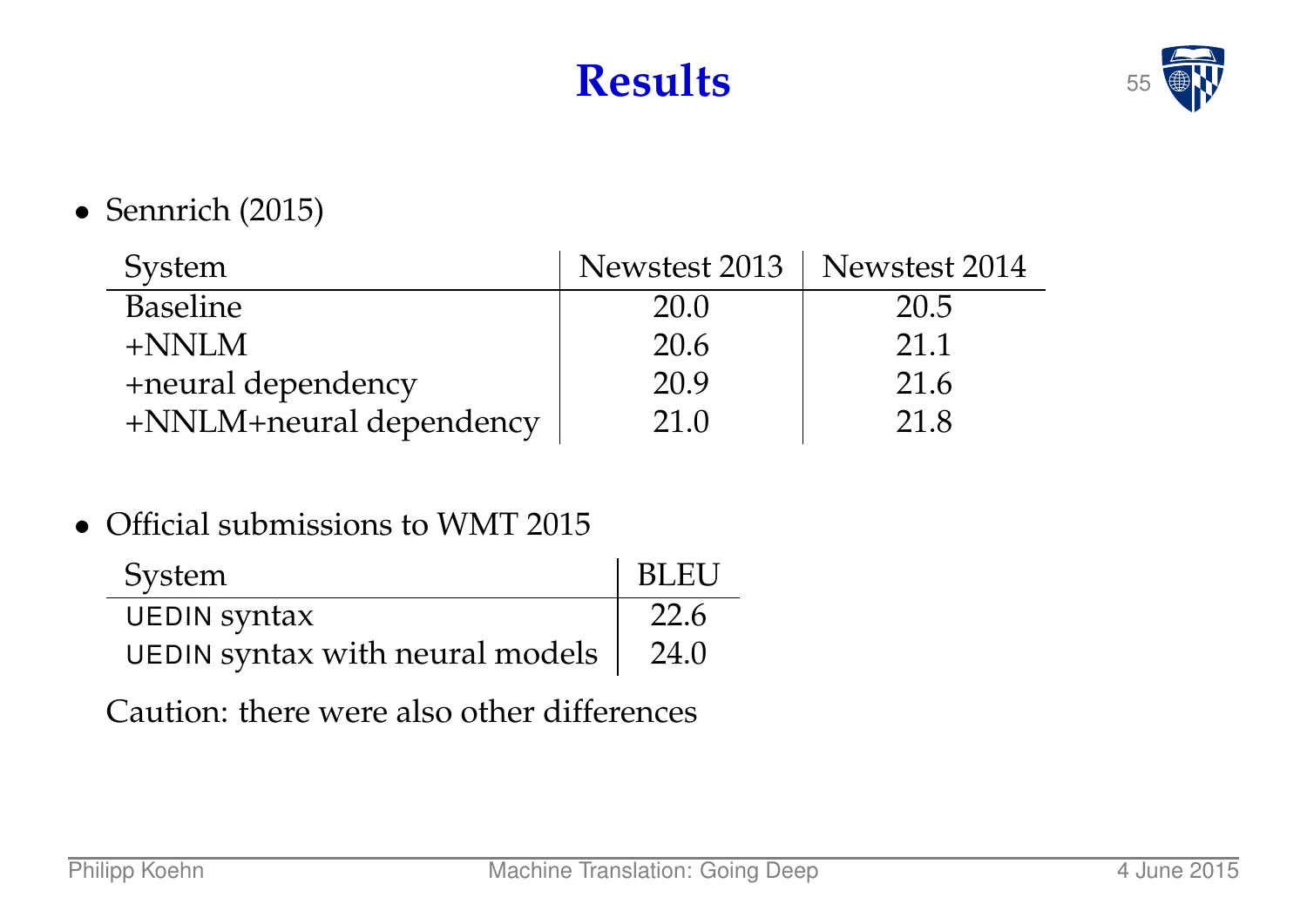![](_page_56_Picture_0.jpeg)

# what needs to be done?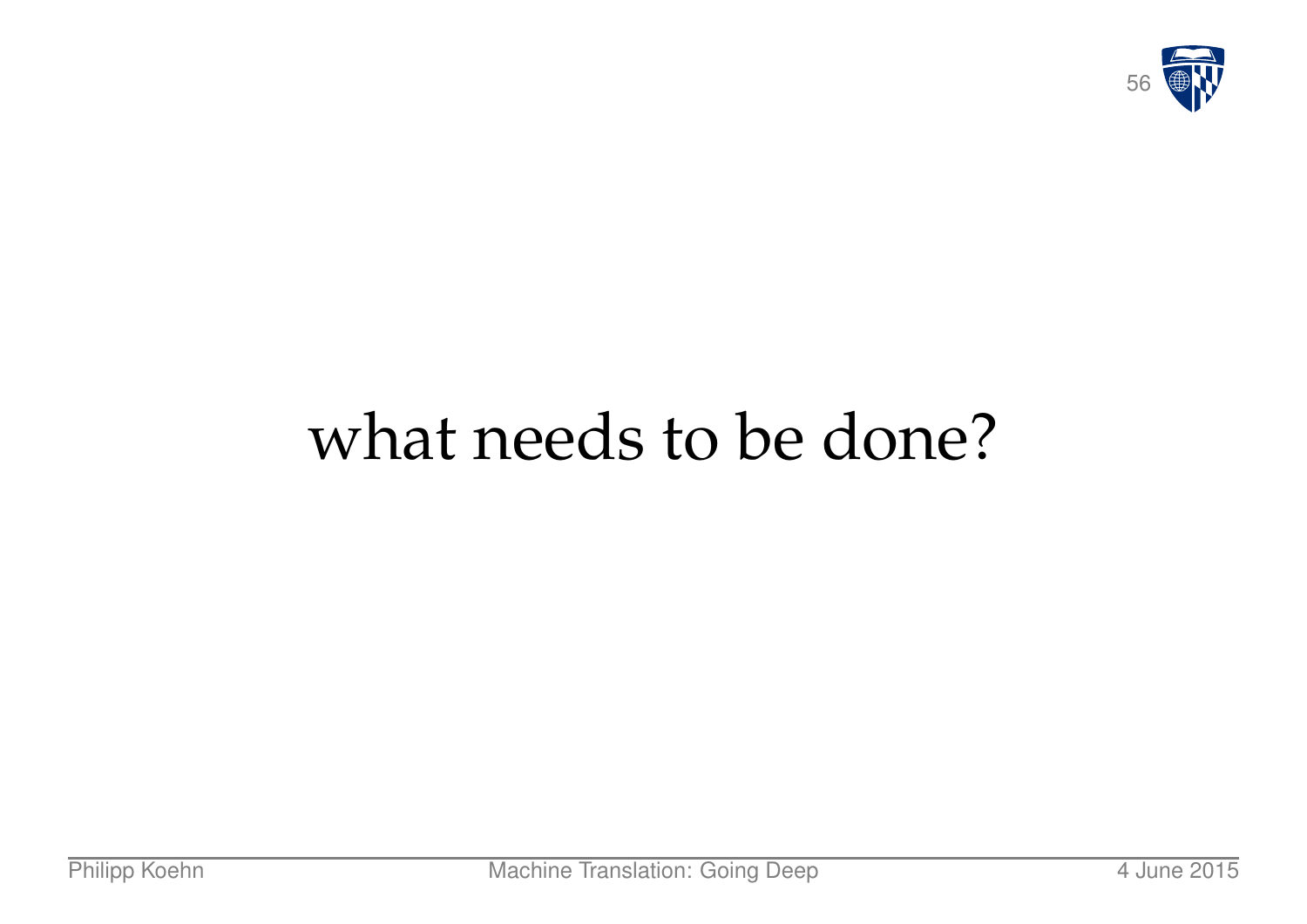## **Error Analysis: The Rules**

![](_page_57_Picture_1.jpeg)

- Given:
	- **–** bilingual speaker
	- **–** source sentence
	- **–** machine translation output
	- **–** (possibly reference translation)
- Step 1: Make minimal correction to create acceptable translation (fluent target language, correct meaning, may not be stylistically perfect)
- Step 2: Identify errors
- Error categories
	- **–** qualitative
	- **–** 1 error may cover mulitiple words
- A subjective process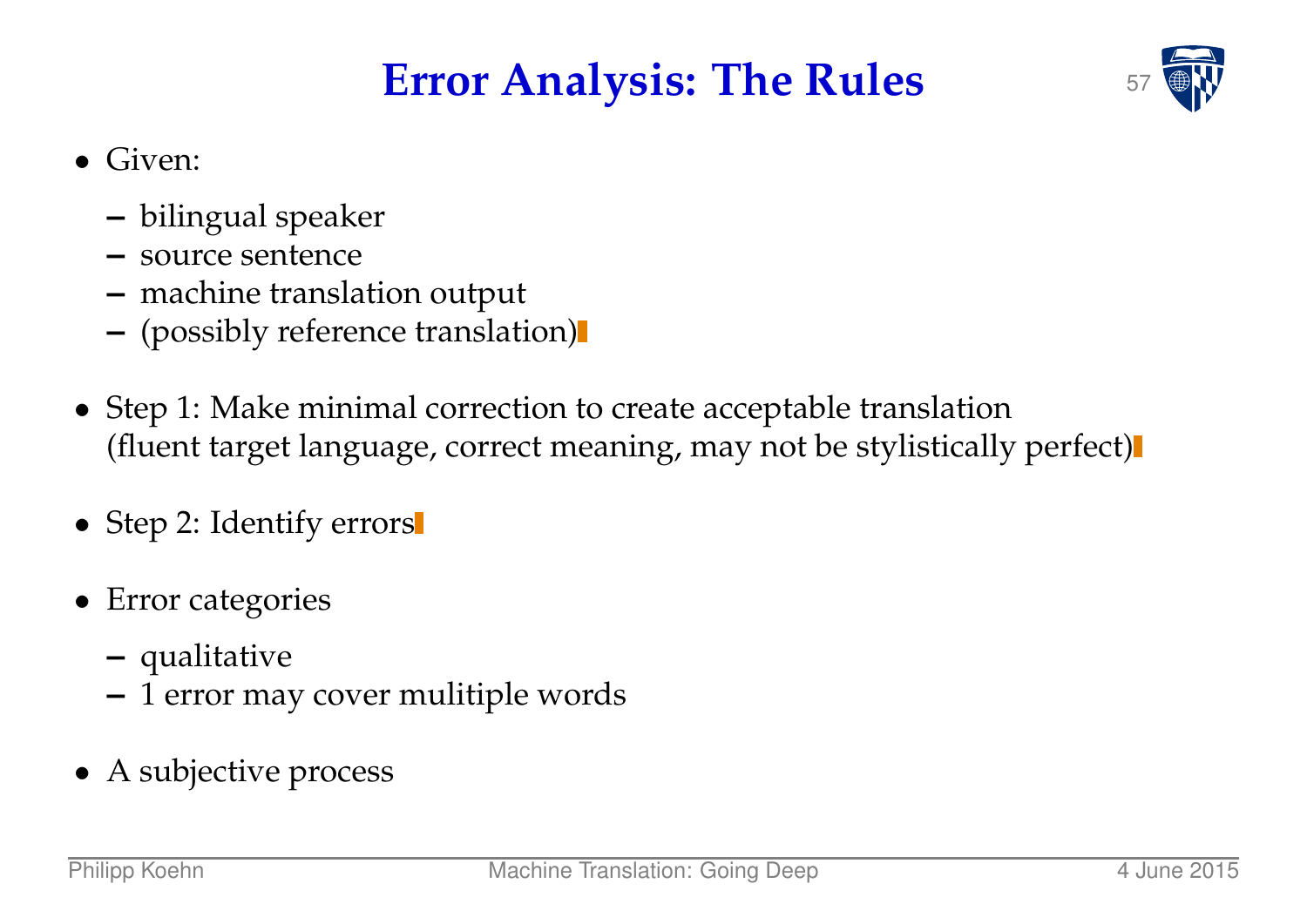#### **Example: Simple Errors**

![](_page_58_Picture_1.jpeg)

- **SRC:** Es geht also um viel mehr als um Partikularinteressen des Herren Medau", so Pötzl.
- **REF:** It's therefore about a lot more than the individual interests of the Medau gentleman," he said.
- **TGT:** It is so much more than vested interests of Mr Medau," said Pötzl.

**Corrected Target:** It is about so much more than the vested interests of Mr Medau," Pötzl said.

| <b>Errors:</b> |                            | $\epsilon \rightarrow about$ — missing preposition |
|----------------|----------------------------|----------------------------------------------------|
|                | $\epsilon \rightarrow the$ | — missing determiner                               |
|                | said                       | — reordering error: verb                           |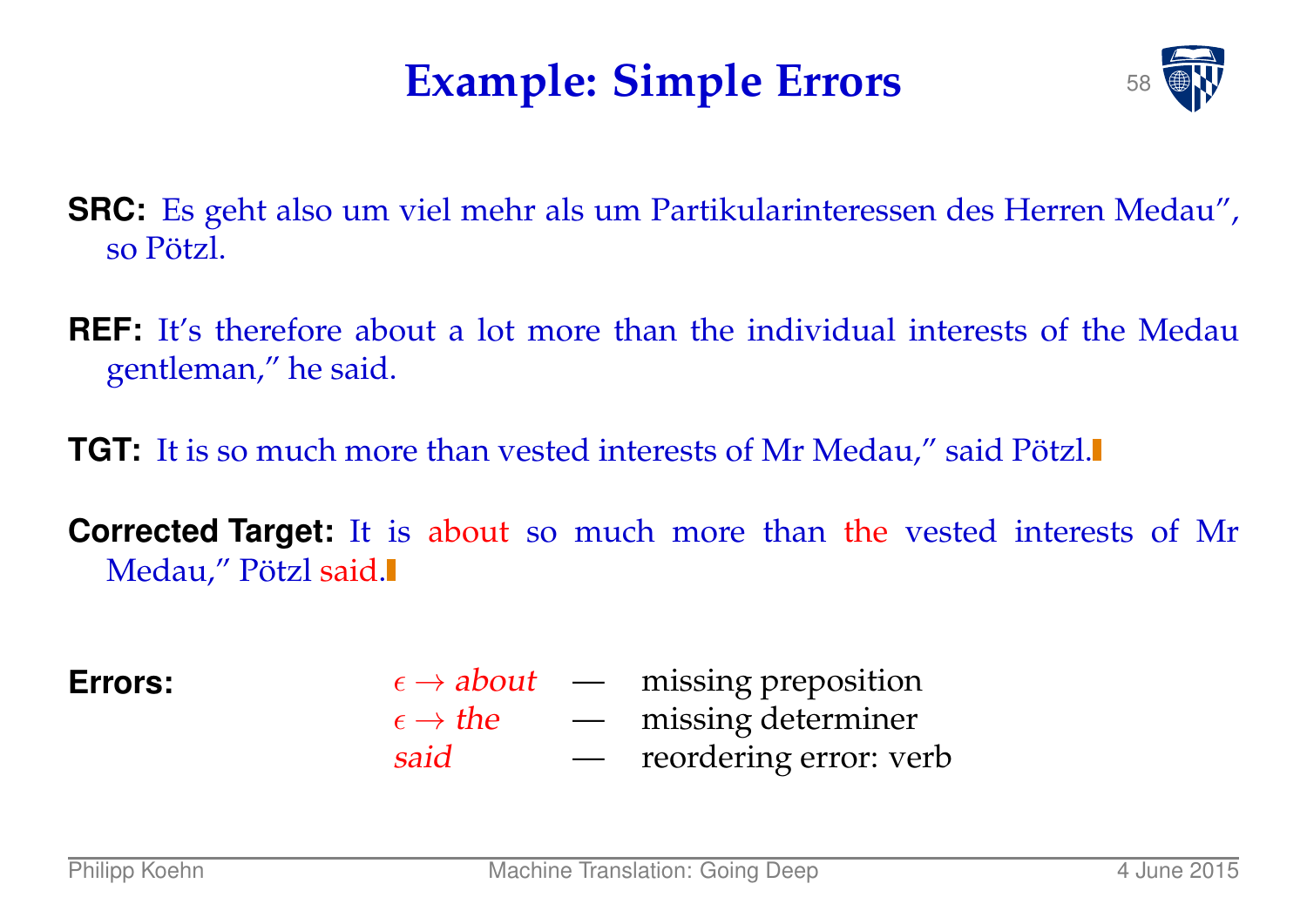## **Example: Muddle**

![](_page_59_Picture_1.jpeg)

- **SRC:** Die Polizei von Karratha beschuldigt einen 20-jhrigen Mann der Nichtbeachtung eines Haltesignals sowie rcksichtslosen Fahrens.
- **REF:** Karratha Police have charged a 20-year-old man with failing to stop and reckless driving.
- **TGT:** The police believe the failure of a 20-year-old man accused of Karratha signal and reckless driving.
- **Corrected Target:** The police of Karratha charged a 20-year-old man with failure to obey a signal and reckless driving.

This is a muddle, there is just too much wrong to categorize individual errors.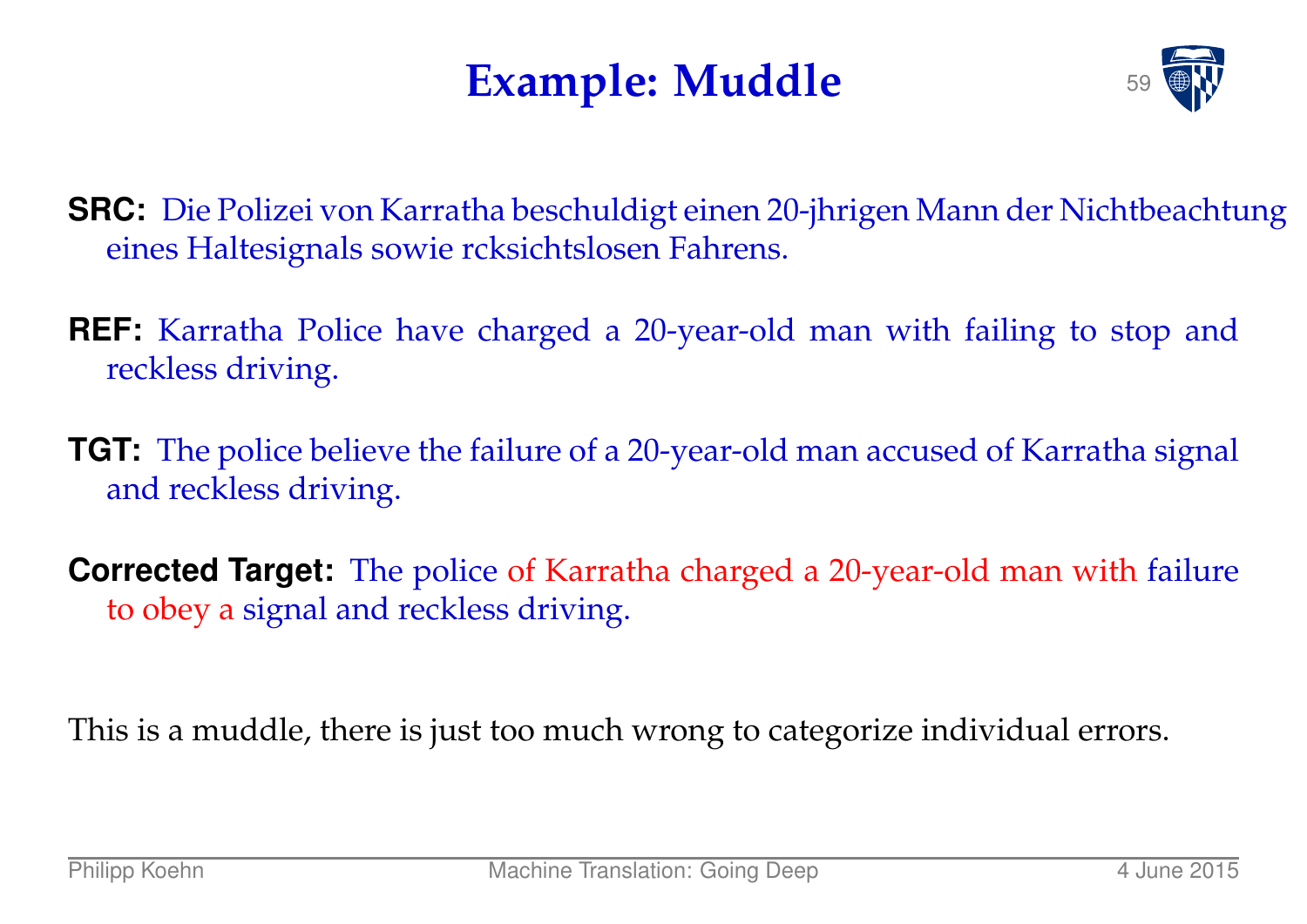![](_page_60_Picture_1.jpeg)

- German–English
- Syntax-based system (UEDIN)
- WMT 2015 test set
- Examined 100 sentences
- One judge: me
- Note: small scale just for this talk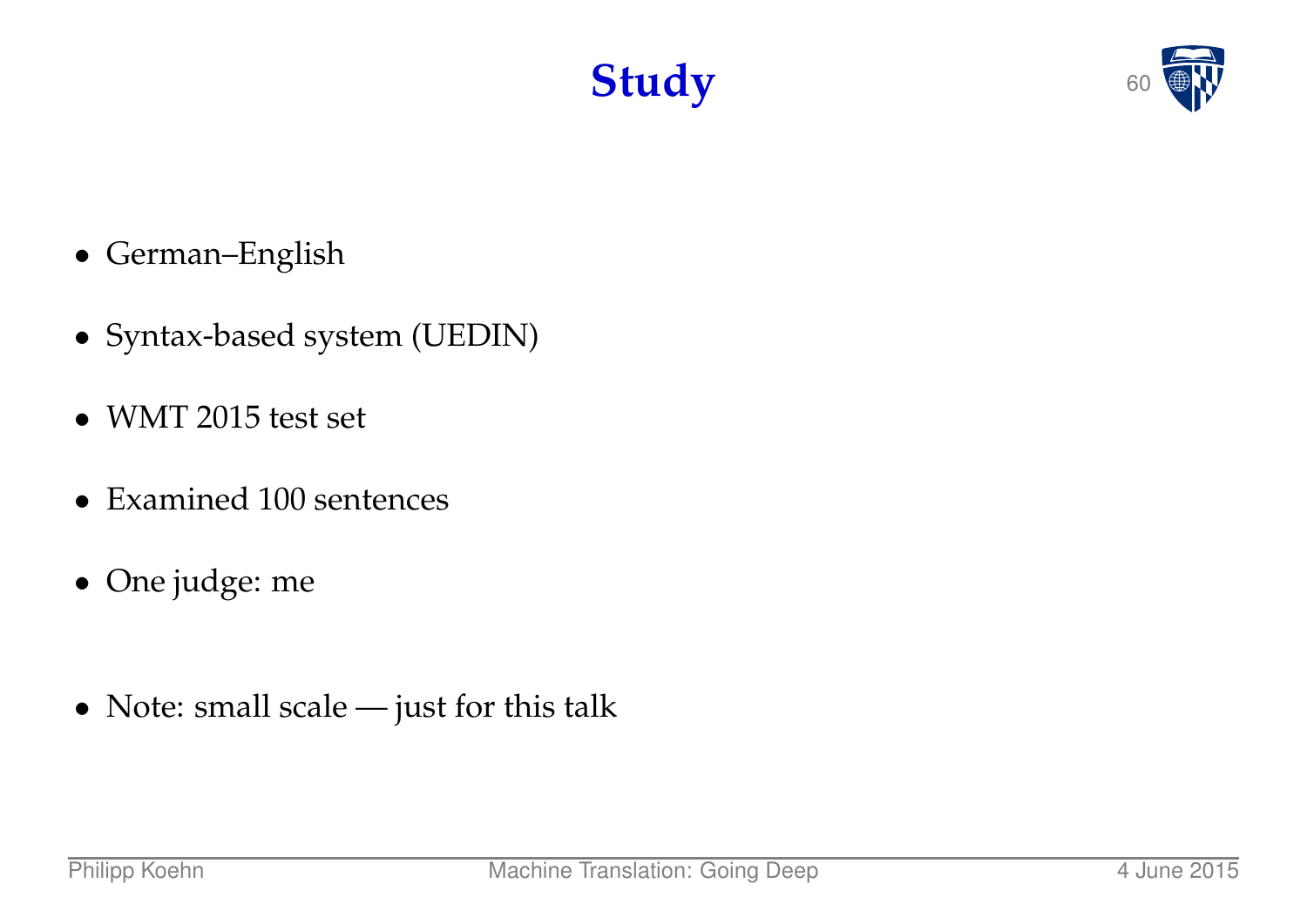#### **Results** 61

![](_page_61_Picture_1.jpeg)

• 2.85 errors per sentence on average

 $\overline{\phantom{0}}$ 

• Distribution

| Sentences with     | Count        |
|--------------------|--------------|
| 0 errors           | 16 sentences |
| 1 error            | 18 sentences |
| 2 errors           | 17 sentences |
| 3 errors           | 17 sentences |
| more than 3 errors | 32 sentences |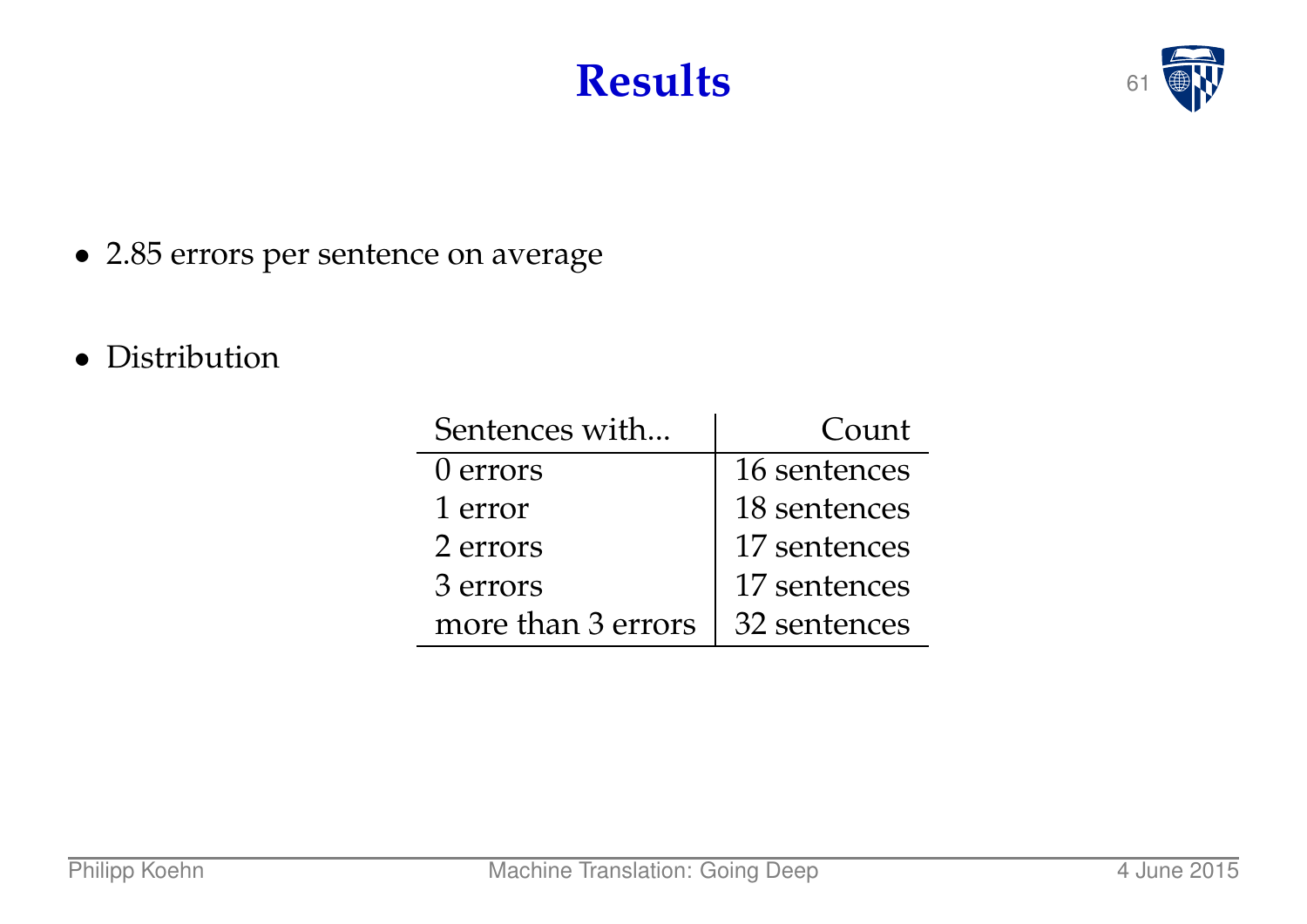#### **Results**

![](_page_62_Picture_1.jpeg)

- Longest sentence with no error
	- **–** Source: Der Oppositionspolitiker Imran Khan wirft Premier Sharif vor, bei der Parlamentswahl im Mai vergangenen Jahres betrogen zu haben.
	- **–** Target: The opposition politician Imran Khan accuses Premier Sharif of having cheated in the parliamentary election in May of last year.
	- **–** Has a complex subclause construction: accuses ... of having cheated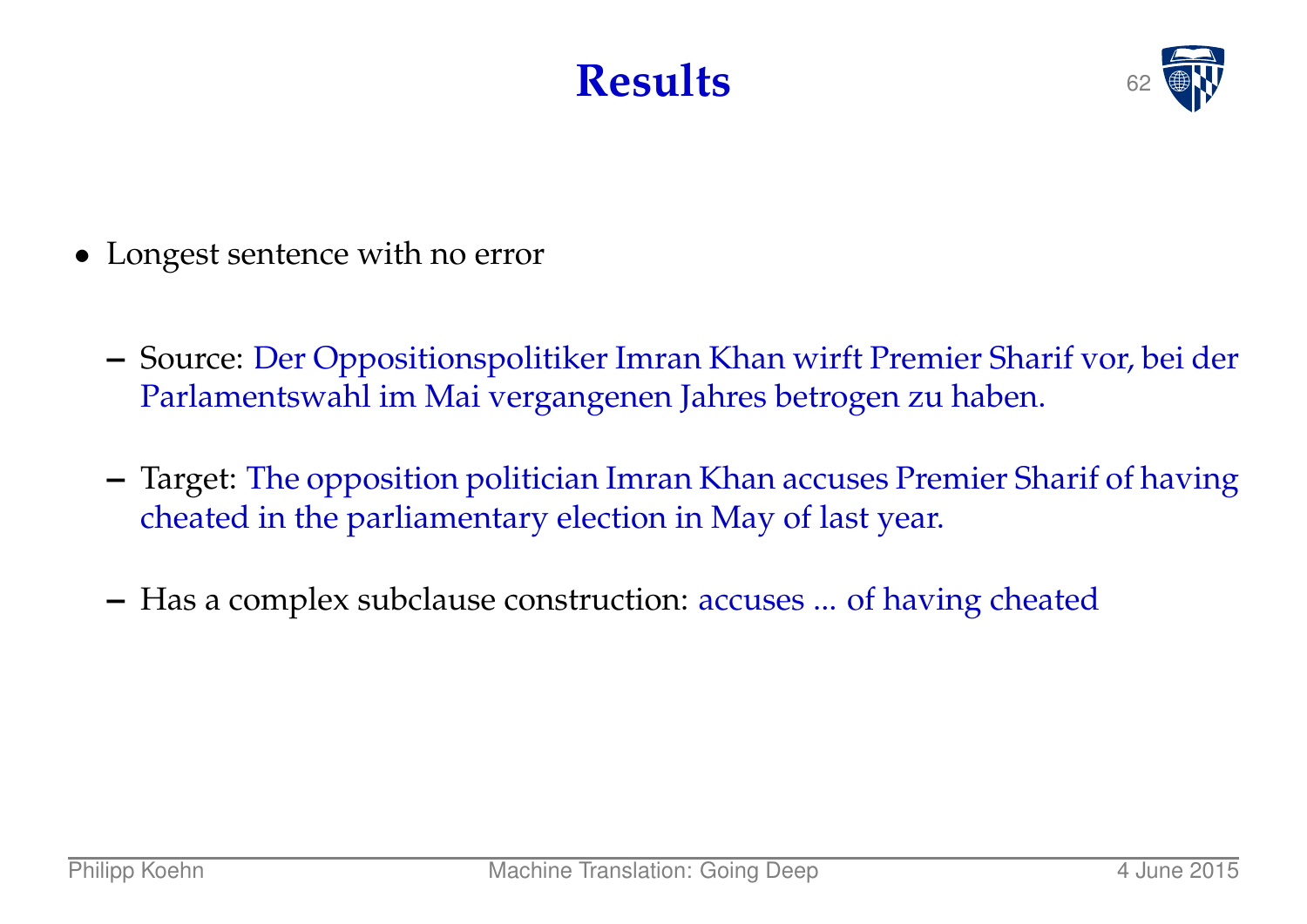## **Major Error Categories** 63

![](_page_63_Picture_1.jpeg)

| Count          | Category                            | Count          | Category                           |
|----------------|-------------------------------------|----------------|------------------------------------|
| 29             | Wrong content word - noun           | 6              | Wrong content word - phrasal verb  |
| 25             | Wrong content word - verb           | 6              | Added function word - determiner   |
| 22             | Wrong function word - preposition   | 5              | Unknown word - noun                |
| 21             | Inflection - verb                   | 5              | Missing content word - adverb      |
| 14             | Reordering: verb                    | 5              | Missing content word - noun        |
| 13             | Reordering: adjunct                 | 5              | Inflection - noun                  |
| 12             | Missing function word - preposition | $\overline{4}$ | Reordering: NP                     |
| 10             | Missing content word - verb         | 3              | Missing content word - adjective   |
| 9              | Wrong function word - other         | 3              | Inflection - wrong POS             |
| 9              | Wrong content word - wrong POS      | 3              | Casing                             |
| 9              | Added punctuation                   | $\overline{2}$ | Unknown word - verb                |
| 8              | Muddle                              | $\overline{2}$ | Reordering: punctuation            |
| 8              | Missing function word - connective  | 2              | Reordering: noun                   |
| 8              | Added function word - preposition   | $\overline{2}$ | Reordering: adverb                 |
| $\overline{7}$ | Missing punctuation                 | $\overline{2}$ | Missing function word - determiner |
| $\overline{7}$ | Wrong content word - adverb         | 2              | Inflection - adverb                |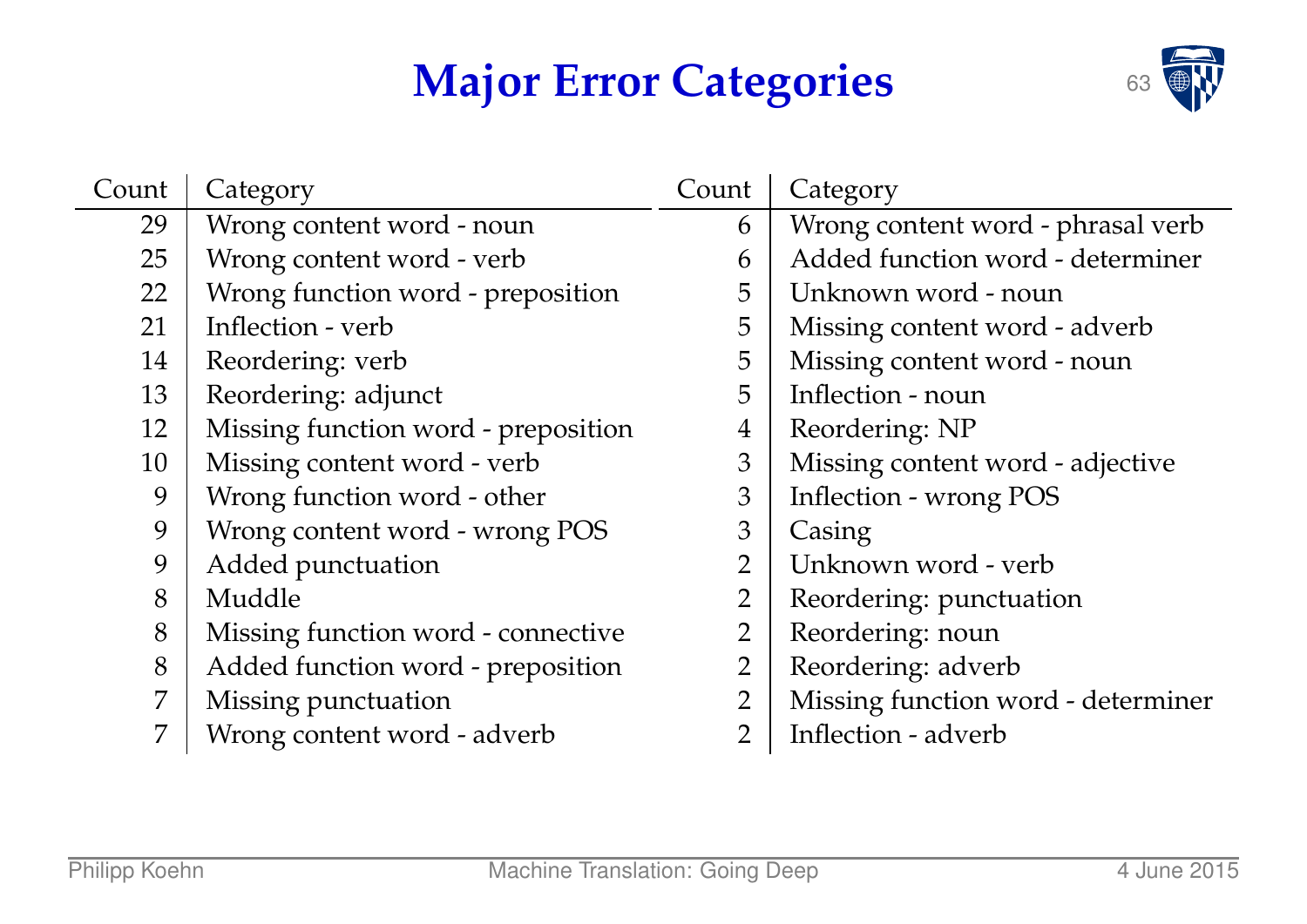![](_page_64_Picture_0.jpeg)

• **Word sentence disambiguation**

|    | Count   Category                  |
|----|-----------------------------------|
| 29 | Wrong content word - noun         |
| 25 | Wrong content word - verb         |
| 9  | Wrong content word - wrong POS    |
|    | Wrong content word - adverb       |
| 6  | Wrong content word - phrasal verb |

• **Prepositions**

| Count   Category                         |
|------------------------------------------|
| 22   Wrong function word - preposition   |
| 12   Missing function word - preposition |
| Added function word - preposition        |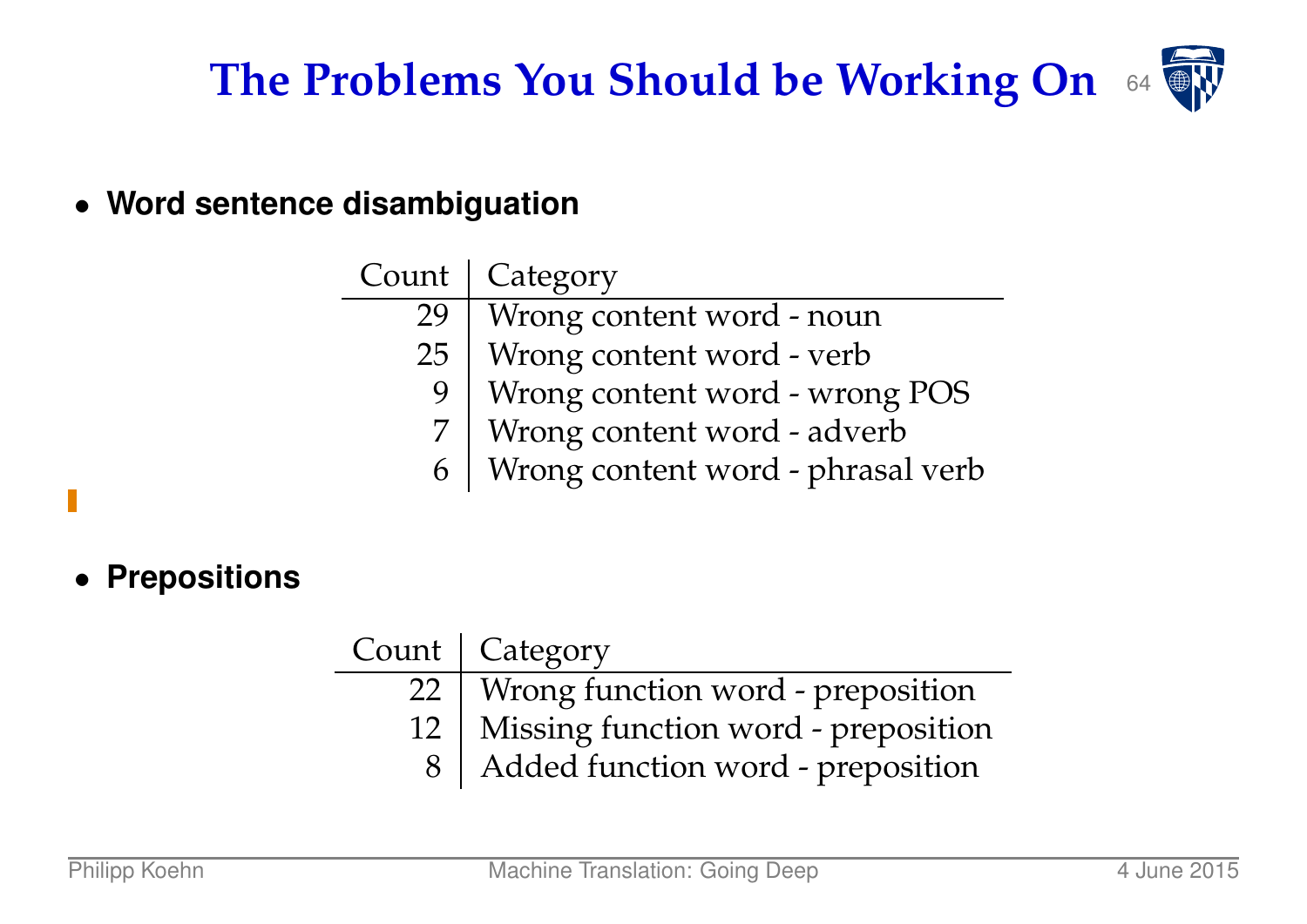#### **The Problems You Should be Working On** 65

![](_page_65_Picture_2.jpeg)

| Count            | Category            |
|------------------|---------------------|
| 14               | Reordering: verb    |
| 13               | Reordering: adjunct |
| $\boldsymbol{4}$ | Reordering: NP      |
| $\overline{2}$   | Reordering: noun    |
|                  | Reordering: adverb  |

Note: much less of a problem than with phrase models

• **Other issues with verbs**

| Count   Category                 |
|----------------------------------|
| 21   Inflection - verb           |
| 10   Missing content word - verb |

![](_page_65_Picture_9.jpeg)